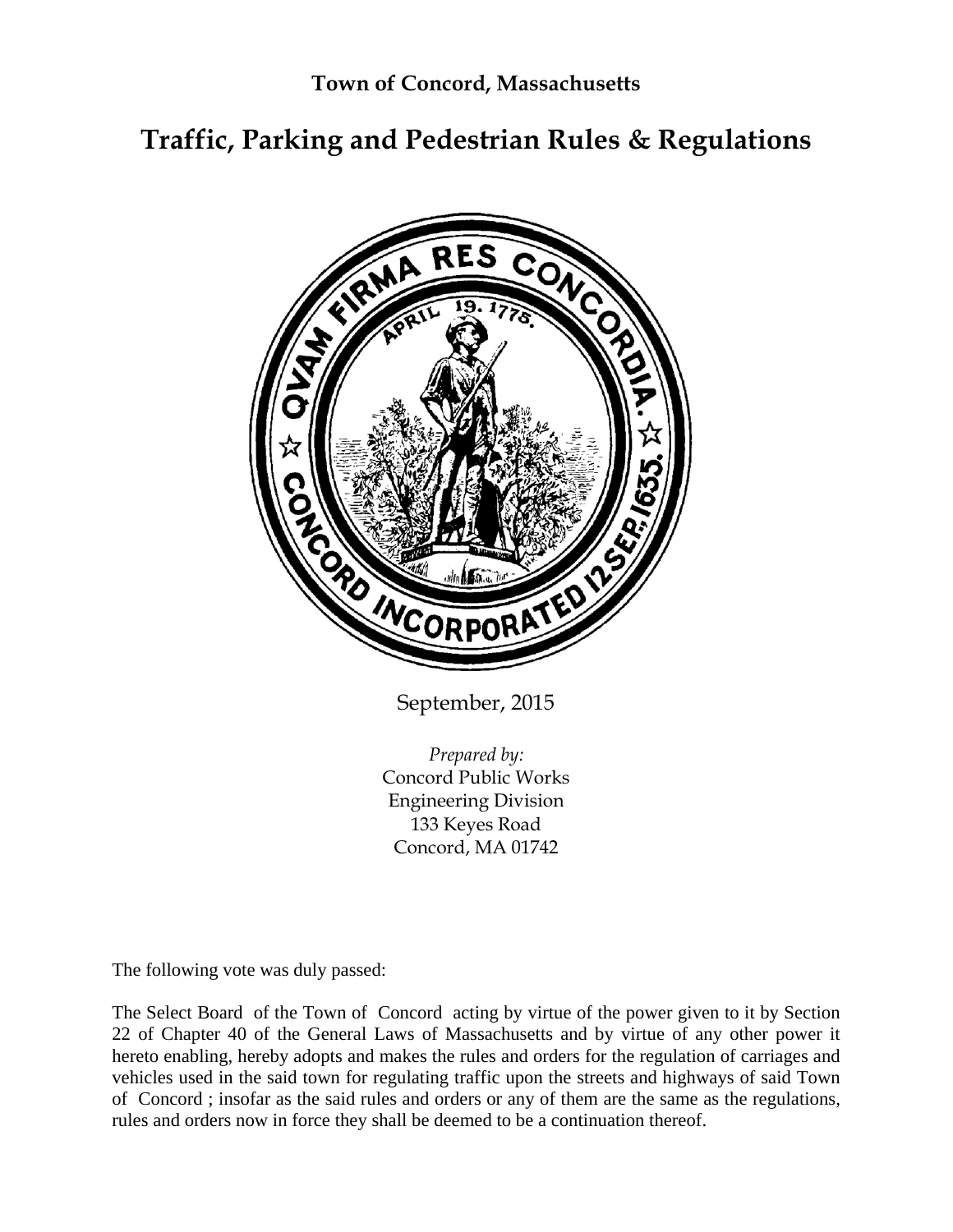# Table of Contents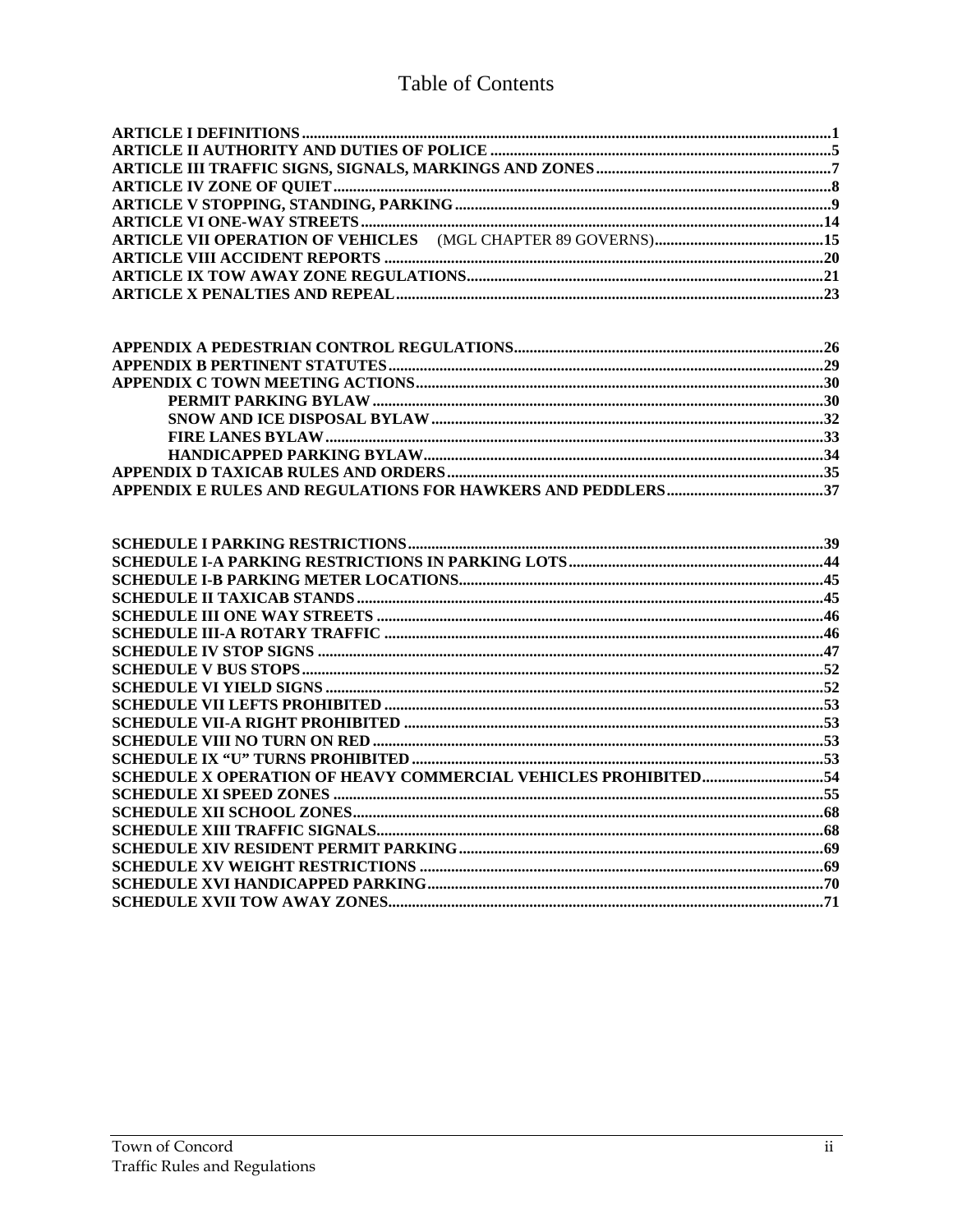# **Article I Definitions**

### **SECTION 1-1 Definitions**

For the purpose of these rules and orders, the words and phrases used herein shall have the following meanings except in those instances where the context clearly indicates a different meaning.

### **SECTION 1-2 Bus Stops**

An area in the roadway set aside for the boarding of or alighting from and the parking of buses.

## **SECTION 1-3 Crosswalks**

That portion of a roadway ordinarily included within the prolongation or connection of curb lines and property lines at intersections, or at any portion of a roadway clearly indicated for pedestrian crossing by lines on the road surface or by other marking or signs.

## **SECTION 1-4 Curb Marking, Official**

That portion of a curbing, the painting of which has been authorized by the Select Board, and which has the written approval of the Department.

### **SECTION 1-5 Department**

The Massachusetts Department of Transportation, Highway Division.

### **SECTION 1-6 Emergency Vehicles**

Vehicles of the Fire Department (Fire Patrol), police vehicles, ambulances and emergency vehicles of federal, state and municipal departments or public service corporations when the latter are responding to an emergency in relation to the police or fire department.

### **SECTION 1-7 Funerals**

Any procession of mourners properly identified as such accompanying the remains of a human body.

### **SECTION 1-8 Intersection**

The area embraced within the extensions of the lateral curb lines or, if none, then the lateral boundary lines, of intersecting ways as defined in Section 1 of Chapter 90 of the General Laws, including divided ways. The rules and regulations herein contained governing and restricting the movement of vehicles at and near intersecting ways shall apply at any place along any way at which drivers are to be controlled by traffic control signals whether or not such place is an intersection as herein defined.

### **SECTION 1-9 Lane**

A longitudinal division of a roadway of sufficient width intended to accommodate the passage of a single line of vehicles.

### **SECTION 1-10 Officers**

Any officer of the Concord Police Department or any officer authorized to direct or regulate traffic or to make arrests for the violation of traffic regulations.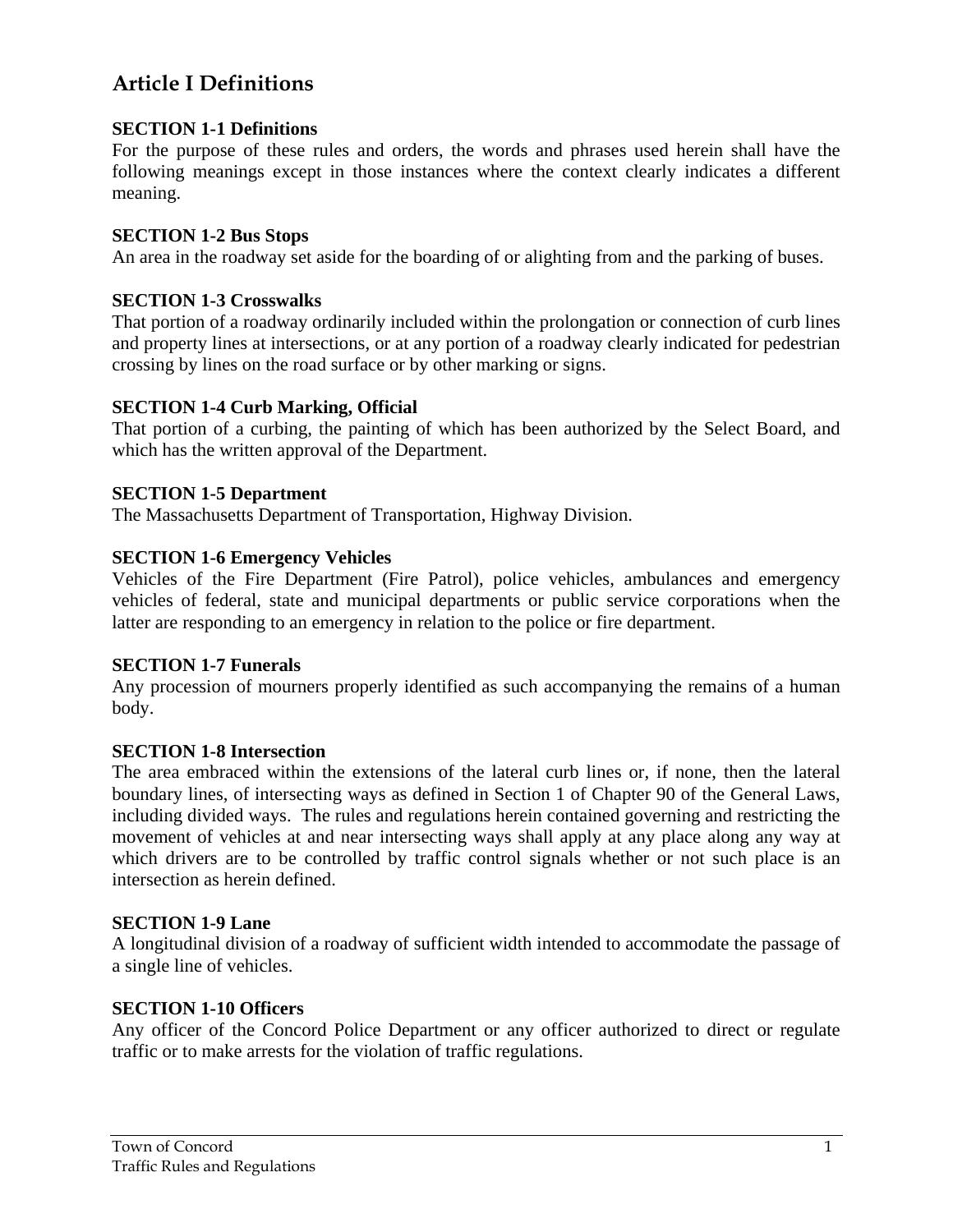## **SECTION 1-11 Parking**

The standing of a vehicle, whether occupied or not, otherwise than temporarily for the purpose of and while actually engaged in loading or unloading, or in obedience to an officer or traffic signs or signals, or while making emergency repairs or, if disabled, while arrangements are being made to move such vehicle.

## **SECTION 1-12 Parking Meters**

The words "parking meter" shall mean any mechanical device placed or erected on any public way or municipal off-street parking area within the Town of Concord, or any other means of collecting parking fees not inconsistent with the provisions of this regulation, used for the regulation of parking. Each parking meter or other device shall indicate by proper legend the legal parking time established by this regulation and when operated shall at all times indicate or provide by some measure the balance of legal parking time permitted and at the expiration of such period shall indicate illegal or overtime parking.

## **SECTION 1-13 Parking Meter Space**

The words "parking meter space" shall mean any space within a parking meter zone, which is duly designated for the parking of a single vehicle by lines painted on the surface of the street or municipal off-street parking area.

### **SECTION 1-14 Parking Meter Zone**

The words "parking meter zone" shall mean and include any street or portion thereof or municipal off-street parking area upon which parking of vehicles is permitted subject to compliance with the further provisions of this regulation.

### **SECTION 1-15 Pedestrian**

Any person afoot or riding on a conveyance moving by human muscular power, except bicycles or tricycles, as defined in Chapter 90, Section 1 (General Laws).

### **SECTION 1-16 People**

The word "person" shall mean and include any individual, firm, co-partnership, association or corporation.

### **SECTION 1-17 Railroad Crossing**

Any intersection of ways with a railroad right-of-way.

### **SECTION 1-18 Roadways**

That portion of a street or highway between the regularly established curb lines or that part, exclusive or shoulders, improved and intended to be used for vehicular traffic.

### **SECTION 1-19 Rotary-Traffic**

The counter-clockwise operation of a vehicle around an object or structure.

### **SECTION 1-20 Safety Zone**

Any area or space set aside within a roadway for the exclusive use of pedestrians and which has been indicated by signs, lines or markings, having the written approval of the Department.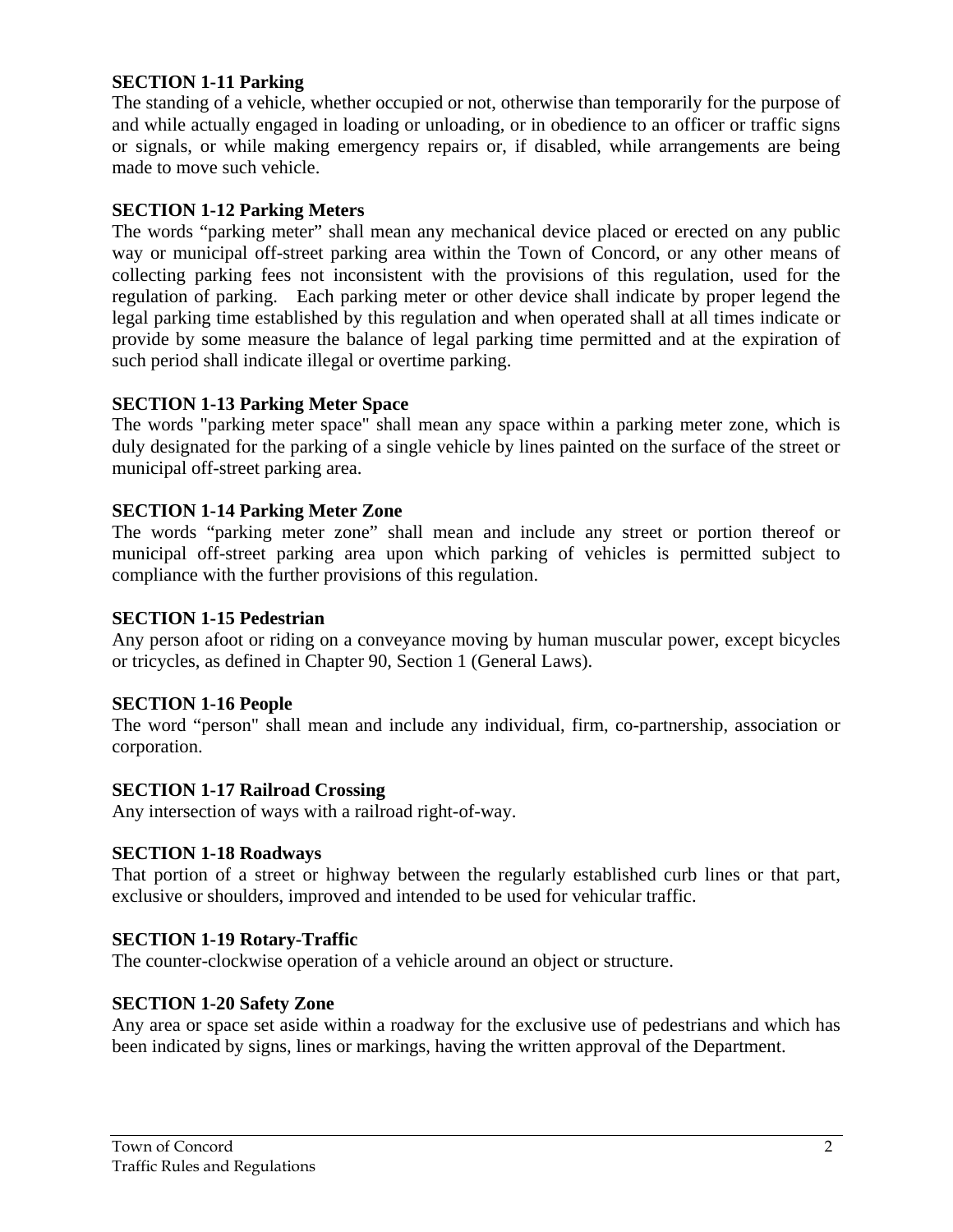## **SECTION 1-21 Service Zone**

An area in the roadway set aside for the accommodation of commercial and transient vehicular traffic.

## **SECTION 1-22 Sidewalk**

That portion of a street or highway set aside for pedestrian travel.

## **SECTION 1-23 Street or Highway**

The entire width between property lines of every way open to the use of the public for purposes of travel.

### **SECTION 1-24 Street Marking, Official**

Any painted line, legend, marking or marker of any description painted or placed upon any way which purports to direct or regulate traffic and which has been authorized by the Select Board and which has the written approval of the Department.

### **SECTION 1-25 Taxicab Stands**

An area in the roadway in which certain taxicabs are authorized and required to park while waiting to be engaged.

## **SECTION 1-26 Traffic**

Pedestrians, ridden or herded animals, vehicles, street cars or other conveyances either singly or together while using any street or highway for the purpose of travel.

### **SECTION 1-27 Traffic Control Area**

Any area along any way, other than an intersecting way, at which drivers are to be controlled by traffic control signals.

### **SECTION 1-28 Traffic Control Signal**

Any device using colored lights which conforms to the standards as prescribed by the Department, whether manually, electrically or mechanically operated, by which traffic may be alternately directed to stop and to proceed.

### **SECTION 1-29 Traffic Islands**

Any area or space set aside within a roadway, which is not intended for use by vehicular traffic.

### **SECTION 1-30 Traffic Signs, Official**

All signs, markings and devices, other than signals, not inconsistent with these rules and orders, and which conform to the standards prescribed by the Department and placed or erected by authority of public body or official having jurisdiction for the purpose of guiding, directing, warning, or regulating traffic.

### **SECTION 1-31 Traffic Signals, Official**

All signals, conforming to the standards as prescribed by the Department not inconsistent with these rules and orders, placed or erected by authority of a public body or official having jurisdiction, for the purpose of directing or warning traffic.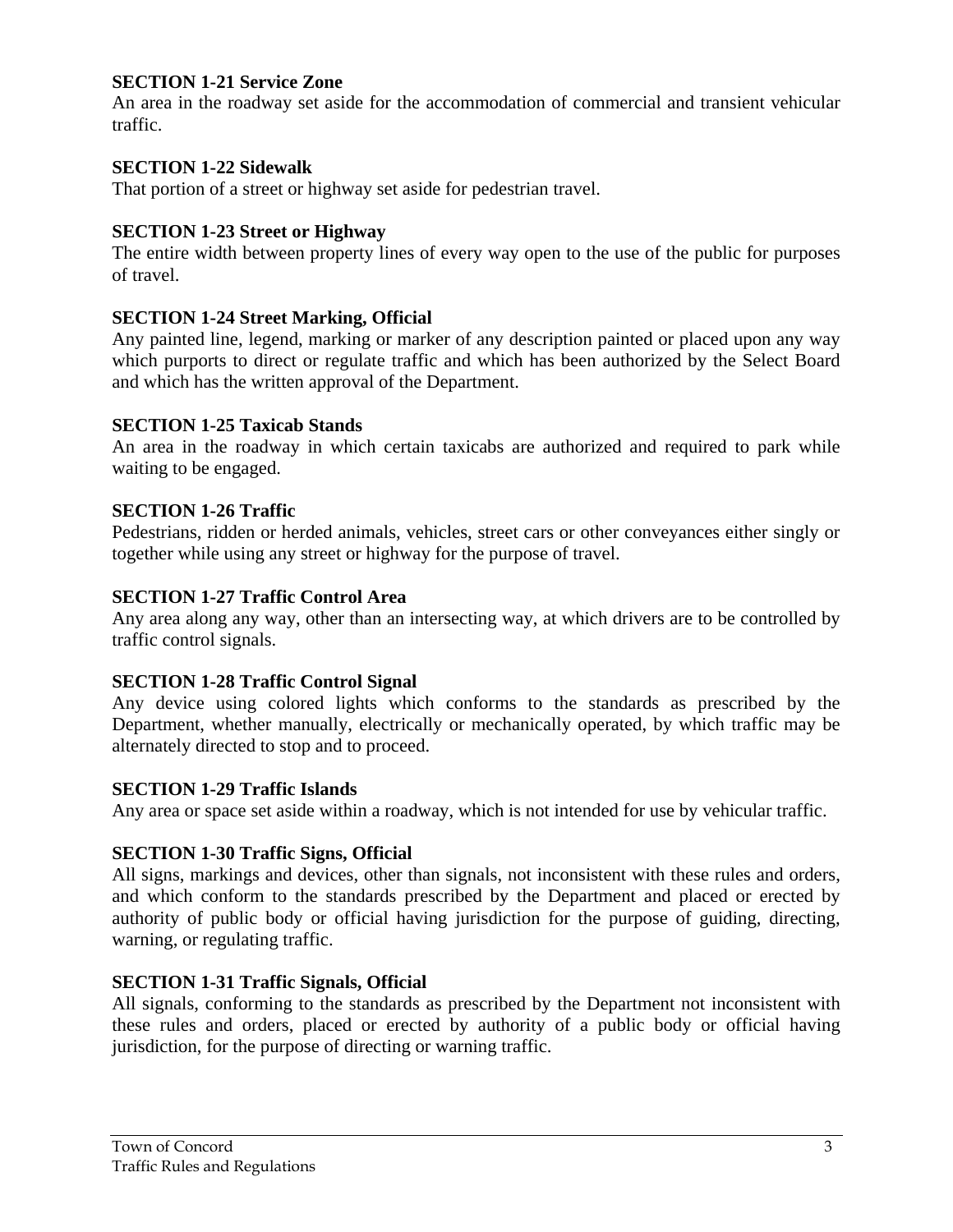## **SECTION 1-32 U-Turn**

The turning of a vehicle by means of a continuous turn whereby the direction of such vehicle is reversed.

#### **SECTION 1-33 Vehicles**

Every device in, upon or by which any person or property is or may be transported or drawn upon a highway, including bicycles when the provisions of these rules are applicable to them, except other devices moved by human power or used exclusively upon stationary rails or tracks and devices which derive their for operation from stationary overhead wires.

#### **SECTION 1-34 Vehicles, Commercial**

Any vehicle being used in the transportation of goods, wares or merchandise for commercial purposes.

#### **SECTION 1-35 Vehicle, Heavy Commercial**

Any commercial vehicle of over two and one-half (2½) ton carrying capacity.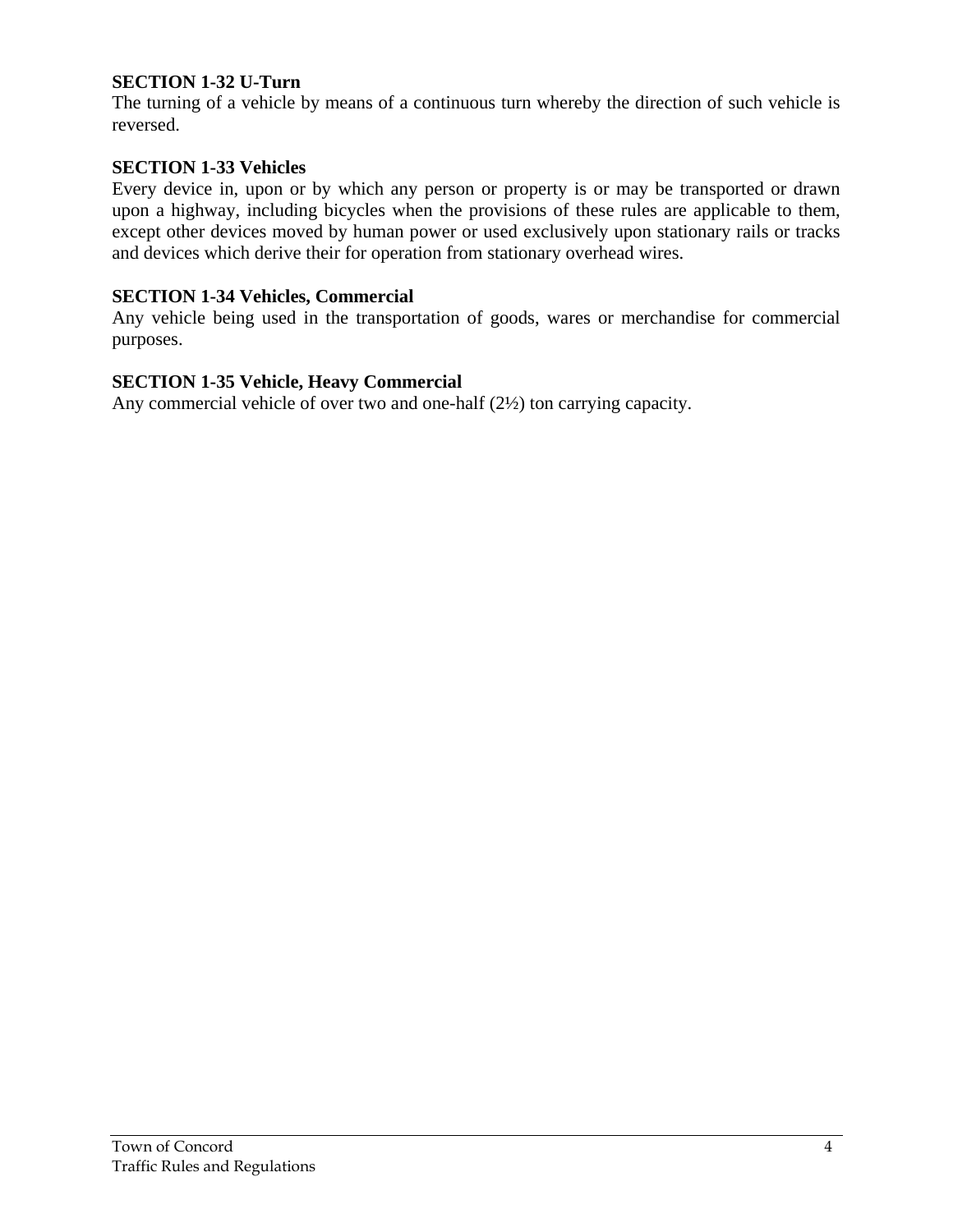# **Article II Authority and Duties of Police**

## **SECTION 2-1 Issuance of Permits**

It is the purpose of this regulation to ensure, through the police powers of the Town, that all citizens are able to enjoy their rights of free speech and public assembly to the maximum extent possible consistent with maintenance of public peace, order, and safety. It being the policy of the Town Government that all authorities involved in the permitting process and the enforcement of this regulation do so with the specific goal and purpose of safeguarding those and other civil rights of permit holders, participants in the event, and the general public regardless of race, religion, sex, sexual preference, national origin, or political belief.

The Chief of Police is hereby authorized to issue a permit to any person(s) or group of persons for any lawful and peaceful assemblage, demonstration or procession on any street, roadway or public land in the Town of Concord. Such permit shall be granted upon the filing of a request in writing with the Chief of Police at least two (2) days prior to the aforesaid assembly, demonstration or procession. The issuing authority may revoke the permit at any time, for violations of the statutes of the Commonwealth and the ordinances of the Town, or for disturbances to the public peace, order and safety. Issuance of such permit does not preclude other Town Department specific premits. Any costs to the Town, for providing police services to the permittee shall be paid to the Town by such permittee in advance. Any damage sustained by the Town shall be the responsibility of the permittee. No person shall be denied access from the area under permit, unless the Concord Police Department deems such access to be under permit, unless the Concord Police Department deems such access to be contrary to the Town's interest in preserving the public order, peace and safety.

## **SECTION 2-2 Close Street, Police May Temporarily**

The Chief of Police is hereby authorized to close temporarily any street or highway in an impending or existing emergency, or for any lawful assemblage, demonstration or procession.

## **SECTION 2-3 Traffic, Police to Direct**

It shall be the duty of officers designated by the Chief of Police to enforce the provisions of these rules and orders such officers are hereby authorized to direct all traffic either in person or by means of visible or audible signal in conformance with the provisions of these rules and orders provided that in the event of a fire or other emergency, to expedite traffic or safeguard pedestrians, officers of the Police or Fire Department may direct traffic as conditions may require, notwithstanding the provisions of these rules and orders.

# **SECTION 2-4 Parking, Police May Prohibit Temporarily**

The Chief of Police is hereby authorized to prohibit, temporarily, parking on any street or highway or part thereof in an impending or existing emergency or for a lawful assemblage demonstration or procession. Vehicles parked in places where parking is prohibited temporarily may be moved by or under the direction of an officer.

## **SECTION 2-5 Exemptions**

The provisions of these rules and orders shall not apply to drivers actually engaged in work upon a street or highway closed to travel or under construction or repair, to officers when engaged in the performance of public duties nor to drivers of emergency vehicles while operating in an emergency and in performance of public duties when the nature of the work of any of these necessitate a departure from any part of these rules and orders. These exemptions shall not,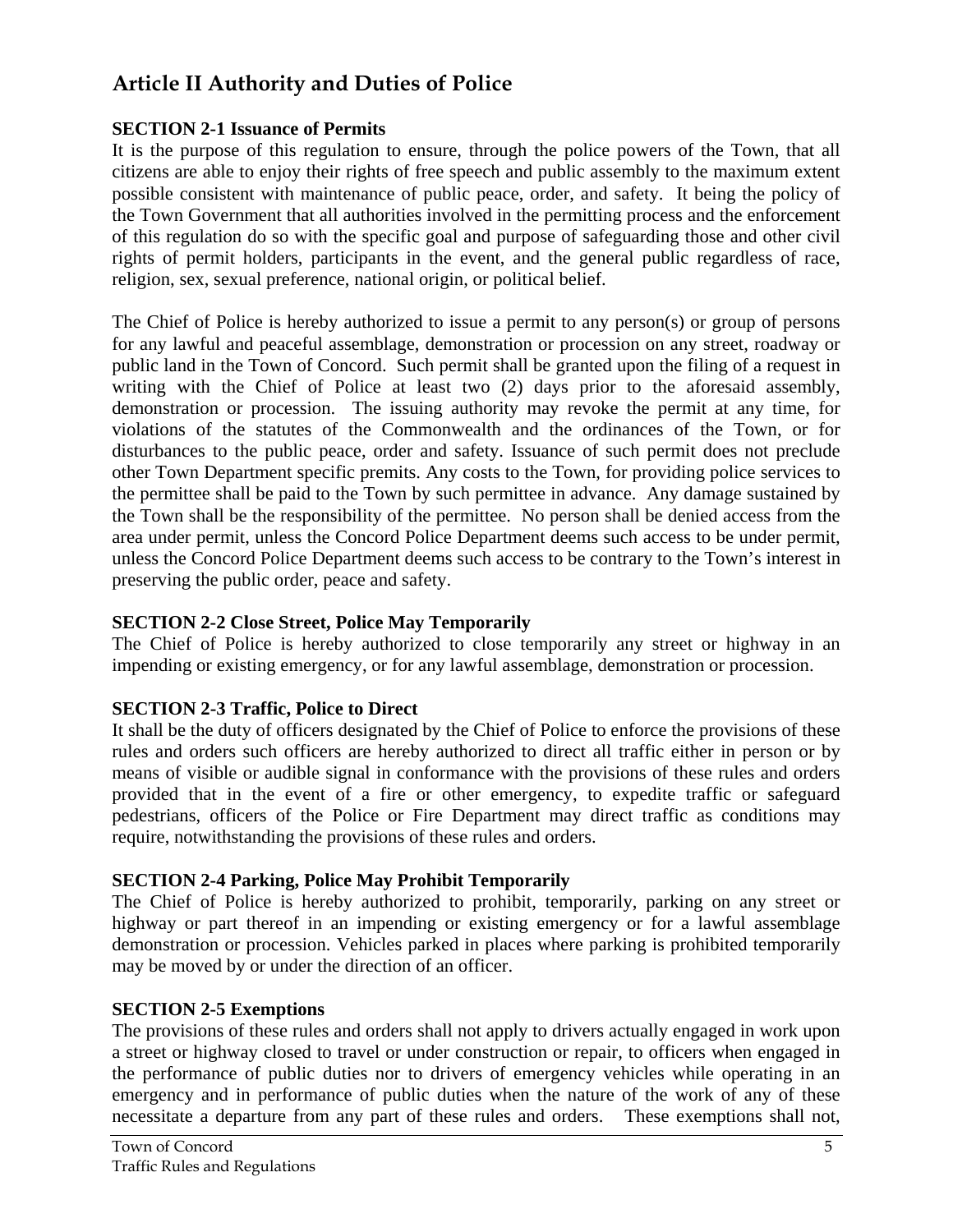however, protect the driver of any vehicle from the consequences of a reckless disregard of the safety of others.

## **SECTION 2-6 Chief of Police to Make Annual Accident Report**

The Chief of Police shall make an annual report to the Town Manager and the Select Board, concerning the accident situation in the Town, accompanied by his recommendations.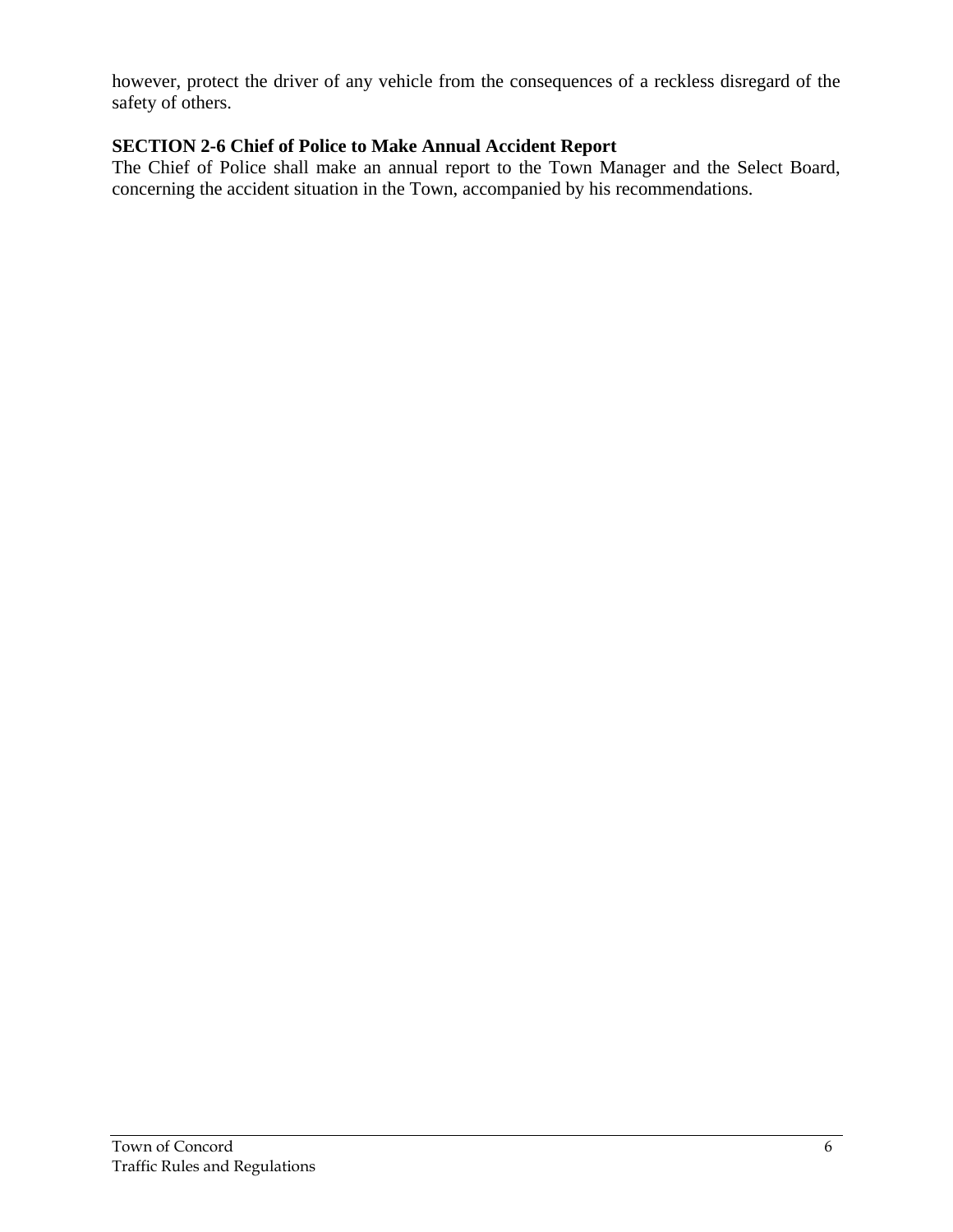# **Article III Traffic Signs, Signals, Markings and Zones**

## **SECTION 3-1 Bus Stops, Taxicab Stands and Service Zones, Location of**

The location of all bus stops, taxicab stands and service zones shall be specified by the Select Board and in the case of taxicab stands, the Chief of Police with the approval of the Select Board shall designate who may use them as such.

## **SECTION 3-2 Interference with Signs, Signals and Markings Prohibited**

Any person who willfully defaces, damages, moves, obstructs or interferes with any official traffic signs, signals or marking shall be liable to a penalty not exceeding twenty (20) dollars for each and every offense.

## **SECTION 3-3 Obedience to Traffic Signs, Signals and Markings**

No driver of any vehicle or of any street car shall disobey the instructions of any official traffic control signal, sign, marking, marker or legend unless otherwise directed by a police officer.

## **SECTION 3-4 Traffic Signs and Signals**

- a. The Director of Concord Public Works is hereby authorized, and as to those signs and signals required hereunder it shall be his duty, to place and maintain or cause to be placed and maintained all official traffic signs, signals, markings and safety zones. All signs, signals, markings and safety zones shall conform to the standards as prescribed by the Department.
- b. Sections 2-2 and 2-4 of Article II and Section 5-2 and 5-3 and 5-6 and 5-7 to 5-9 inclusive of Article V relating to parking and Sections 7-7 and 7-10 of Article VII concerning turning movements and Section 7-20 of Article VII pertaining to exclusion shall be effective only during such time as official signs are erected and maintained in each block designating the provisions of such sections and located so as to be easily visible to approaching drivers.
- c. Sections relating to one-way streets shall be effective only during such time as a sufficient number of official signs are erected and maintained at the entrance and each of the exits for each one-way street, so that at least one sign will be clearly visible for a distance of at least seventy-five (75) feet to drivers approaching such an exit.

## **SECTION 3-5 Signals, Signals and Markings Prohibited, Display of Unauthorized Devices**

No person or corporation shall place, maintain or display upon or in view of any street any unofficial device, sign, signal, curb making or street marking which purports, to be or is an imitation of or resembles an official traffic device, sign, signal, curb marking or street marking or which attempts to direct the movement of traffic or which hides from view any official sign, signal, marking or device. The Chief of Police is hereby empowered to remove every such prohibited sign, signal, marking or device or cause it to be removed without notice.

# **SECTION 3-6 Experimental Regulation**

For the purpose of trial the Chief of Police may make temporary rules regulating traffic or test under actual conditions traffic signs, markings, or other devices. No such experimental rules relating to traffic shall remain in effect for a period longer than 30 days.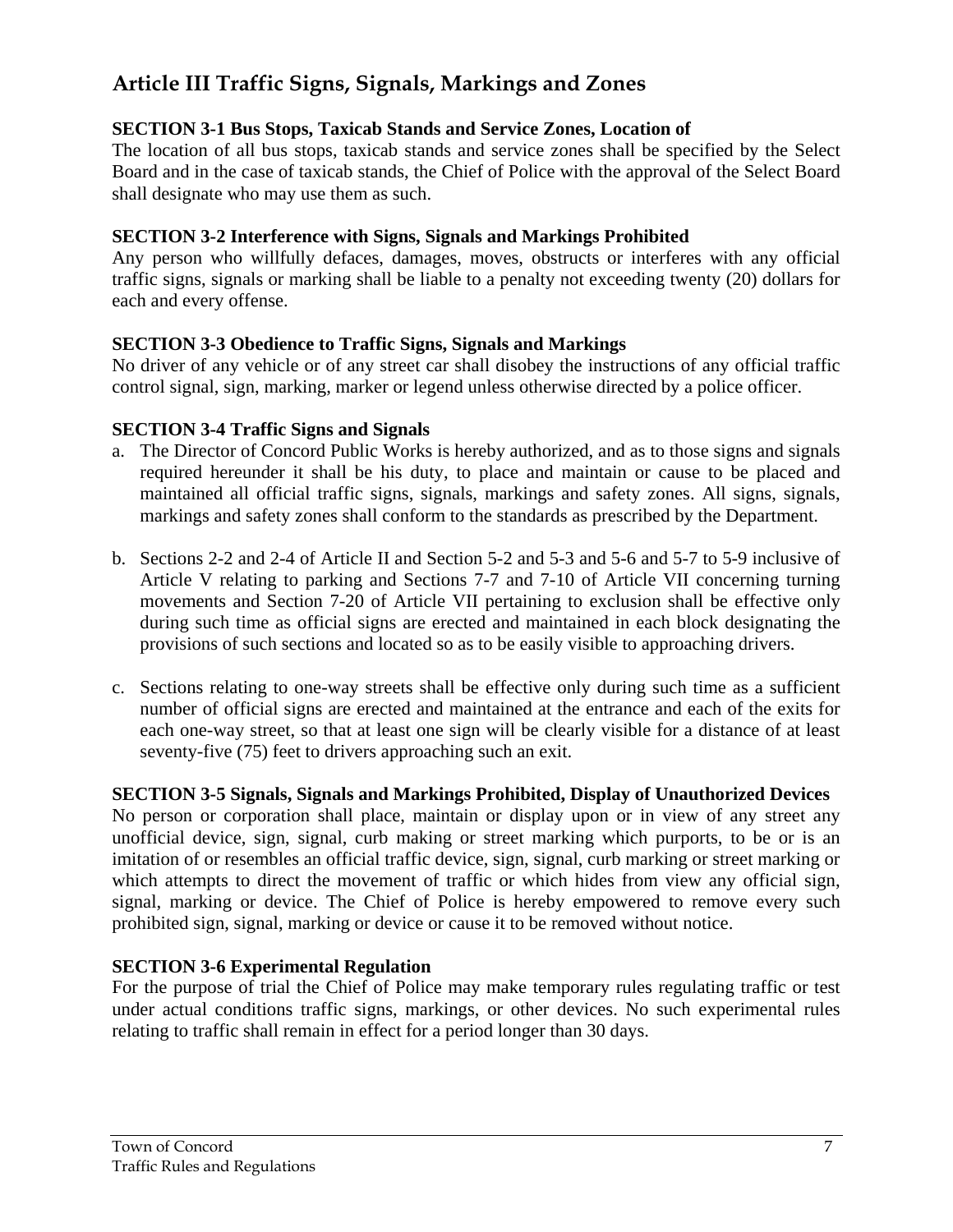# **Article IV Zone of Quiet**

The Chief of Police may temporarily establish a zone of quiet upon any street where a person is seriously ill. Said temporary zone of quiet shall embrace all territory within a radius of two hundred (200) feet of the building occupied by the sick person. Said temporary zones of quiet shall be designated by the Chief of Police by causing to be placed at a conspicuous place in the street a sign or marker bearing the words ZONE OF QUIET.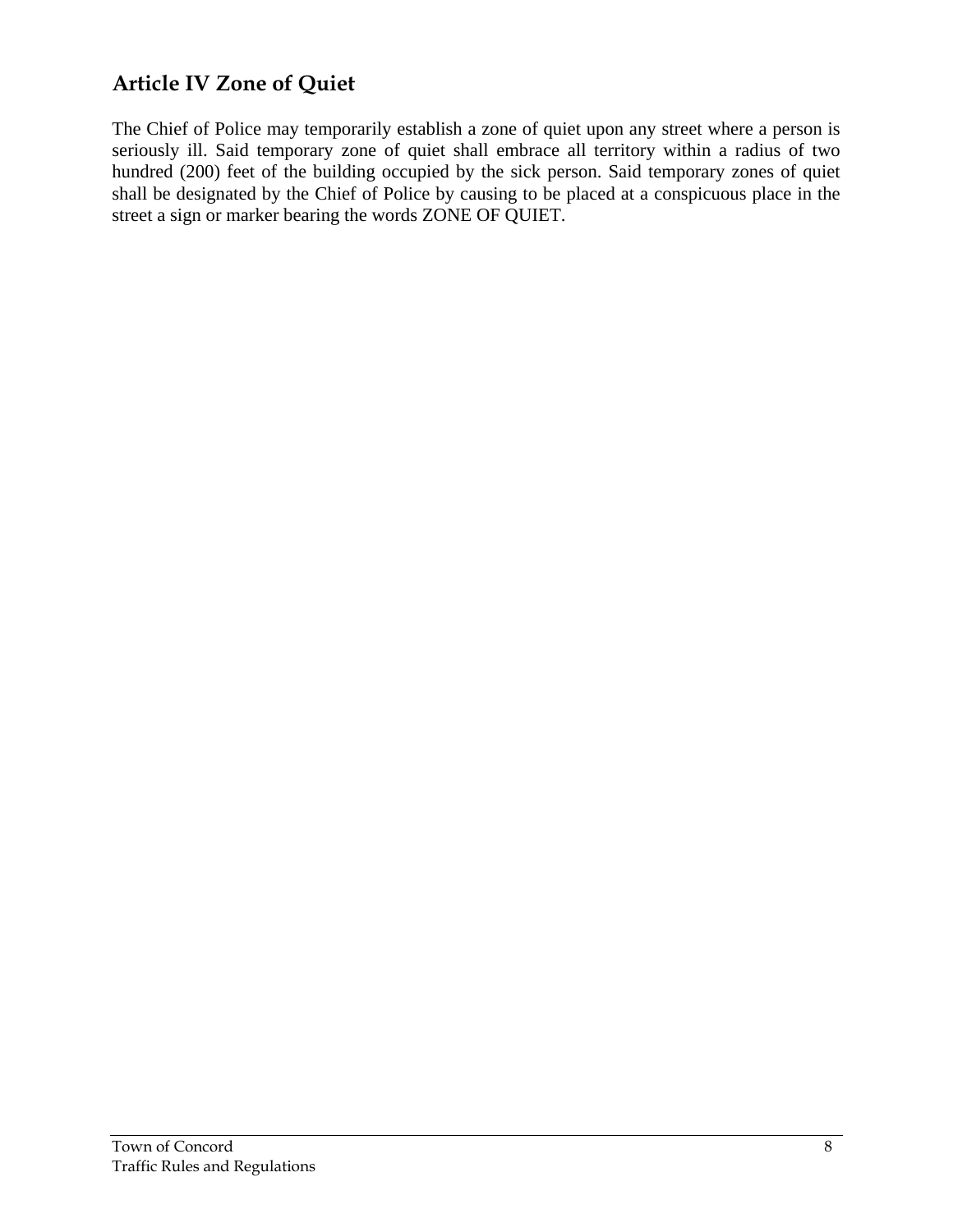# **Article V Stopping, Standing, Parking**

## **SECTION 5-1 General Prohibitions**

No person shall allow, permit or suffer any vehicle registered in his name to stand or park in any street, way, highway, road or parkway under the control of the Town of Concord in violation of any of the Traffic Rules or Orders adopted by the Select Board and in particular in any of the following places except when necessary to avoid conflict with other traffic or in compliance with the direction of a police officer or traffic sign or signal.

- a. Within an intersection "except within those intersections where the installation of parking meters has been specifically approved by the Department."
- b. Upon any sidewalk.
- c. Upon any crosswalk.
- d. Upon the roadway in a rural or sparsely settled district.
- e. Upon a roadway where parking is permitted unless both wheels on the right side of the vehicle are within twelve (12) inches of the curb or edge of the roadway, except upon those streets which are designated as one-way streets. On such one-way streets vehicles shall be parked in the direction in which said vehicle is moving and with both wheels within twelve (12) inches of the curb. This shall not apply to streets or parts of streets where angle parking is required by these regulations.
- f. Upon any roadway where the parking of a vehicle will not leave a clear and unobstructed lane at least ten (10) feet wide for passing traffic.
- g. Upon any street or highway within ten (10) feet of fire hydrant.
- h. In front of any private road or driveway.
- i. Upon any street or highway within twenty (20) feet of an intersecting way, except alleys.
- j. Within fifteen (15) feet of the wall of a fire station or directly across the street from such fire station provided signs are erected acquainting the driver of such restriction.
- k. Alongside or opposite any street excavation or obstruction when such stopping, standing or parking would obstruct traffic.
- l. Within twenty-five (25) feet of the nearest rail of a railroad crossing when there are no gates at such crossing, or otherwise within five (5) feet from the gate.
- m. On a bridge and the approach thereto.
- n. Upon or within the limits of any street or highway for a period of time exceeding twenty-four (24) consecutive hours without the permission of the Police Department whether or not such vehicle is disabled and preparations are being made by the owner of operator for its removal.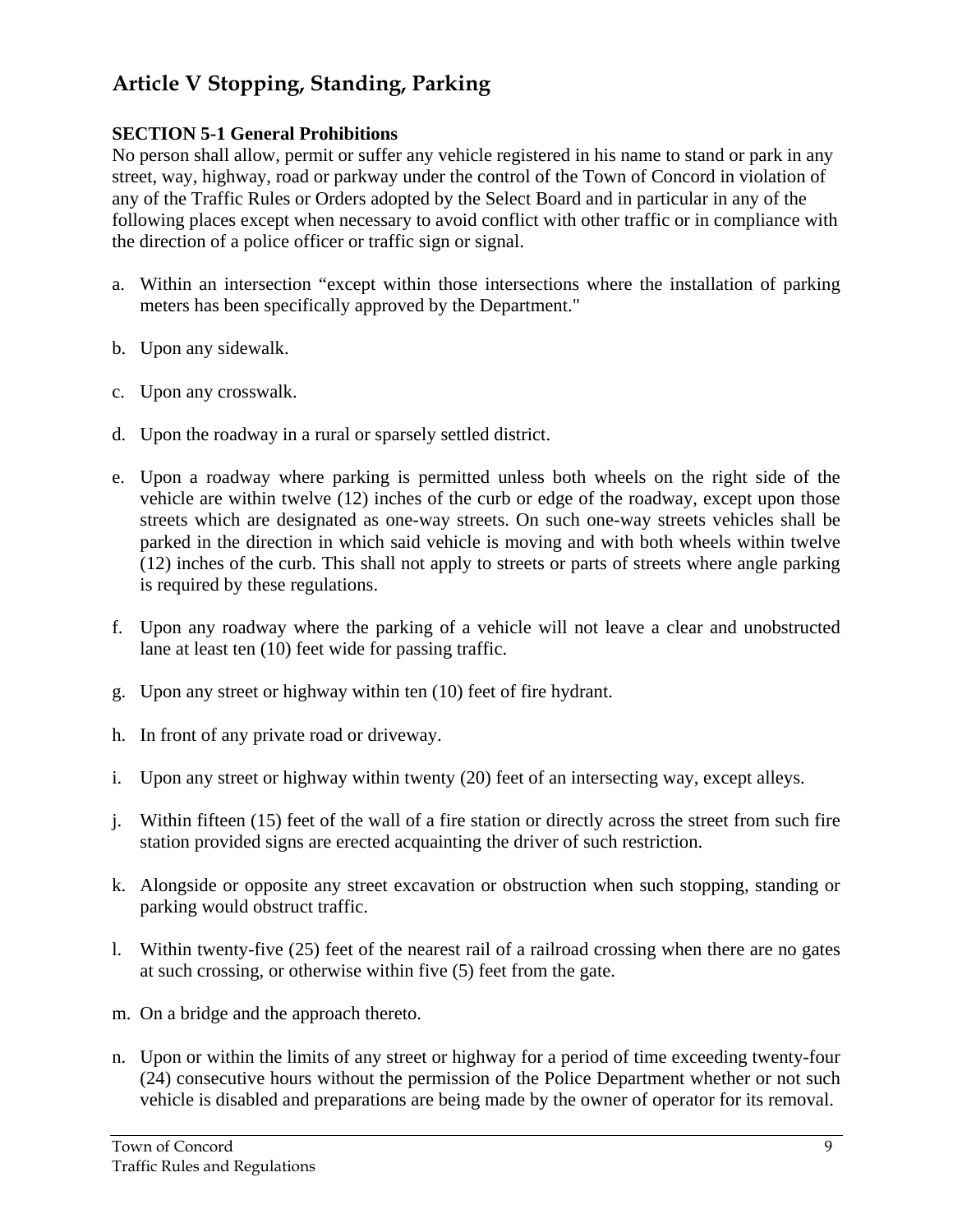## **SECTION 5-2 Service Zones**

No person shall park a vehicle upon any street in any service zone for a period of time longer than thirty minutes (30) and except while actually engaged in loading or unloading.

### **SECTION 5-3 Diagonal Parking**

- a. The Select Board shall determine the street upon which diagonal parking will be permitted and shall cause said streets to be designated by signs and the surfaces thereof to be marked as directed by the Chief of Police.
- b. Diagonal parking is permitted upon certain sections of a number of streets as designated in Schedule I, hereto appended to which reference is made and which Schedule I, relative to diagonal parking is herewith specifically incorporated in this section. Where such diagonal parking is permitted, vehicles shall be parked with one wheel within twelve (12) inches of the curb and at the angle to the curb indicated by official marks and signs. The vehicle shall be parked so that all four wheels thereof shall be placed wholly within the area indicated for parking, and headed to the curb.

### **SECTION 5-4 Parking Vehicle for Sale Prohibited**

It shall be unlawful for any person to park upon a street or highway any vehicle displayed for sale.

### **SECTION 5-5 No All Night Parking**

No person shall allow, permit or suffer any vehicle registered in his name, other than one acting in an emergency, to be parked on any street for a period of time longer than one (1) hour between the hours of 1:00 A.M. and 6:00 A.M. of any day during the months of November, December, January, February and March.

### **SECTION 5-6 Parking Location and Prohibitions**

Parking is prohibited, restricted or limited as to time, space and streets in accordance with a schedule of streets designated as Schedule I, hereto appended to which reference is made and which Schedule I, is specifically incorporated in this section. No operator shall park a vehicle in the designated prohibited locations or in the restricted locations for a period longer than is designated in Schedule I, except as otherwise provided in this Schedule, or where there is a time limit as to parking.

### **SECTION 5-7 Prohibited at Safety Zones**

No person shall park a vehicle within twenty (20) feet of either end of a safety zone which is located within thirty (30) feet of the curb or edge of the roadway.

### **SECTION 5-8 Bus Stops**

- a. No person shall stop or park a vehicle other than a bus in a bus stop.
- b. No person shall park a bus upon any street within a business district at any place other than a bus stop when a nearby bus stop is available for use.

### **SECTION 5-9 Taxicab Stands**

a. No person shall park a vehicle other than a taxicab upon any street within a business district in any taxicab stand. (Schedule No. II)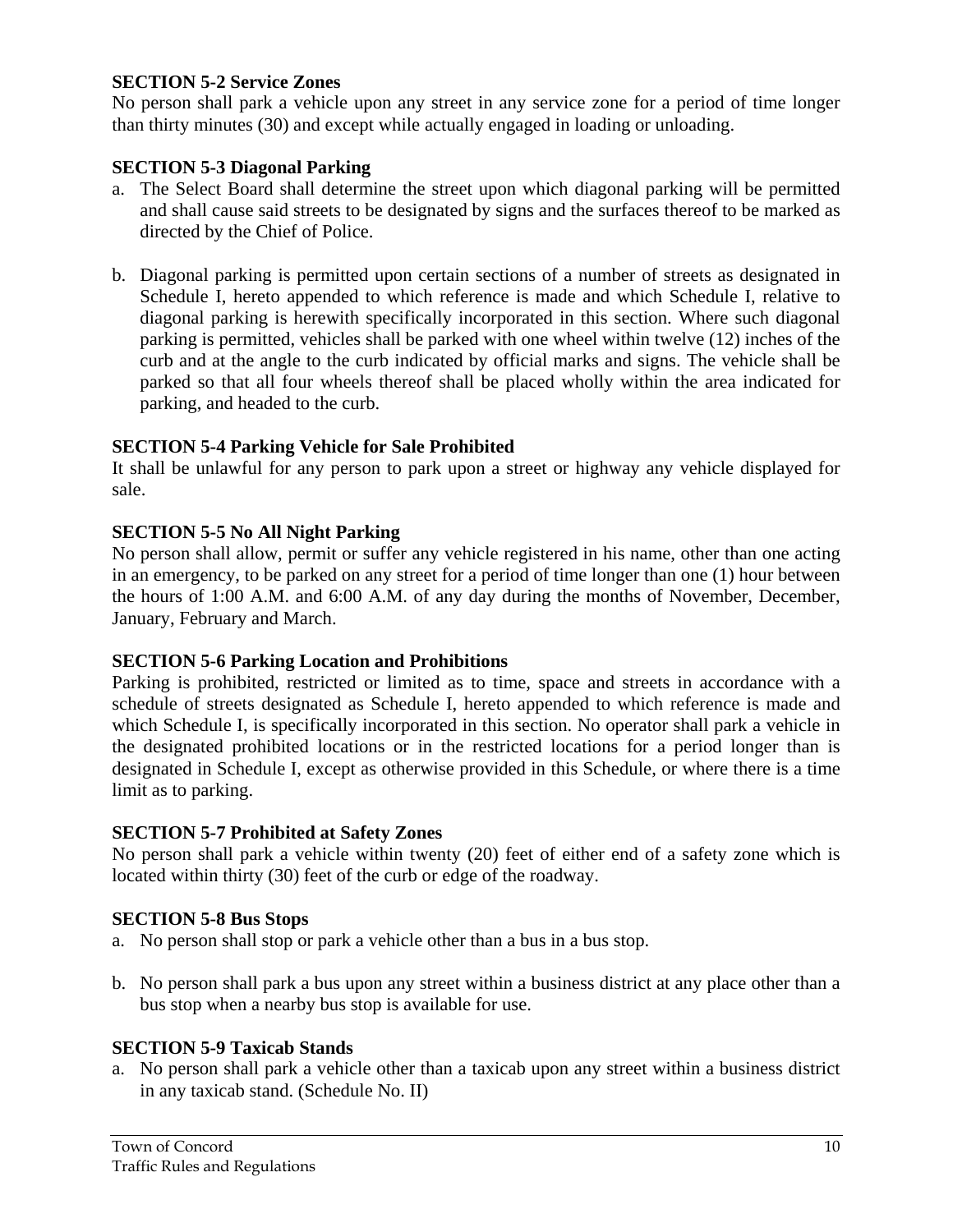b. No person shall park a taxicab upon any street within a business district at any place other than the taxicab stand or stands designated for the use of his taxicab or taxicabs.

## **SECTION 5-10 Parking Vehicle for Primary Purpose of Hawking and Peddling**

It shall be unlawful for any person to stop, stand or park any vehicle on any public way within the Town for the Purpose of using such a vehicle as a stand for displaying articles for sale, or for vending, hawking or peddling.

## **SECTION 5-11 Permit Parking Only**

No vehicle shall be parked or left standing on the streets or ways of a Restricted Parking Zone without exhibiting a current permit issued in accordance with these regulations.

## **SECTION 5-12 Handicapped Parking**

- a. No person shall park a vehicle in any parking spaces designated for vehicles either owned and operated by disabled veterans or by handicapped persons and bearing the distinctive number plates authorized by Section 2 of Chapter 90, or for vehicles transporting handicapped persons and displaying the special parking identification plate authorized by section 2 of said Chapter 90, or for vehicles bearing the official identification of a handicapped person issued by any other state, and no person shall park in such a manner as to obstruct a curb ramp designed for use by handicapped persons as a means of egress to any street, public way, or in any place to which the public has a right of access, or upon any way or in any place to which members of the public have access as invites or licensees.
- b. Parking spaces designated as reserved under the provision of paragraph (a) shall be identified by the use of above grade signs that meet the requirements for handicapped parking signs in the Manual of Uniform Traffic Control Devices, latest edition.
- c. Parking under this section is prohibited, restricted or limited as to time, space and streets in accordance with a schedule designated as Schedule I and in parking lots in accordance with a schedule designated as Schedule I-A. Schedule I and Schedule I-A are applied hereto and specifically incorporated in to this section

## **SECTION 5-13.1 Parking Meter Locations and Regulations**

Parking is restricted or limited as to time, space, streets and municipal off-street parking areas on the streets and municipal off-street parking areas designated as Schedule I-B hereto appended to which reference is made and which Schedule I-B is specifically incorporated in this Section. No person shall park a vehicle for a period of time longer than the time limit, if any, indicated on relevant signage. This restriction shall not apply on Sundays or during the hours of legal holidays during which business establishments are required by law to remain closed.

In accordance with the foregoing parking meter zones are hereby established in the streets, parts of streets or municipal off-street parking are listed in Schedule I-B.

# **SECTION 5-13.2**

The Purchasing Agent is hereby empowered, with the approval of the Select Board to contract, in accordance with provisions of Chapter 40 of the General Laws, for the acquisition and installation of parking meters provided for by this regulation and to maintain said meters in good workable condition.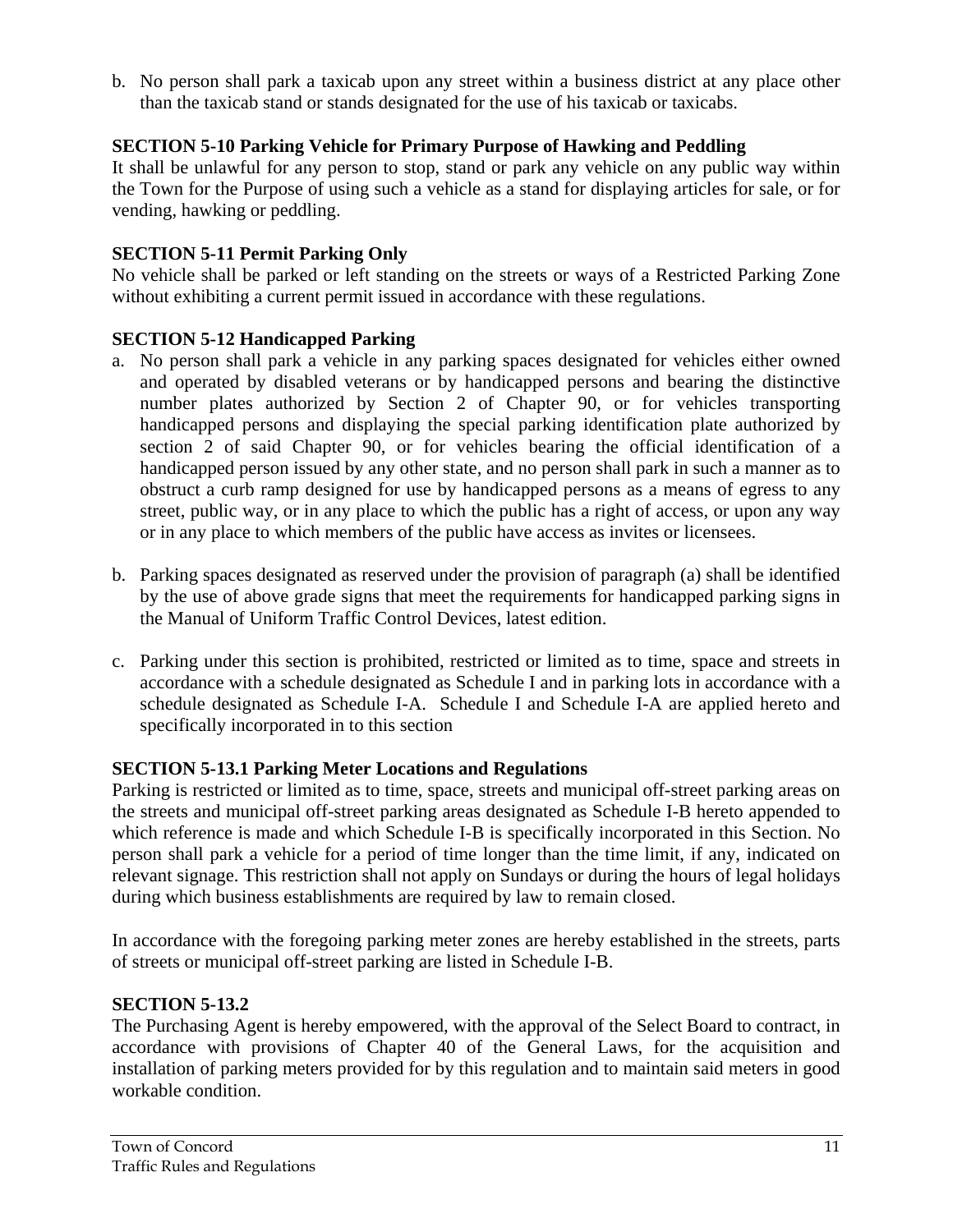### **SECTION 5-13.3**

The Town Manager is hereby authorized and directed to install parking meters or other payment technology within the areas described in this regulation or cause the same to be so installed.

### **SECTION 5-13.4**

The Town Manager is hereby authorized and directed to establish paid parking spaces in such parking meter zones as are herein specified, or as may be hereafter fixed by amendment and to indicate the same.

#### **SECTION 5-13.5**

Whenever any vehicle shall be parked in a paid meter space the owner or operator of said vehicle shall park within the space designated by pavement marking lines and, upon entering such space, shall immediately make required payment for a maximum legal parking period or proportionate period thereof, both as indicated or shown on the parking meter or signage. The fee for the maximum parking time in on-street paid parking zones shall be between fifty (50) cents and one (1) dollar per hour or the proportionate payment for the period of said maximum up to the time limits as posted.

The fee for parking in municipal off-street parking areas shall be at the rates between zero to one (1) dollar per hour or proportionate period thereof up to the maximum time limit as posted.

It shall be unlawful for any person to deposit or cause to be deposited in a parking meter any coin for the purpose of permitting the vehicle of which he is in charge to remain in a parking space beyond the maximum period of time allowed in a particular zone.

It shall be unlawful for any person to park a vehicle within a parking meter space unless such vehicle is wholly within the painted lines adjacent to such meter.

It shall be unlawful for any unauthorized person to open, tamper with, break, injure or destroy any parking meter or to deposit or cause to be deposited in such meter any slugs, device or metallic substance or any other substitute for the coins required.

#### **SECTION 5-13.6**

Operators of commercial vehicles may park in a metered space without depositing a coin for a period not to exceed 30 minutes for the purposes of loading or unloading. Parking in excess of this time limit without depositing the proper coin shall be deemed a violation of the provisions of this regulation.

#### **SECTION 5-13.7**

The Chief of Police is hereby designated as the person authorized to collect monies deposited in parking meters or to cause the same to be so collected. Such monies shall be deposited forthwith with the Treasurer in a separate account to be known as the Parking Fund.

### **SECTION 5-13.8**

All fees received by said Treasurer from the operation and use of parking meters shall be used as authorized by Chapter 40 of the General Laws (Ter. Ed.).

### **SECTION 5-13.9**

It shall be the duty of police officers to enforce the provisions of this section.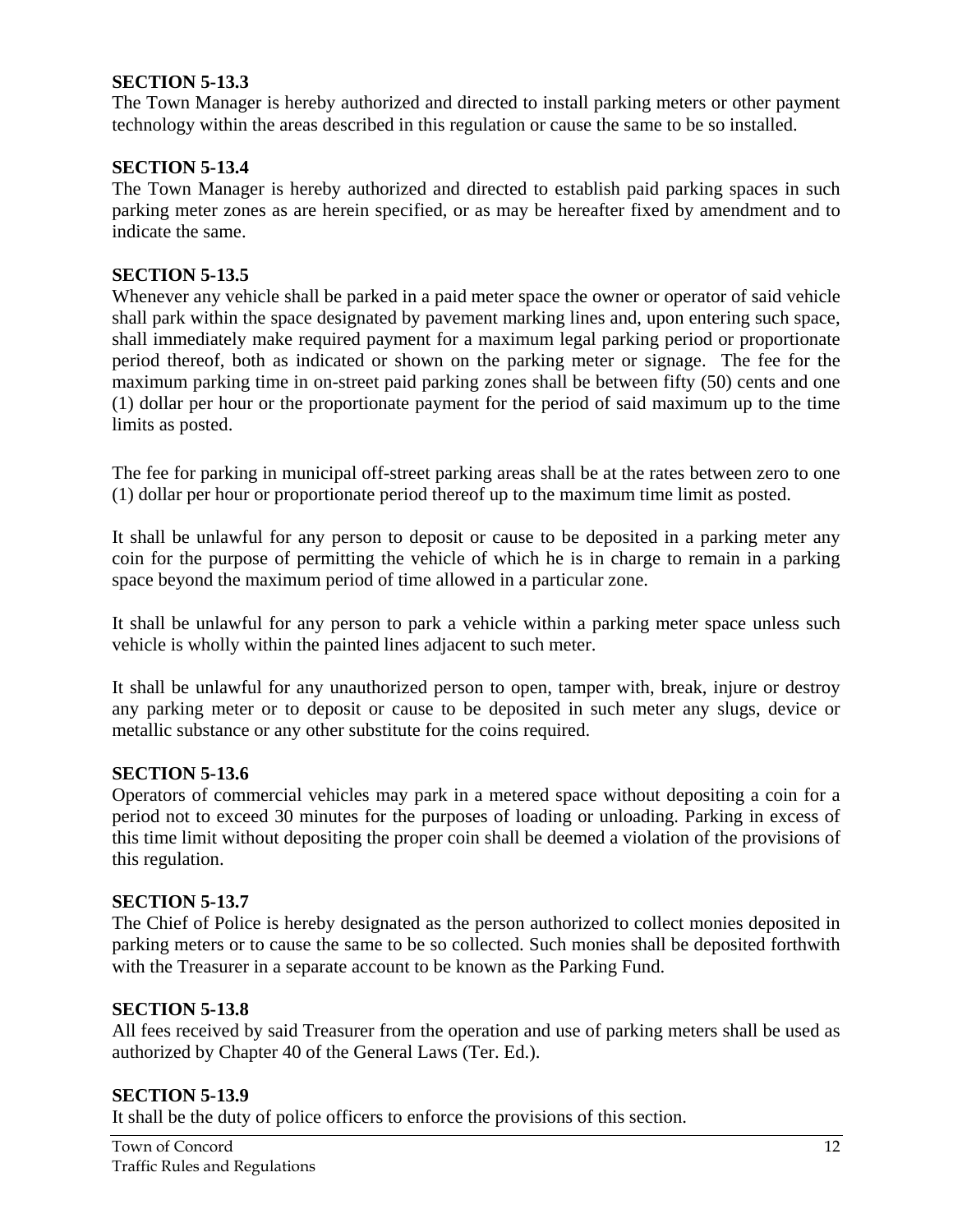#### **SECTION 5-13.10**

Any person who violates any parking provisions of this regulation shall be subject to the penalties provided by Chapter 90, Section 20A½ of the General Laws and any other violation shall be punishable as may be provided by law.

## **SECTION 5-13.11**

No driver, while operating any vehicle owned and bearing indication of ownership by the Town of Concord, State or Federal governments, shall be required to deposit any fee in a parking meter as provided in this section.

#### **SECTION 5-13.13**

All other regulations or parts of regulations which are inconsistent herewith are hereby repealed.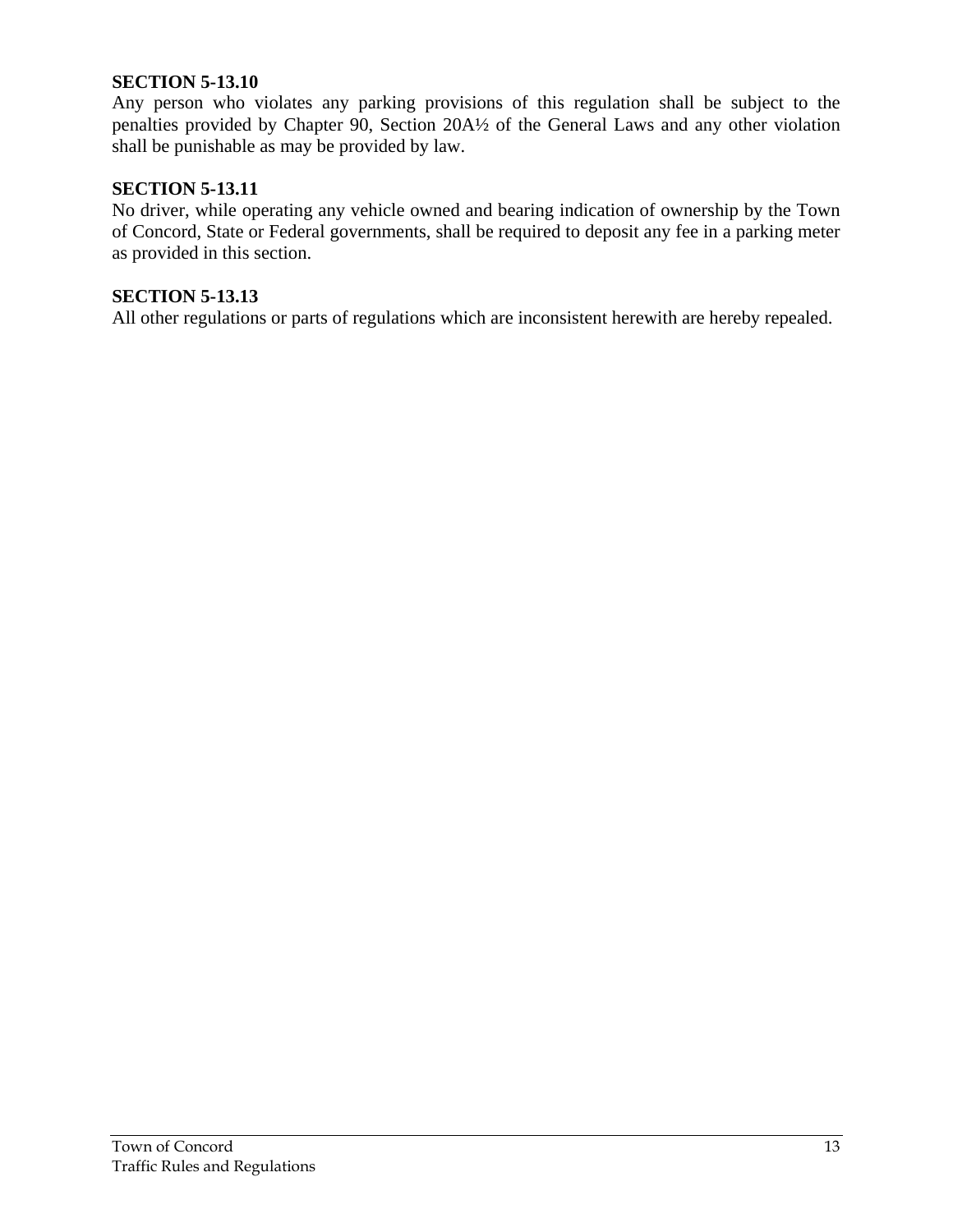# **Article VI One-Way Streets**

## **SECTION 6-1 One-Way Streets**

The streets or portions thereof designated in Schedule No. III hereto appended and specifically incorporated in this section are declared to be one-way streets and all vehicular traffic shall move on those streets or portions thereof in the direction designated in said Schedule No. III.

## **SECTION 6-2 Rotary Traffic**

Within the areas designated in Schedule No. IIIA vehicular traffic shall move only in a rotary counter-clockwise direction except when otherwise directed by an officer.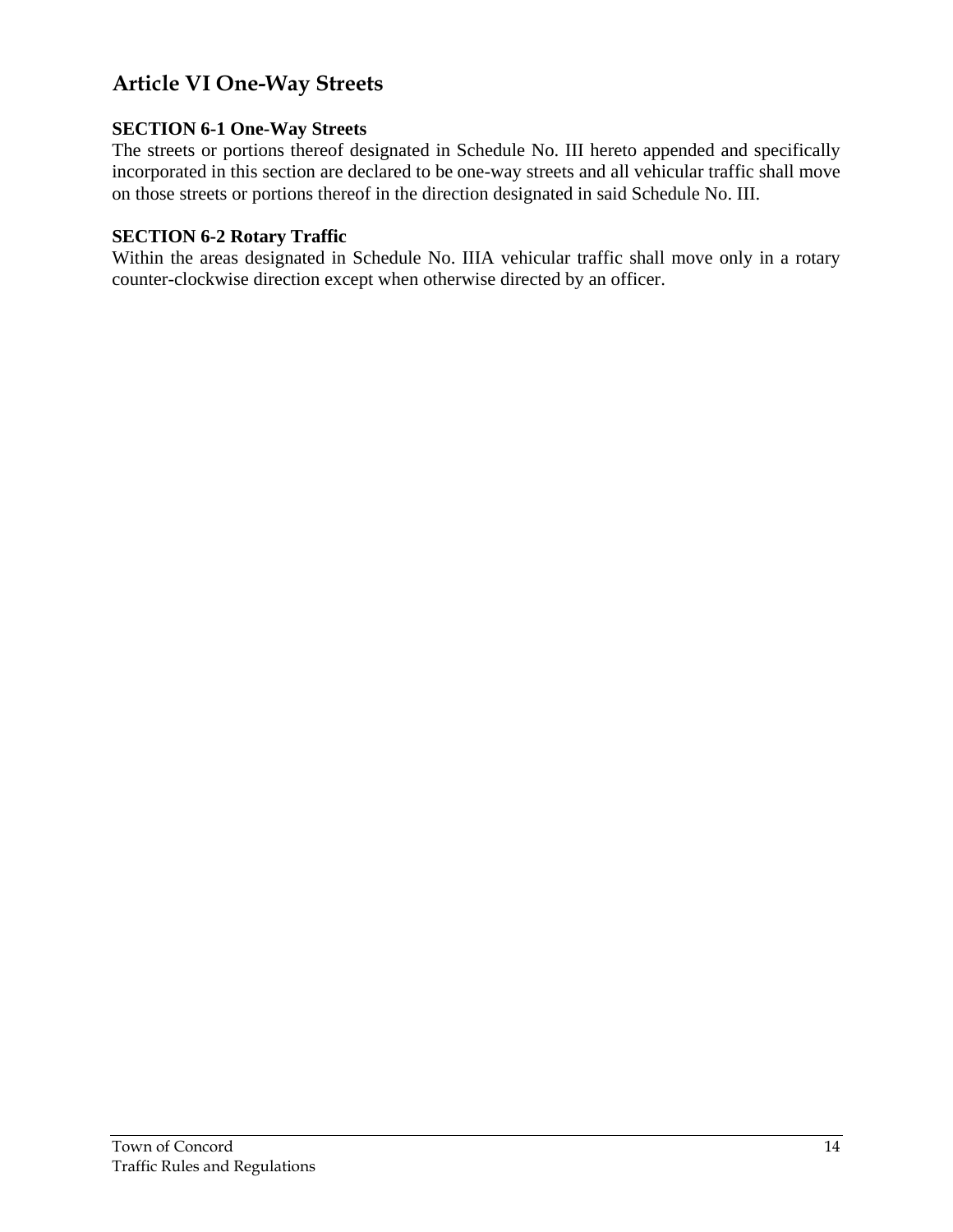# **Article VII Operation of Vehicles** (MGL Chapter 89 Governs)

## **SECTION 7-1 Overtake Only When There is a Space Ahead**

The driver of a vehicle shall not overtake and pass a vehicle proceeding in the same direction unless there is sufficient clear space ahead on the right side of the roadway to permit the overtaking to be completed without impeding the safety operation of any vehicle ahead.

### **SECTION 7-2 Driver to Give Way to Overtaking Vehicle**

One driver of a vehicle when about to be overtaken and passed by another vehicle approaching from the rear shall give way to the right in favor of the overtaking vehicle on suitable and visible signal being given by the driver of the overtaking vehicle, and shall not increase the speed of his vehicle until completely passed by the overtaking vehicle.

### **SECTION 7-3 Obstructing Traffic**

- a. No person shall drive in such a manner as to obstruct unnecessarily the normal movement of traffic on any street or highway. Officers are hereby authorized to require any driver who fails to comply with this section to drive to the side of the roadway and wait until such traffic as has been delayed has passed.
- b. No driver shall enter an intersection or a marked crosswalk unless there is sufficient space on the other side of the intersection or crosswalk and on the right half of the roadway to operate the vehicle he is operating without obstructing the passage of other vehicles or pedestrians notwithstanding any traffic control signal indication to proceed.

### **SECTION 7-4 Following Too Closely**

The driver of a vehicle shall not follow another vehicle more closely than is reasonable and prudent, having due regard to the speed of such vehicle and the traffic upon and condition of the street or highway.

## **SECTION 7-5 Clinging to Moving Vehicles**

It shall be unlawful for any person traveling upon a bicycle, motorcycle, coaster, sled, roller skates, or any toy vehicle to cling to, or attach himself or his vehicle to any moving vehicle or street car upon any roadway

### **SECTION 7-6 Care in Starting, Stopping, Turning or Backing**

The driver of any vehicle before starting, stopping, turning from a direct line or backing shall first see that such movement can be made in safety. If such movement cannot be made in safety or if it interferes unduly with the normal movement of other traffic, said driver shall wait for a more favorable opportunity to make such movement.

If the operation of another vehicle should be affected by a stopping or turning movement, the driver of such other vehicle shall be given a plainly visible signal as required by statute law.

### **SECTION 7-7 Prohibited and Mandatory Turning Maneuvers**

The streets or portions thereof designated in Schedule No. VII and VII-A hereto appended and specifically incorporated in this section are declared to have prohibited turns and all vehicular traffic shall move on those streets or portions thereof in the direction designated in said Schedule No. VII and VII-A.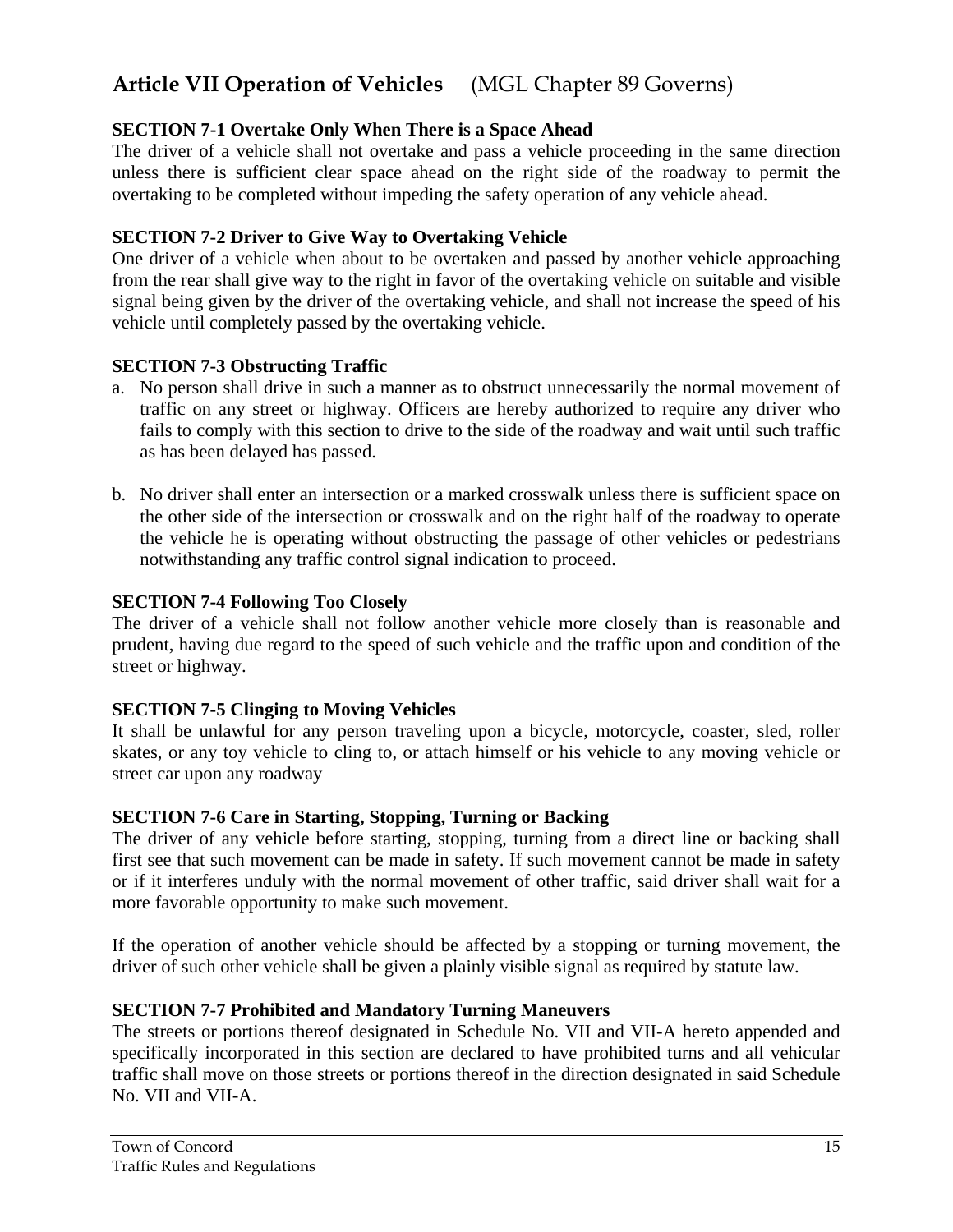## **SECTION 7-8 Emerging from Alley or Private Driveway**

The operator of a vehicle emerging from an alley, driveway or a garage shall stop such vehicle immediately prior to driving on to a sidewalk or on to the sidewalk area extending across alleyway or driveway.

## **SECTION 7-9 Obedience to Traffic Control Signals**

Colors and arrow indications in traffic control signals shall have the commands ascribed to them in this section, and no other meanings and every driver of a vehicle, railway car, or other conveyance shall comply therewith, except when otherwise directed by an officer or by a lawful traffic regulating sign (other than a "stop" sign), signal or device or except as provided in section 7-18(b) of these rules.

In no case shall a driver enter or proceed through an intersection without due regard to the safety of other persons within the intersection, regardless of what indications may be given by traffic control signals.

- 1. Green indications shall have the following meanings:
- a Vehicular traffic facing a CIRCULAR GREEN signal indication is permitted to proceed straight through or turn right or left or make a U-Turn unless such movement is modified by lane use signs, lane markings, roadway design, separate turn signal indications or other traffic control devices. Vehicular traffic turning right or left or making a U-Turn shall yield the right-of-way to other vehicles, and to pedestrians lawfully within the intersection or an adjacent crosswalk, at the time such signal is exhibited.
- b Vehicular traffic facing a GREEN ARROW signal indication displayed alone or in combination with another signal indication, may cautiously enter the intersection only to make the movement indicated by such arrow, or such other movements as is permitted by other indications displayed at the same time. Such drivers shall yield the right-of-way to pedestrians lawfully within an adjacent crosswalk and to other traffic lawfully using the intersection.
- 2. Steady yellow indications shall have the following meanings:
- a Vehicular traffic facing a steady CIRCULAR YELLOW OR YELLOW ARROW signal is thereby warned that the related green movement is being terminated or that a red indication will be exhibited immediately thereafter when drivers shall not enter the intersection.
- 3. Steady red indications shall have the following meanings:
- a Vehicular traffic facing a steady CIRCULAR RED signal and NO TURN ON RED SIGN shall stop at a clearly marked stop line, but if none, before entering the crosswalk on the near side of the intersection, or if none, then before entering the intersection and shall remain standing until an indication to proceed is shown except as provided in (b) below.
- b When no sign is in place prohibiting a right turn, or a left turn from a one way street to another one way street, drivers facing a steady circular red signal may cautiously enter the intersection to make the right turn, or left turn from a one way street to another one way street, after stopping as provided in (a) above. Such drivers shall yield the right-of-way to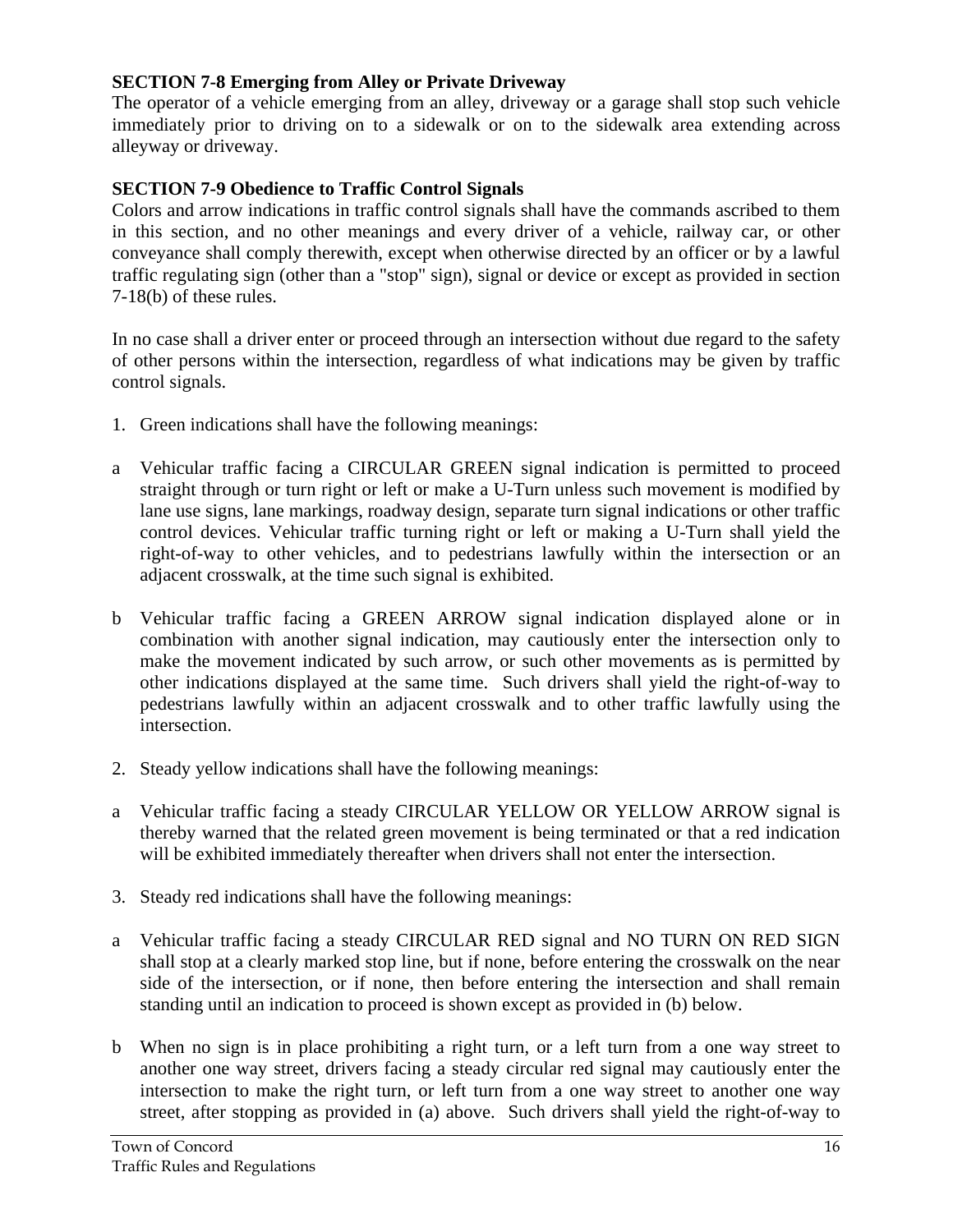pedestrians lawfully within an adjacent crosswalk and to other traffic lawfully using the intersection.

- c Vehicular traffic facing a steady RED ARROW indication may not enter the intersection to make the movement indicated by such arrow, and unless entering the intersection to make such other movement as is permitted by other indications shown at the same time, shall stop at a clearly marked stop line, but if none, before entering the crosswalk on the near side of the intersection, or if none, then before entering the intersection and shall remain standing until an indication to make the movement indicated by such arrow is shown.
- 4. Flashing signal indication shall have the following meanings:
- a FLASHING RED (stop signal) When a red lens is illuminated with rapid intermittent flashes, driver of vehicles shall stop at a clearly marked stop line, but if none, before entering the crosswalk on the near side of the intersection, or if none, then at the point nearest the intersecting roadway where the driver has a view of approaching traffic on the intersecting roadway before entering the intersection, and the right to proceed shall be subject to the provisions of Chapter 89, Section 8 of the General Laws.
- b FLASHING YELLOW (caution signal) When a yellow lens is illuminated with rapid intermittent flashes, drivers of vehicles may proceed through the intersection or pass such signal only with caution.
- c FLASHING YELLOW ARROW. Vehicular traffic, on an approach to an intersection, facing a FLASHING YELLOW ARROW signal indication, displayed alone or in combination with another signal indication, is permitted to cautiously enter the intersection only to make the movement indicated by such arrow, or other such movement as is permitted by other signal indications displayed at the same time. Such vehicular traffic, including vehicles turning right or left or making a U-turn, shall yield the right-of-way to:
	- (a) Pedestrians lawfully within an associated crosswalk, and
	- (b) Other vehicles lawfully within the intersection.

In addition, vehicular traffic turning left or making a U-turn to the left shall yield the rightof-way to other vehicles approaching from the opposite direction so closely as to constitute an immediate hazard during the time when such turning vehicle is moving across or within the intersection.

# **SECTION 7-10 U Turns Prohibited**

No operator shall back or turn a vehicle so as to proceed in the direction opposite to that in which said vehicle is headed or traveling on the following streets.

# **SECTION 7-11 Stop Signs, Yield Signs, Through Ways**

# **For Stop Signs**

"In accordance with the provisions of Chapter 89, Section 9 of the General Laws the following streets are designated as streets at the intersections and in the direction indicated:"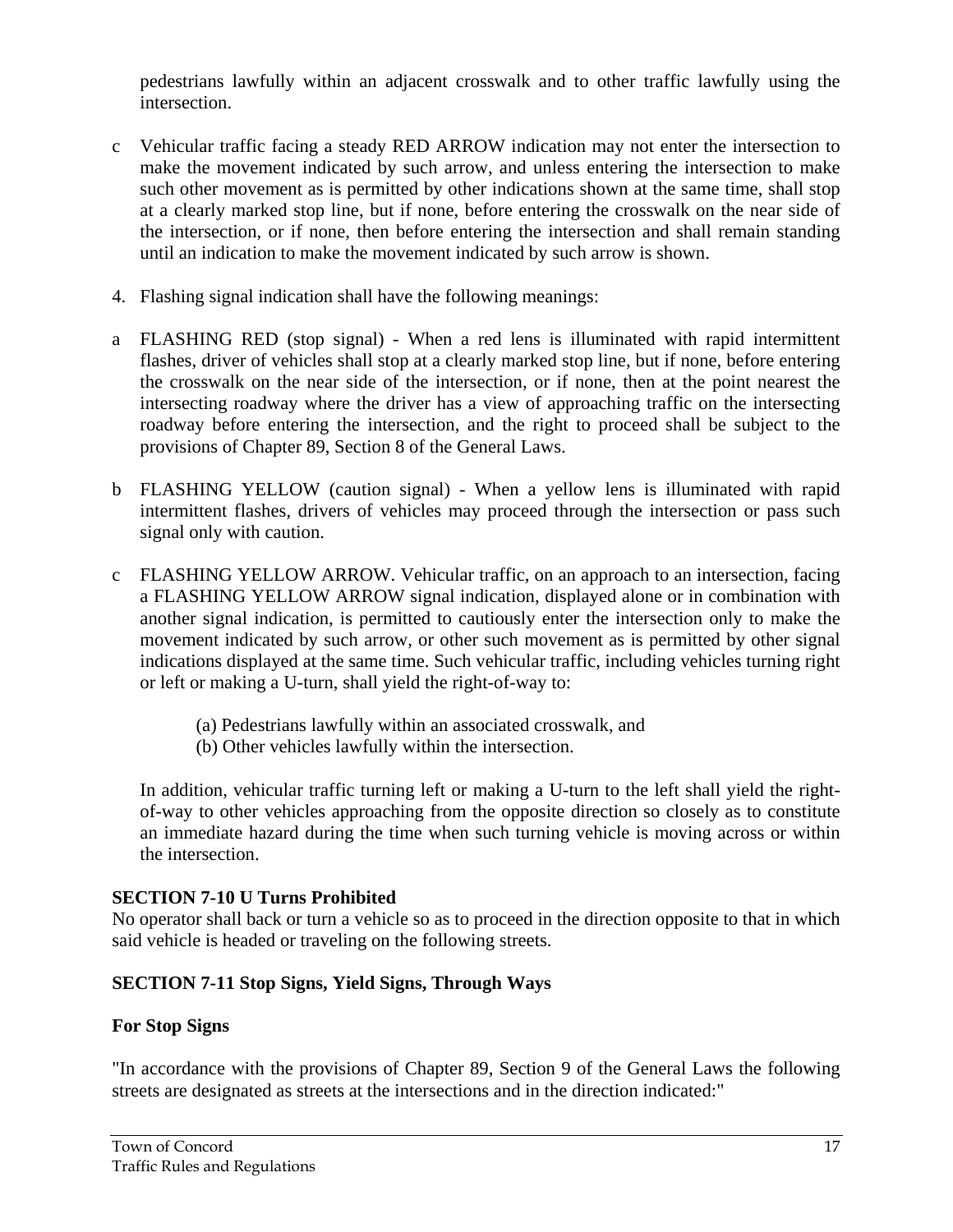In accordance with the foregoing, the streets listed in Schedule No. IV of these rules and orders are hereby declared to constitute stop streets or flashing red signal intersections as the case may be, and said Schedule No. IV is hereby specifically incorporated in this Section.

## **For Yield Signs**

"In accordance with the provisions of Chapter 89, Section 9 of the General Laws the following streets are designated as streets at the intersections and in the direction indicated:"

In accordance with the foregoing, the streets listed in Schedule No. VI of these rules and orders are hereby declared to constitute stop streets or flashing red signal intersections as the case may be, and said Schedule No. VI is hereby specifically incorporated in this Section.

## **SECTION 7-12 Keep to the Right of Roadway Division**

Upon such roadways as are divided by a parkway, grass plot, reservation, viaduct, subway or by any structure or area, drivers shall keep to the right of such a division except when otherwise directed by an officer, signs, signals, or markings.

## **SECTION 7-13 Operation of Under or Overpasses at Intersection with Islands**

At any junction or crossing of ways where the roadway grades have been separated and where the ways are connected by ramps and at any intersection of ways in which there are traffic islands, drivers of vehicles shall proceed only as indicated by official signs, signals or markings.

## **SECTION 7-14 Driving on Road Surfaces Under Construction or Repair**

No operator shall enter upon a road surface of any street or highway or section thereof, when, by reason of construction, surface treatment, maintenance or the like, or because of some unprotected hazard, such road surface of the street or highway is not to be used or when so advised by an officer, watchman, member of a street or highway crew or employees of the town, either audibly or by signals.

## **SECTION 7-15 No Driving on Sidewalks**

The driver of a vehicle shall not drive upon any sidewalk except at a permanent or temporary driveway.

# **SECTION 7-16 No Driving Through Safety Zones**

It shall be unlawful for the driver of a vehicle, except on signal from a police officer to drive the same over or through a safety zone.

## **SECTION 7-17 Funerals to be Properly Identified**

A funeral composed entirely or partly of a procession of vehicles shall be identified as such by means of black pennants bearing a purple symbol attached to both the first and last vehicles, or other suitable means.

## **SECTION 7-18 Right and Duties of Drivers in Funerals or Other Processions**

a. It shall be the duty of each driver in a funeral or other procession to keep as near to the right edge of the roadway as is feasible and to follow the vehicle ahead as closely as practicable and safe.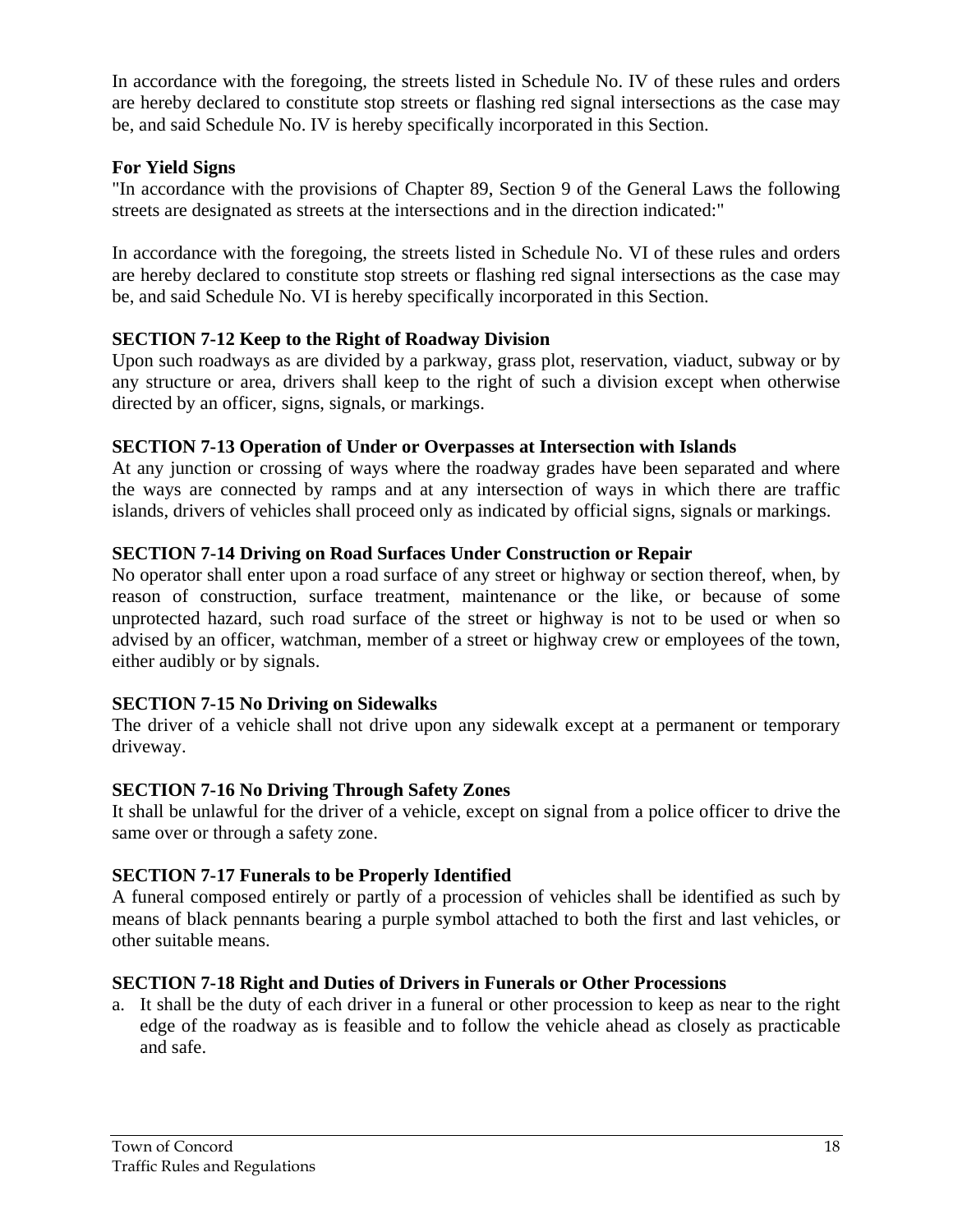- b. At an intersection where a traffic control signal is operating the driver of the first vehicle in a funeral or other procession shall be the only one required to stop for a red and/or yellow indication.
- c. At an intersection where a lawful Stop sign exists, the driver of first vehicle in a funeral or other procession shall be the only one required to stop before proceeding through the intersection.

## **SECTION 7-19 Unlawful Riding**

It shall be unlawful for any reason to ride on any portion of a vehicle not designated or intended for the use of passengers when the vehicle is in motion. This provision shall not apply to any employee engaged in the necessary discharge of a duty or within truck bodies in space intended for merchandise.

## **SECTION 7-20 Operation of Heavy Commercial Vehicles**

- a. The use and operation of heavy commercial vehicles having a carrying capacity of more than 2½ tons, are hereby restricted from the streets or portions thereof designated in Schedule No. X hereto appended and specifically incorporated in this section are declared to heavy commercial vehicle exclusions.
- b. Exemptions Part 1 of this Section shall not apply to heavy commercial vehicles going to or coming from places upon said streets for the purpose of making deliveries of goods, materials, or merchandise to or similar collections form abutting land or buildings or adjoining streets or ways to which access cannot otherwise be gained; or to vehicles used in connection with the construction, maintenance and repair of said streets or public utilities therein; or to Federal, State, Municipal or public service corporation owned vehicles.

## **SECTION 7-21 Bridge Weight Limits**

All vehicles shall comply with the weight limits designated in Schedule No. XV hereto appended and specifically incorporated in this section.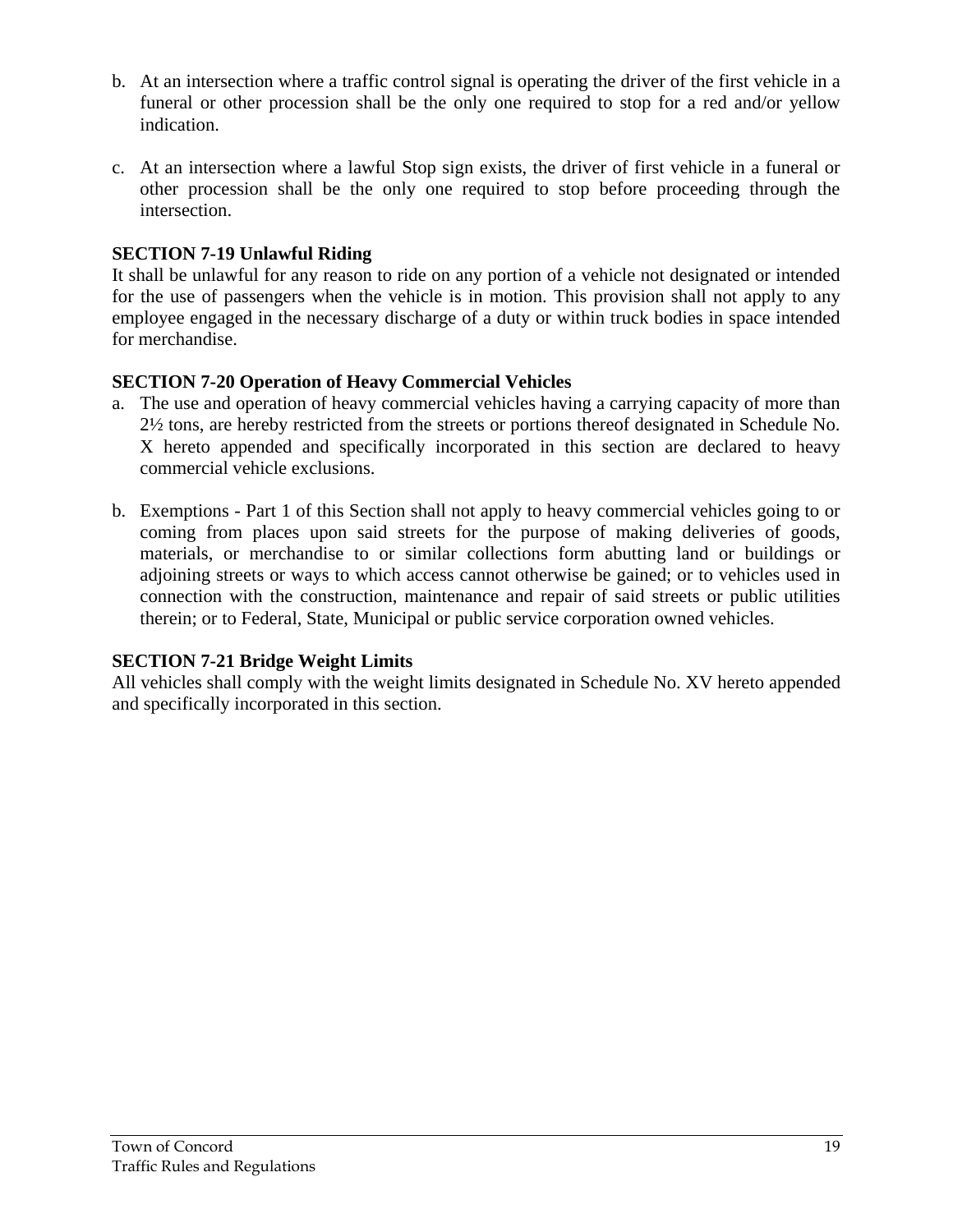# **Article VIII Accident Reports**

## **SECTION 8-1 Drivers Must Report Accidents**

Every person operating a motor vehicle which is in any manner involved in an accident in which any person is killed or injured or, in which there is damage in excess of one thousand dollars (\$1,000.00) to any one vehicle or other property, shall report such accident within five (5) days to the Registrar and to the Police Department in accordance with the provisions of Chapter 90, Section 26, of the General Laws.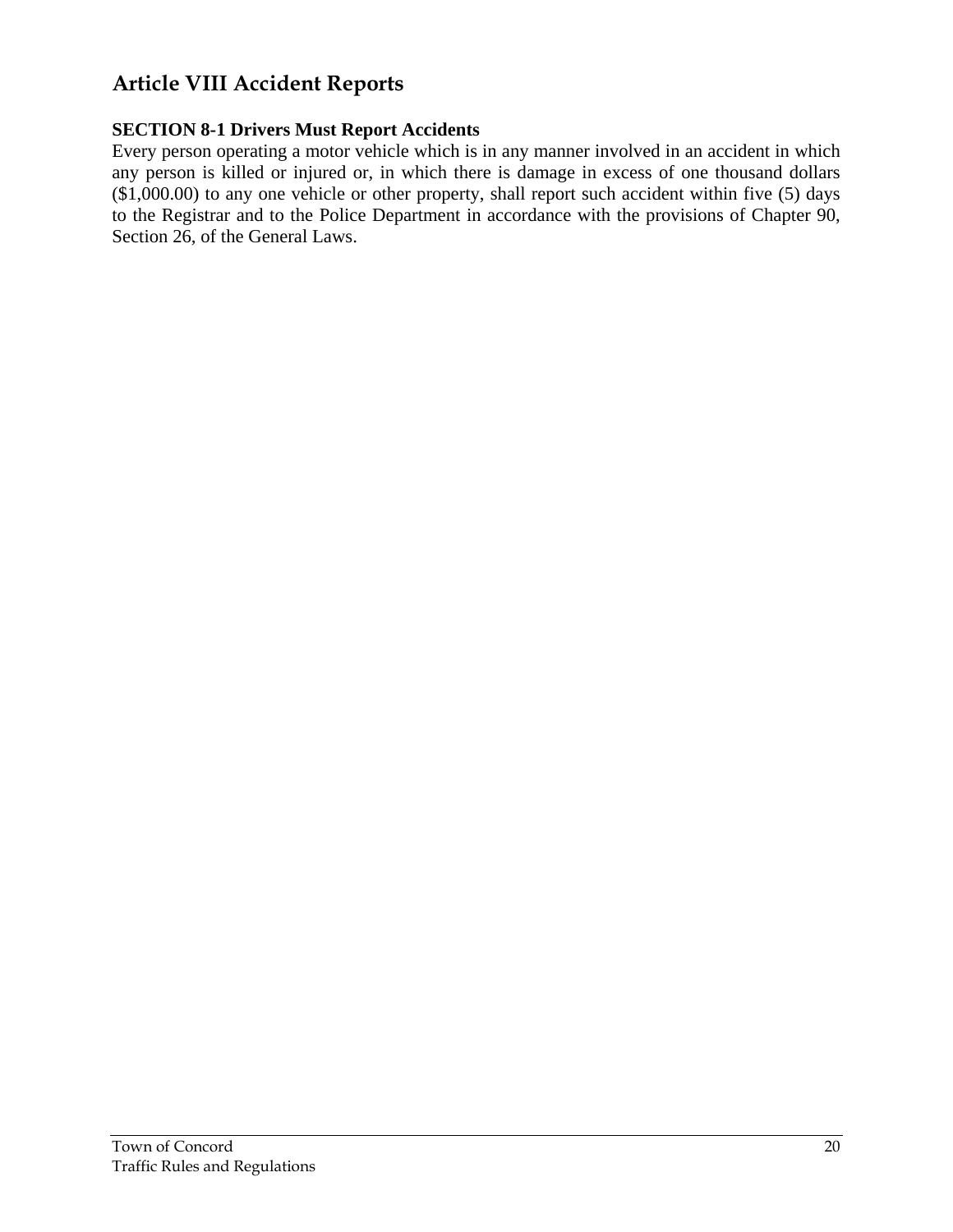# **Article IX Tow Away Zone Regulations**

## **SECTION 9-1 In General**

In accordance with the provisions of Chapter 40, Section 22D of the General Laws (Ter. Ed.) the Select Board of the Town of Concord hereby enacts the following regulations authorizing the removal to a convenient place of vehicles parked or standing in such manner, or in such areas as are hereinafter described on any way under the control of the Town of Concord Vehicles specifically exempt by Chapter 40, Section 22D shall not however be subject to such removal.

## **SECTION 9-2 Authorization of Police**

The moving or towing of any vehicle under the provisions of this Article shall be by and at the direction of the Chief of Police or such other Officer(s) of the rank of Sergeant or higher as he may from time to time designate.

### **SECTION 9-3 Fees**

The Select Board hereby imposes upon the owner of any vehicle moved or towed to a convenient place, under the provisions of this Article, the following fees:

- a. Removal or towing fee not to exceed that which is provided in or as authorized by Statute Law.
- b. Storage Fees:

Not to exceed that which is provided in or as authorized by Statute Law.

## **SECTION 9-4 Liability for Damage During Removal or Storage**

The contractor shall be liable to the owner for any damage arising out of negligence caused to a vehicle in the course of removal and storage.

## **SECTION 9-5 General Prohibition Towing Zones**

No person shall stand or park or allow, permit or suffer any vehicle registered in his name to stand or park in any of the following places. Vehicles found in violation of the provisions of this Section except those specifically exempt by law, shall be removed to a convenient place under the direction of an officer of the Police Department and the owner of the vehicle so removed or towed away shall be liable to the cost of such removal and storage, if any, as set forth in Section 3 of this Article. The owner of any vehicle removed or towed away under the provisions of this Section shall also be subject to the penalties provided in Chapter 90, Section 20A of the General Laws (Ter.Ed.).

- a. Upon any way or municipal lot in such a manner as to impede the removal or plowing of snow or ice except vehicles parked in accordance with approved regulations governing All Night Parking
- b. Upon any sidewalk.
- c. Upon any crosswalk.
- d. Upon any way within twenty (20) feet of an intersecting way except alleys.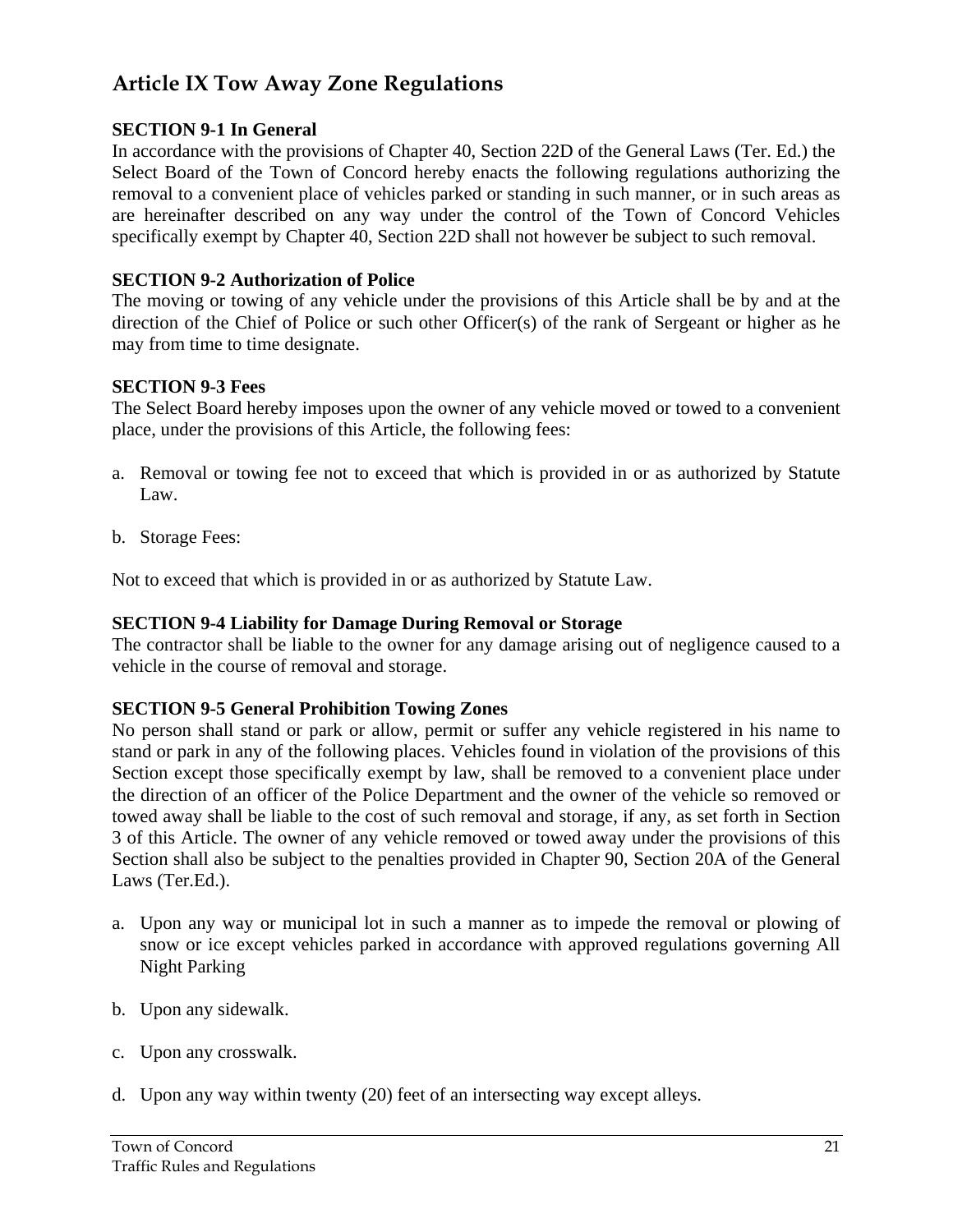- e. Upon a way within ten (10) feet of a fire hydrant.
- f. On a roadway side of any vehicle stopped or parked at the edge or curb of the way.
- g. In front of a public or private driveway.
- h. Upon any way where the parking of a vehicle will not leave a clear and unobstructed lane at least ten (10) feet wide for passing traffic.
- i. Upon any way where parking is prohibited in accordance with Article II Section 5.
- j. Upon or within the limits of any street or highway for a period of time exceeding twenty-four (24) consecutive hours without the permission of the Police Department whether or not such vehicle is disabled and preparations are being made by the owner or operator for its removal.
- k. Upon or within the limits of any public way, such vehicle not properly registered
- l. In any designated handicapped parking space or curb ramp where parking is prohibited in accordance with Article V Section 12

# **SECTION 9-6 Parking Prohibitions, Towing Zone**

No person shall stand or park or allow, permit or suffer any vehicle registered in his name to stand or park on any of the ways or parts of ways designated in Schedule No. XVII hereto appended and specifically incorporated in this section and during the periods of time set forth. Vehicles found in violation of the provisions of this Section except those specifically exempted by law shall be removed to a convenient place under the direction of an officer of the Police Department and the owner of the vehicle so removed, or towed away, shall be liable to the cost of such removal and storage, if any, as set forth in Section 3 of this Article. The owner of any vehicle removed or toyed away under the provisions of this Section shall also be subject to the penalties provided in Chapter 90, Section 20A of the General Laws (Ter. Ed.)

## **SECTION 9-7 Official Traffic Signs**

The provisions of Section 6 shall be effective only during such time as a sufficient number of official traffic signs bearing the legend TOW-AWAY ZONE are installed, erected, maintained and located so as to be visible to approaching drivers, said signs to be appended above or incorporated into the legend of Parking Prohibition Signs.

# **SECTION 9-8 Police to Keep Record of Towed Vehicles**

The Police Department shall keep a record of all vehicles towed or removed under the provisions of this Article. Such record shall be retained for one (1) year and shall contain the following information:

- 1. The registration of the vehicle.
- 2. The location from which it was towed, and time and date of tow order.
- 3. The location to which it was moved.
- 4. The fee charged for towing.
- 5. Name of towing contractor, if any.
- 6. Name and rank of officer who authorized towing.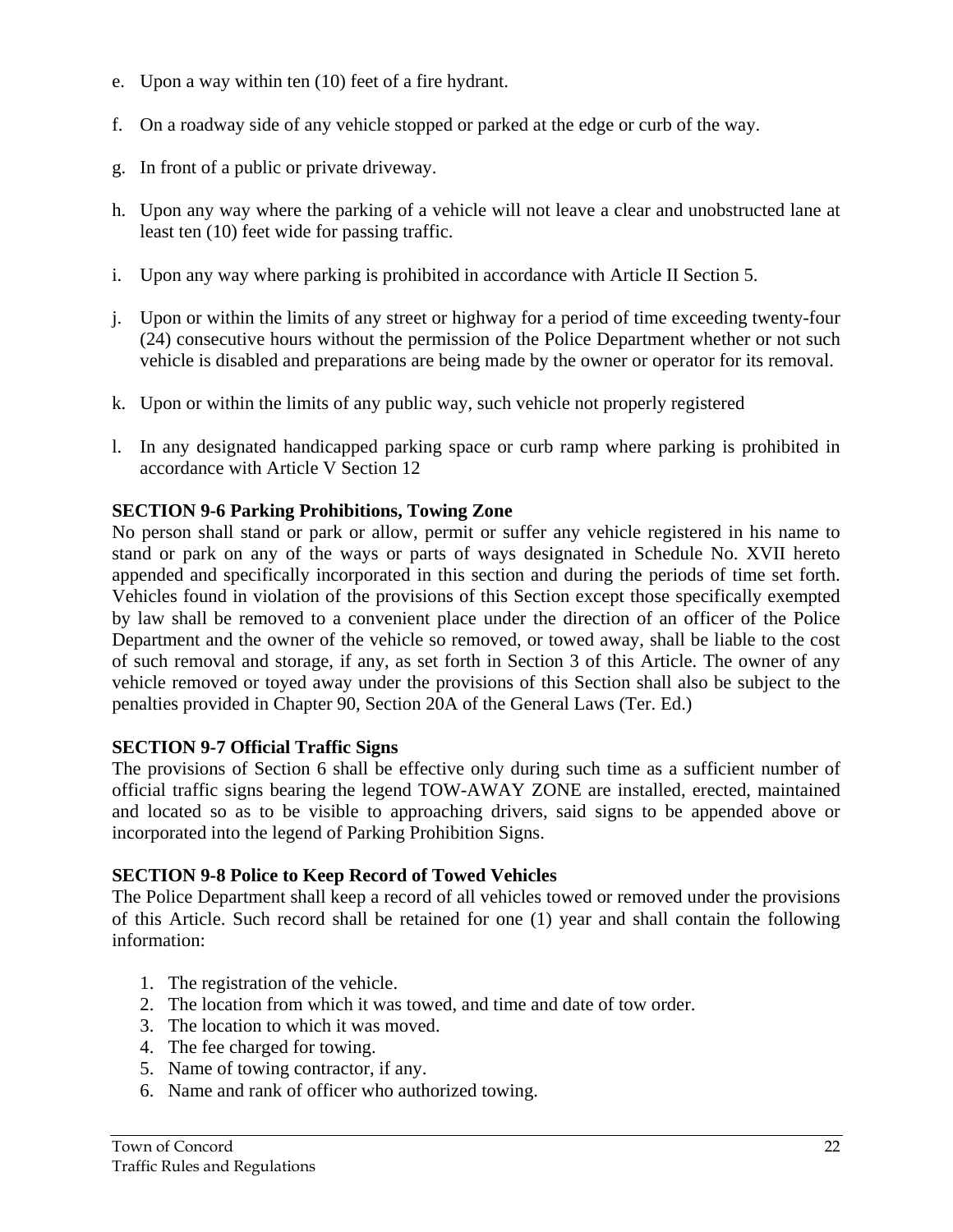# **Article X Penalties and Repeal**

## **SECTION 10-1 Penalties**

Any person violating any provisions of any rule, regulation or order regulating the parking of motor vehicles made by anybody authorized to make the same shall be dealt with as provided in General Laws, Chapter 90, Section 20A or any Acts in amendment thereof, or in addition thereto, and any person violating any of the rules and regulations applicable to State Highways made by the Department under authority of General Laws, Chapter 85, Section 2, and Acts in amendment thereof, and in addition hereto, shall be subject to the penalty provided in said rules and regulations.

Any person convicted of a violation of any other rule, regulation or order made hereunder, except as otherwise provided, shall be punished by a fine not exceeding twenty dollars (\$20.00) for each offense.

Violations of the provisions of this regulation shall be subject to the following schedule of fines:

| Category       |                |                                                | <b>Fine</b> |
|----------------|----------------|------------------------------------------------|-------------|
| <b>Group A</b> |                |                                                | \$20.00     |
| $\bullet$      | A <sub>1</sub> | Meter Violation                                |             |
|                | A <sub>2</sub> | Overtime Parking Violation—30 Minutes          |             |
|                | A <sub>3</sub> | Overtime Parking Violation-One Hour            |             |
|                | A <sub>4</sub> | Overtime Parking Violation-Two Hours           |             |
|                | A <sub>5</sub> | West Concord Commuter Collection Box Violation |             |
|                | A6             | Overtime Parking Violation—Three Hours         |             |
|                | A7             | <b>Commuter Lot Parking Permit Violation</b>   |             |
| <b>Group B</b> |                |                                                | \$25.00     |
| $\bullet$      | B <sub>1</sub> | Within an Intersection                         |             |
|                | B <sub>2</sub> | Upon a Sidewalk                                |             |
|                | B <sub>3</sub> | Upon a Crosswalk                               |             |
|                | B <sub>4</sub> | Right Tire Over 1 Ft. from Curb                |             |
|                | B <sub>5</sub> | Less than 10 Ft. from Obstructed Lane          |             |
|                | <b>B6</b>      | Upon a Roadway in a Rural District             |             |
|                | B7             | Snow Removal                                   |             |
|                | B <sub>8</sub> | Upon a Private Road or Across a Driveway       |             |
|                | <b>B</b> 9     | Within 20 Ft. of an Intersection               |             |
|                | <b>B10</b>     | Upon a Street or Highway Posted No Parking     |             |
|                | <b>B11</b>     | Bus Stop or Taxi Stand                         |             |
|                | <b>B12</b>     | Loading Zone                                   |             |
|                | <b>B13</b>     | <b>Improper Angle Parking</b>                  |             |
|                | <b>B14</b>     | <b>Safety Zone</b>                             |             |
|                | <b>B15</b>     | <b>Restricted Place</b>                        |             |
|                | <b>B16</b>     | <b>Wrong Direction</b>                         |             |
|                | <b>B</b> 17    | <b>Resident Permit Parking</b>                 |             |
|                | <b>B18</b>     | Double Parking                                 |             |
|                | <b>B19</b>     | Fire Lane                                      |             |
|                | <b>B20</b>     | All Night Parking                              |             |
| Group C        |                |                                                | \$50.00     |
| $\bullet$      | C <sub>1</sub> | Within 10 Ft. of a Hydrant                     |             |
| <b>Group D</b> |                |                                                | \$150.00    |
| $\bullet$      | D1             | Handicap Space or Curb Ramp                    |             |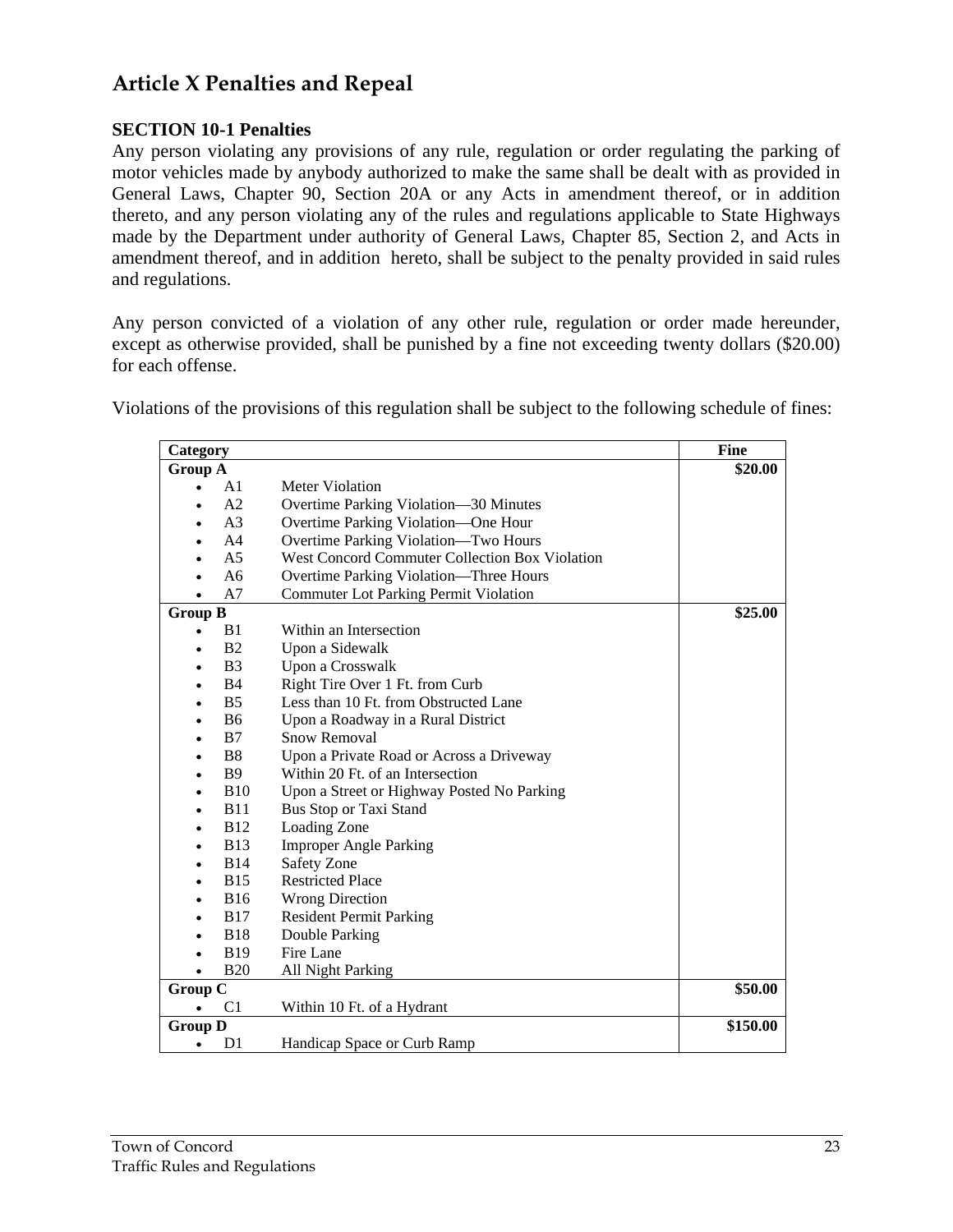For any fine not paid within twenty-one days of the issuance of the ticket, \$5 will be added to the fine as shown below:

| Group 1 | \$20.00  |
|---------|----------|
| Group 2 | \$25.00  |
| Group 3 | \$55.00  |
| Group 4 | \$105.00 |
|         |          |

And provided further that for any fine paid after the Parking Clerk has reported an unpaid citation to the Registrar of Motor Vehicles of the purpose of license and registration non-renewal ("marked" at the registry), the fines shall be set at:

| Group 1 | \$45.00  |
|---------|----------|
| Group 2 | \$50.00  |
| Group 3 | \$80.00  |
| Group 4 | \$130.00 |

### **SECTION 10-2 Repeal**

These rules are adopted with the intent that each of them shall have force and effect separately and independently of every other except insofar as by express reference or necessary implication any rule or any part of a rule is made dependent upon another rule or part thereof.

All official signs, lights, markings, signal systems or devices erected or installed under prior rules or regulations and necessary to the enforcement of these regulations and necessary to the enforcement of these regulations shall be deemed to have been lawfully erected or installed hereunder provided the same are erected or installed with the permission and approval of the Department and insofar as the same are necessary as aforesaid for the enforcement of these regulations they shall be deemed continuing hereunder but in all other respects all prior rules, orders and regulation made by the Select Board of Concord for the regulation of vehicles are hereby expressly repealed. This repeal, however, shall not affect any punishment or penalty imposed or any complaint or prosecution pending at the time of the passage hereof for any offense committed under said prior rules, order or regulations hereby repealed, nor shall said repeal be effective unless and until these rules and regulations have been approved and published as required by law.

## **SECTION 10-3 Effect of Regulations**

If any section, subsection, sentence, clause or phrase of these rules and order is for any reason unconstitutional, such decisions shall not affect the validity of the remaining portion of these rules and orders. The Select Board hereby declares that it would have passed these regulations and each section, subsection, sentence, clause or phrase thereof irrespective of the fact that any one of more sections, subsection, sentence, clauses or phrases be declared unconstitutional.

## **SECTION 10-4 Owner Prima Facie Responsible for Violations**

If any vehicle is found upon any street or highway in violation of any provisions of these rules and regulations and the identity of the driver cannot be determined, the owner or the person in whose name such a vehicle is registered shall be held prima facie responsible for such violations.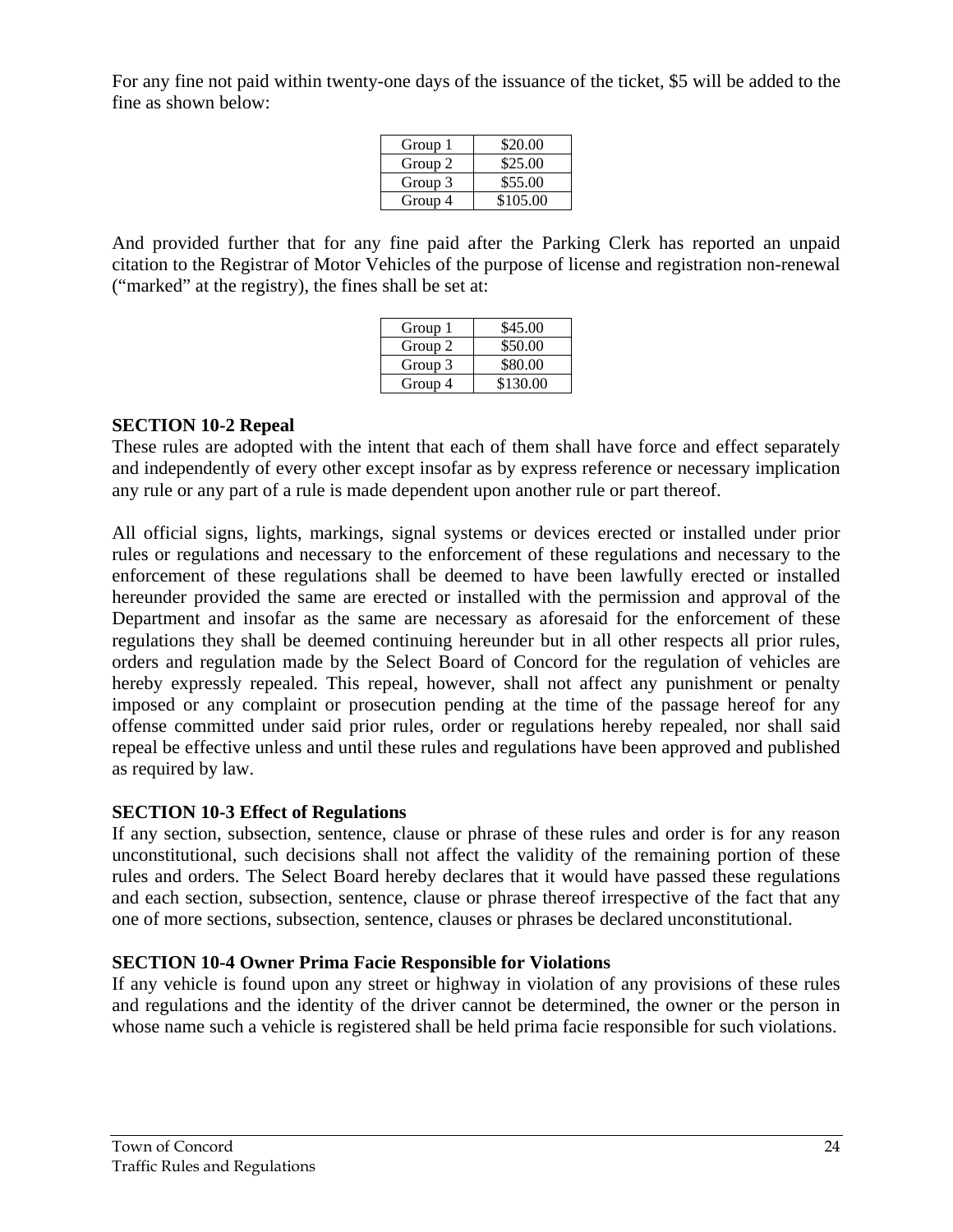|        | <b>Select Board</b> |
|--------|---------------------|
| Attest |                     |
|        | <b>Town Clerk</b>   |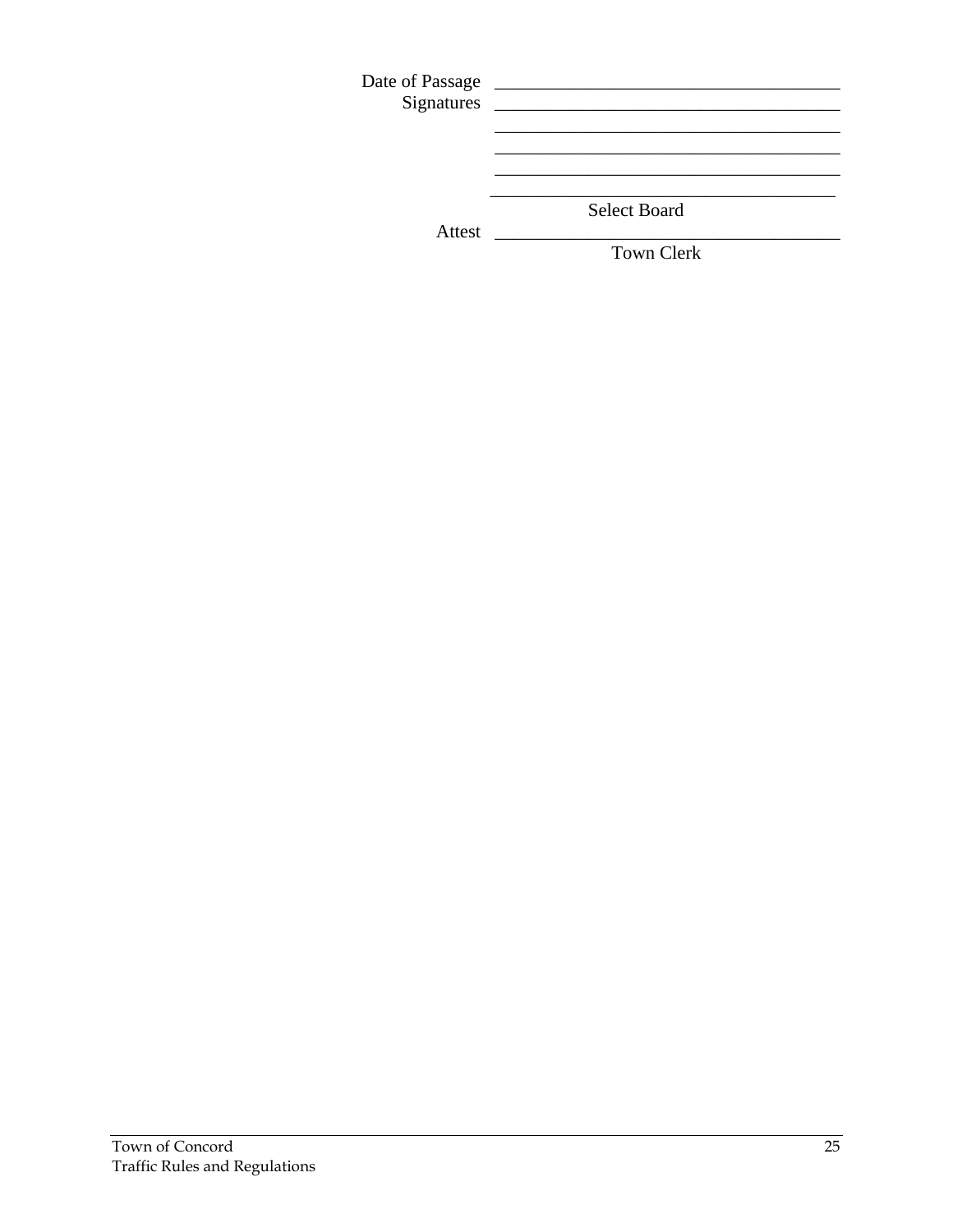# **Appendix A Pedestrian Control Regulations**

Voted:

In accordance with the provisions of Chapter 90, Section 18A of the General Laws (Ter. Ed.) and in accordance with the Pedestrian Control Standards of the Department, the Select Board of the Town of Concord hereby enact the following regulations to govern the use of ways by pedestrians. These regulations are to become effective on ........................

# **SECTION A-1 Pedestrian Crossing Ways or Roadways**

Pedestrians shall obey the direction of police officers directing traffic and whenever there is an officer directing traffic, a traffic control signal or a marked crosswalk within three hundred (300) feet of a pedestrian, no such pedestrian shall cross a way or roadway except within the limits of a marked crosswalk and as hereinafter provided in these regulations. For the purpose of these regulations, a marked crosswalk shall only be construed to be that area of a roadway reserved for pedestrian crossing located between two solid white reflectorized 12-inch pavement markings in rural areas or markings not less than six inches wide in urban areas, said markings or lines being no less than six feet apart.

# **SECTION A-2 Pedestrian Actuation**

- a. At a traffic control signal location where pedestrian indications are provided but which are shown only upon actuation by means of a pedestrian push button, no pedestrian shall cross a roadway unless or until the pedestrian control signal push button has been actuated and then cross only on the proper pedestrian signal indication.
- b. At a traffic control signal location, pedestrians shall yield the right of way to vehicles of a funeral or other procession or authorized emergency vehicle while in performance of emergency duties regardless of the signal indication given, and they shall not attempt to cross the roadway until such vehicles or procession has passed at which time pedestrians shall then cross the roadway only as provided in these regulations.

# **SECTION A-3 Pedestrian Obedience to Traffic Control Signals**

Traffic control signal color indications and legends shall have the commands ascribed to them in this section and no other meanings, and every pedestrian shall comply therewith, except when otherwise directed by an officer.

- a. Red Alone or "Don't Walk" Whenever the words "Don't Walk" or a similar indication are illuminated in a traffic control signal where pedestrian indications are provided, pedestrians approaching or facing such indication shall wait on the sidewalk, edge of roadway or in the pedestrian refuge area of a traffic island and shall not enter upon or cross a roadway until the proper indication is illuminated in the traffic control signal, but any pedestrian who has partially completed his crossing on the walk indication shall proceed or return to the nearest sidewalk or safety island on the yellow indication, the red indication or when the phrase "Don't Walk" are illuminated by rapid intermittent flashes.
- b. Green Alone At traffic control signal locations where no pedestrian indication is given or provided pedestrians facing the signal may proceed across the roadway within any marked crosswalk in the direction of the green indication.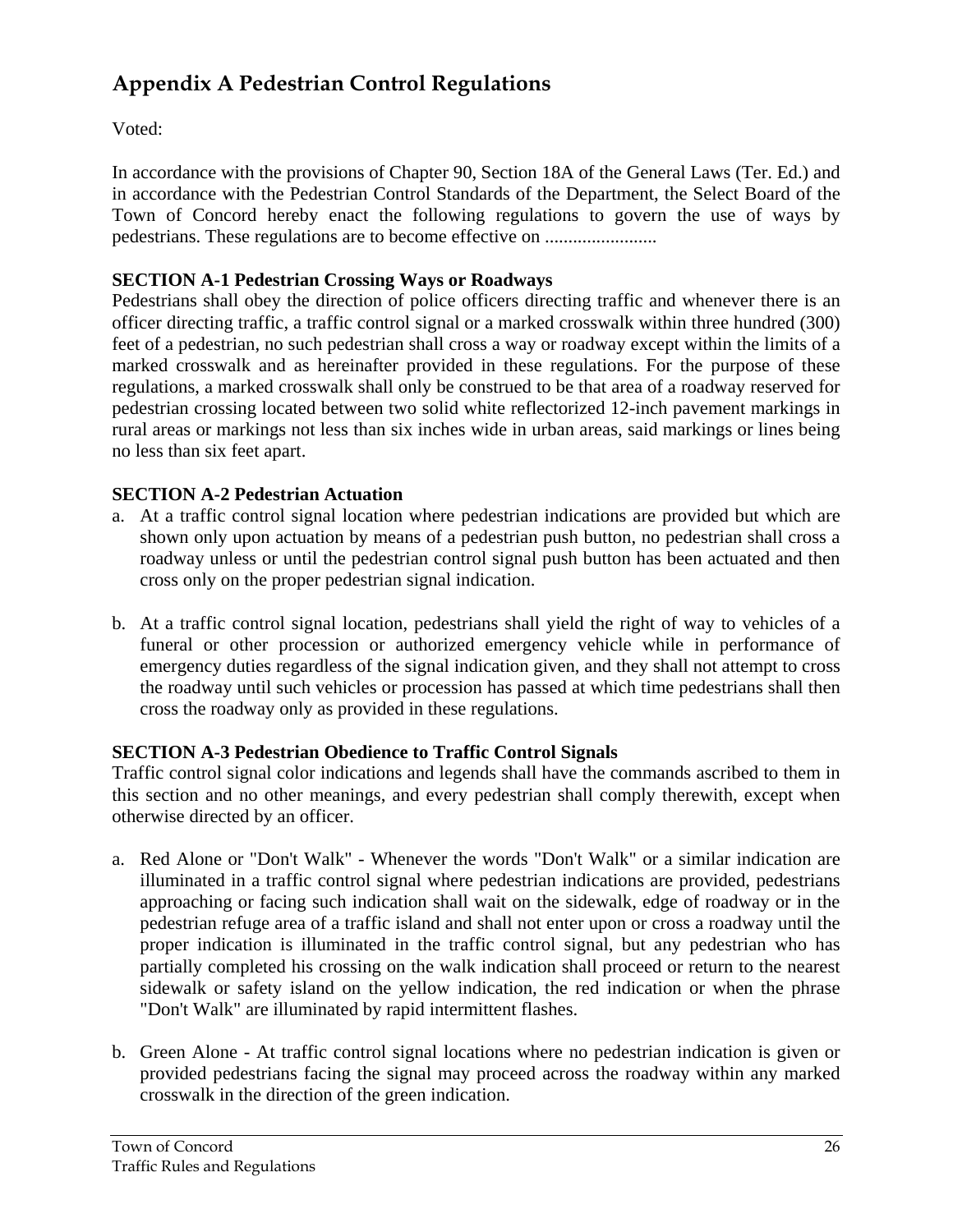- c. Yellow Alone, Red Alone or Flashing "Don't Walk" Pedestrians approaching or facing a yellow, red or flashing "Don't Walk" illuminated indication shall not start to cross a roadway.
- d. Flashing Red, Yellow or Green At any traffic control signal location where a flashing red or flashing yellow is facing a crosswalk, pedestrians shall actuate, where provided, the pedestrian signal indication and cross the roadway only on the red-yellow or "Walk" indication when such indication is in operation. If no pedestrian signal is provided, pedestrians shall cross within crosswalks with due care.

## **SECTION A-4 Pedestrian Crossings and Use of Roadways**

- a. No pedestrian shall suddenly leave a side or safety island and walk or run into the path of a vehicle which is so close that it is impossible for the driver to yield the right of way.
- b. Pedestrians shall at all times attempt to cross a roadway using the right half of crosswalks.
- c. Where sidewalks are provided, it shall be unlawful for any pedestrian to walk along and upon an adjacent roadway whenever the sidewalk is open to pedestrian use.
- d. Where sidewalks are not provided, any pedestrian walking along and upon a highway shall, when practicable, walk only on the left side of the roadway on its unfinished shoulder facing traffic which may approach from the opposite direction.
- e. Persons exiting from the roadway side of any vehicle parked at the curb or edge of roadway shall proceed immediately to the sidewalk or edge of roadway adjacent to vehicle, and shall cross the roadway only as authorized by these regulations.
- f. It shall be unlawful for any person to actuate a pedestrian control signal or to enter a marked crosswalk unless a crossing of the roadway is intended.

## **SECTION A-5 Crossing at Non-Signalized Locations**

Every pedestrian crossing a roadway at any point other than within a marked crosswalk shall yield the right-of-way to all vehicles upon the roadway. At a point where a pedestrian tunnel or overpass has been provided, pedestrians shall cross the roadway only by the proper use of the tunnel or overpass.

## **SECTION A-6 Operators to Exercise Due Care**

The provisions of these regulations shall in no way abrogate the provisions of Chapter 90, Section 14 and 14A of the General Laws (Ter. Ed. ) which provide: "Precautions for Safety of Other Travelers" and for the "Protection of Blind Persons Crossing Ways." Furthermore, notwithstanding the provisions of these regulations every operator of a vehicle shall exercise due care to avoid colliding with any pedestrian upon the roadway and shall give warning by sounding the horn when necessary, and shall exercise proper precautions which may become necessary for safe operation.

## **SECTION A-7 Pedestrians Soliciting Rides or Business**

No person shall stand in a roadway for the purpose of soliciting a ride, employment or business from the operator or occupant of any vehicle without the written permission of the board or officer having control of such roadway or highway.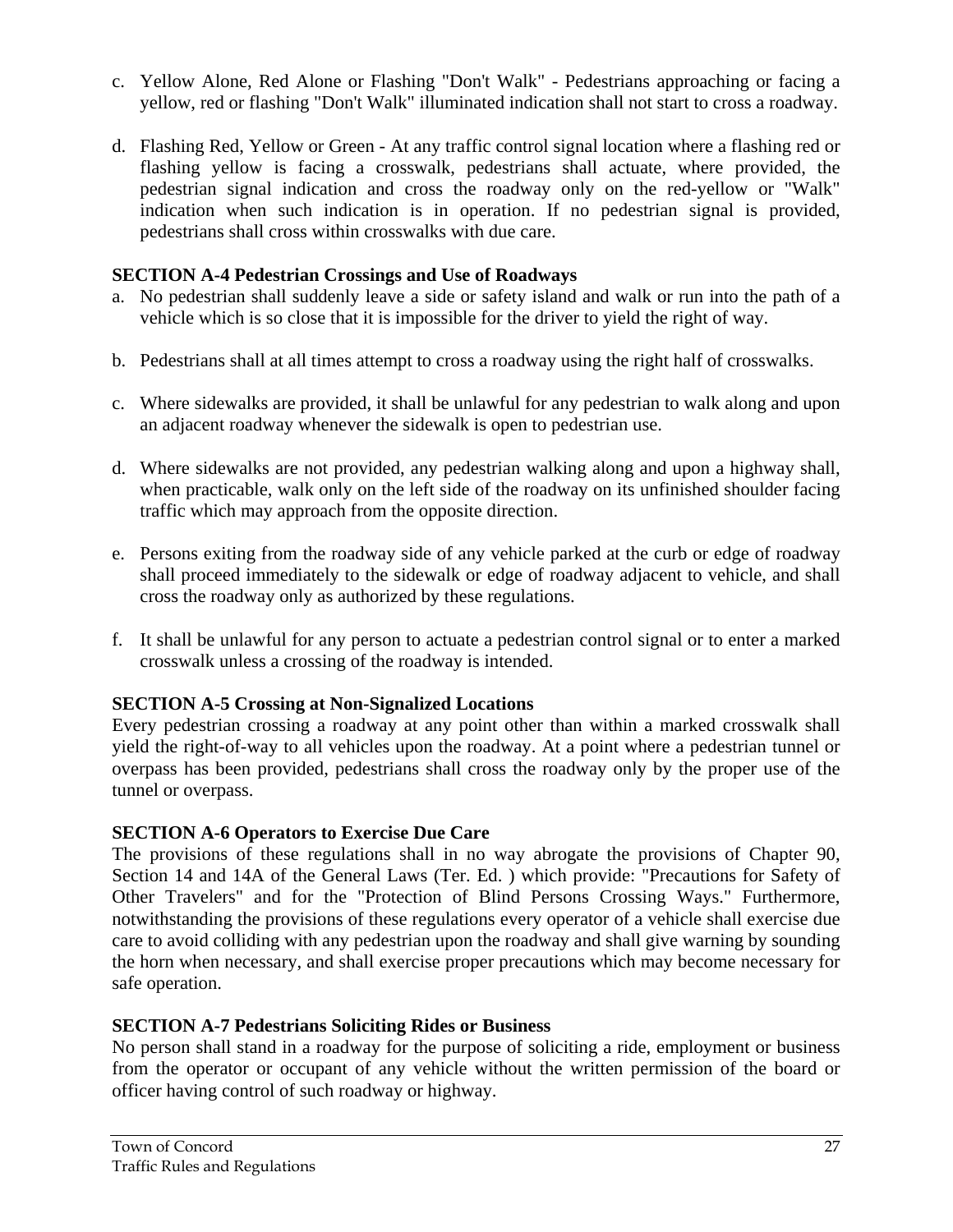### **SECTION A-8 Officers to Enforce Pedestrian Regulations**

These pedestrian control regulations shall be enforced by all officers of the Town of Concord on and after the effective date of these Traffic Rules & Regulations, as amended.

## **SECTION A-9 Exemptions**

The provisions of these rules and regulations governing the use of ways by pedestrians shall not apply to pedestrians actually engaged in work upon a roadway closed to travel or under construction or repair, to municipal, state, federal or public service corporation employees while in the performance of their duties, to officers engaged in the performance of their public duties or to pedestrians acting in an emergency when such emergency necessitates departure from any part of these rules and regulations.

### **SECTION A-10 Penalties**

Any person who violates the provisions of this Article which deal with the proper use of ways by pedestrians shall be punished as provided in Chapter 90, Section 15A of the General Laws (Ter. Ed.).

## **SECTION A-11 Effect of Regulation**

All existing rules and regulations governing the operation of vehicles or the use of ways by pedestrians which are inconsistent herewith are hereby expressly repealed. This repeal shall not, however, affect any punishment or penalty imposed or any complaint or prosecution pending at the time of passage hereof for any offense committed under any of the said rules and regulations hereby repealed.

If any section, sub-section, sentence, clause or phrase of these rules and regulations is for any reason unconstitutional, such decision shall not affect the validity of the remaining portions of these rules and regulations. The Select Board of the Town of Concord hereby declares that they would have passed these rules and regulations and each section, subsection, sentence, clause or phrase thereof, irrespective of the fact that any one or more sections, subsections, sentences, clauses or phrases be declared unconstitutional.

| Attest                              | Select Board      |
|-------------------------------------|-------------------|
|                                     | <b>Town Clerk</b> |
| <b>Effective September 1, 1964.</b> |                   |

**Amended \_\_\_\_\_\_\_\_\_\_\_\_\_\_\_\_\_\_\_\_, 2015**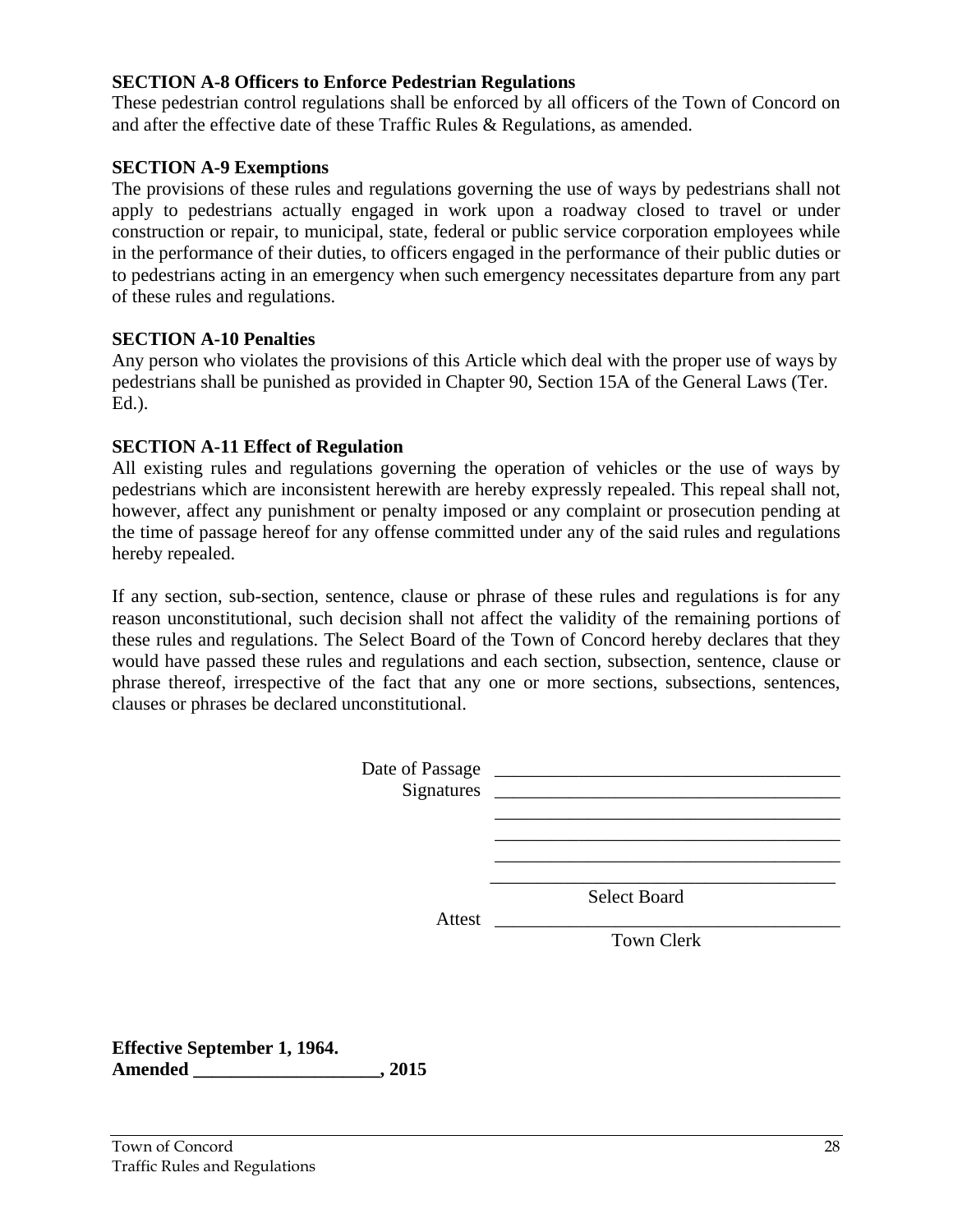# **Appendix B Pertinent Statutes**

| Chapter | Section        | Provision                                                      |
|---------|----------------|----------------------------------------------------------------|
| 40      | 21 s.s. 14     | Regulate parking of private ways                               |
| 40      | 21 s.s. 16     | Supt. Of streets may tow vehicles                              |
| 40      | 22             | Municipalities may regulate traffic                            |
| 40      | 22A            | And install parking meters                                     |
| 40      | 22B            | And use meter funds to purchase off-street parking areas       |
| 40      | 22C            | And install meters in parking areas                            |
| 40      | 22D            | Municipalities may tow illegally parked vehicles               |
| 81      | 19             | Town has police jurisdiction over State highway                |
| 85      | $\mathbf{1}$   | Municipalities to erect directional signs                      |
| 85      | $\overline{2}$ | Authority and duties of the Department                         |
| 85      | 2A             | Additional authority (Department may tow vehicles interfering  |
|         |                | with snow recall)                                              |
| 85      | 2B             | Additional authority (may make special regulations for express |
|         |                | State Highways)                                                |
| 85      | 2C             | Additional authority (towing of vehicles on State Highways)    |
| 85      | 10A            | Municipalities may designate coasting streets                  |
| 85      | 11A            | Registration of bicycles                                       |
| 85      | 21A            | Municipalities may erect school warning signs                  |
| 85      | 30             | Heavy vehicles may be regulated – certain conditions           |
| 85      | 34             | Protection of bridges                                          |
| 85      | 35             | Liability for damage to bridges                                |
| 85      | 36             | Dropping of leaking loads                                      |
| 89      | $\mathbf{1}$   | Keep to the right                                              |
| 89      | $\overline{c}$ | Pass to the left                                               |
| 89      | $\overline{4}$ | Keep to the right when view is obstructed                      |
| 89      | 4A             | Drive in single lane                                           |
| 89      | 4B             | Drive in right lane when available                             |
| 89      | $\tau$         | Certain emergency vehicles have right of way                   |
| 89      | 7A             | Vehicles near fire apparatus on fires                          |
| 89      | 8              | Right-of-way law                                               |
| 89      | 9              | Through ways                                                   |
| 90      | 17             | Speed limits                                                   |
| 90      | 18             | Special regulations                                            |
| 90      | 18A            | Pedestrian control                                             |
| 90      | 20A            | Violation of parking rules (penalty)                           |
| 90      | 20A 1/2        | Municipalities may set parking fines                           |
| 90      | 20C            | Excessive parking notices                                      |
| 90      | 20D            | Removing parking notice (penalty)                              |
| 233     | 79F            | Proof of existence of public way                               |
| 270     | 16             | Disposal of garbage, etc. on a highway                         |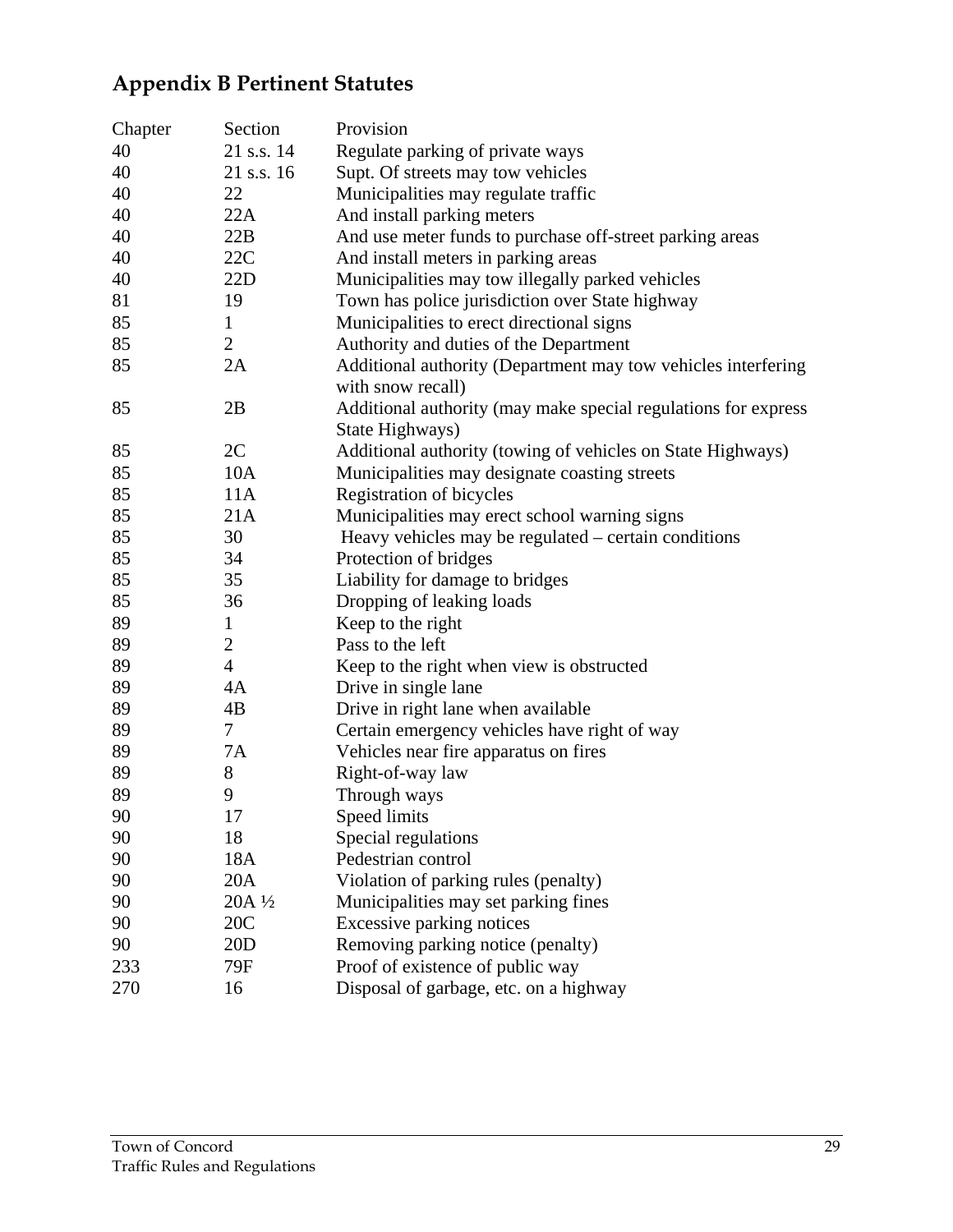# **Appendix C Town Meeting Actions**

# **PERMIT PARKING BYLAW**

## **Section 1.**

For the purposes of limiting noise and congestion, aiding the access of fire and emergency vehicles to buildings and property, and aiding in the removal of snow and ice from roads, the Board of Selectmen are hereby authorized to regulate or prohibit parking, and to establish a parking by permit only plan whereby the parking or standing of automobiles and other vehicles, of whatever nature, within the Town is to be restricted. Such plan shall be implemented in one or more defined zones of the Town as the Selectmen may determine, and the Selectmen may adopt regulations consistent herewith to implement such restricted parking zones. Parking or standing of vehicles within such zones shall be restricted to residents and owners of such zones and their authorized invitees and guests; and Town of Concord vehicles on official business.

## **Section 2.**

Restricted parking zones may be established for one or more ways or areas, or any portion thereof, within the control of the Town, including private ways under the control of the Town provided that no less than eighty per cent of the owners of any property immediately abutting the affected portion of any private way shall first consent in writing to the parking restrictions to be imposed on such way.

### **Section 3.**

Prior to establishing regulations to implement such restricted parking zones, including the establishment of a zone for any particular way or area, the Selectmen shall hold a public hearing, notice of which shall be published for two successive weeks in a newspaper of general circulation in the Town, final publication to be not less than three days prior to such hearing.

### **Section 4.**

The Selectmen or their duly designated agent shall issue permits, in such form as the Selectmen shall determine, to persons authorized to park automobiles or vehicles within any such parking zone or zones, and the Selectmen may establish and charge such fee as they determine necessary to defray the cost of issuing such permits.

#### **Section 5.**

Upon the adoption of any restricted parking zone, the Selectmen shall cause the posting of suitable signs within such zone to give notice to the public of such restriction on parking or standing of vehicles. The Selectmen shall give notice of the intention to implement such zone by publication for two successive weeks in a newspaper of general circulation in the Town, final publication to be not less than seven days.

#### **Section 6.**

The Selectmen are authorized to impose a fine for violation of regulations established for a restricted parking zone as specified in Appendix A of the Regulations for the Enforcement of Town Bylaws under M.G.L. Chapter 40, §21D and the Bylaw for Non-Criminal Disposition of Violations adopted under Article 47 of the 1984 Town Meeting, as amended, and to cause the towing or other removal of any vehicle parked or standing therein in violation of said regulations.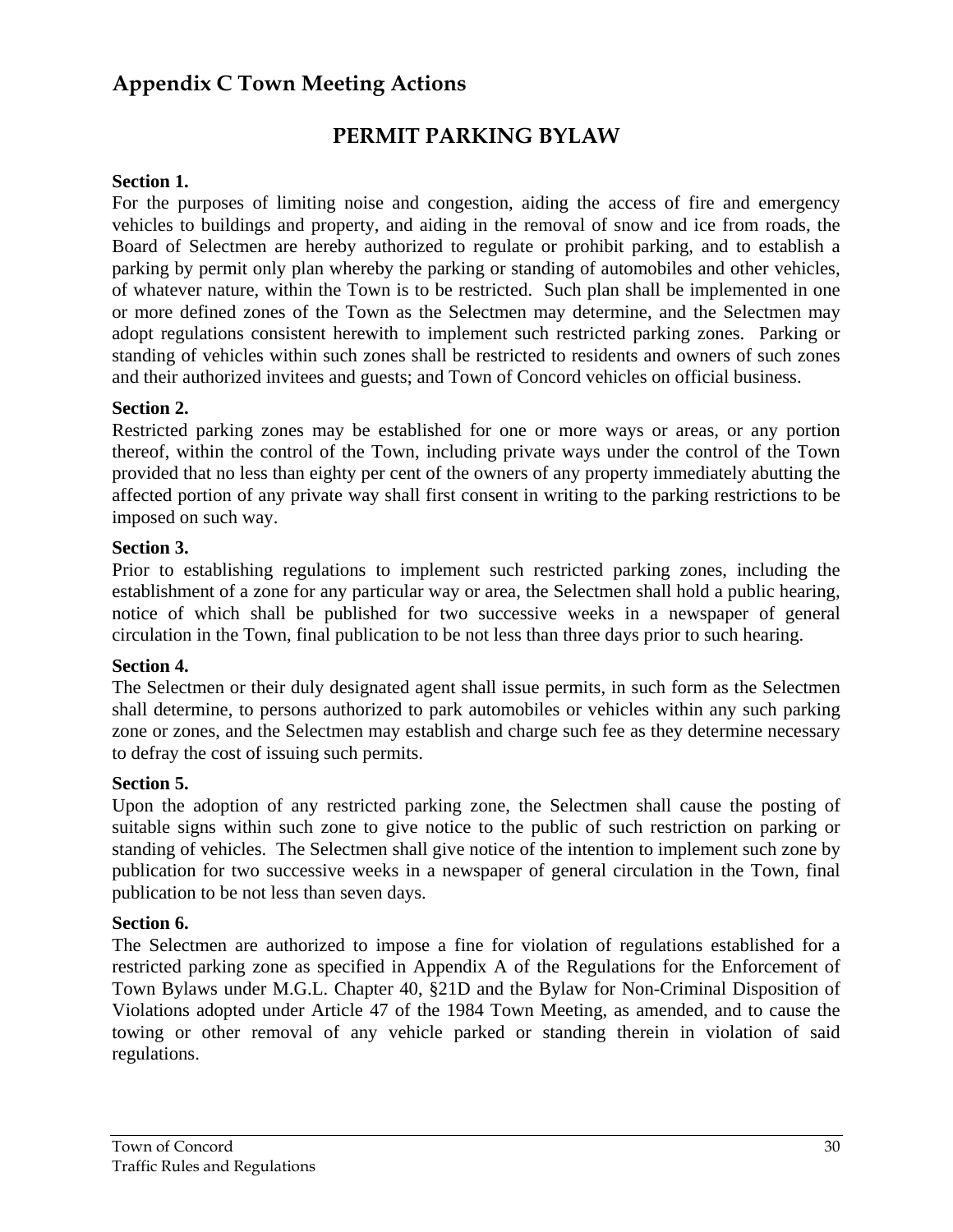## **Section 7.**

In the event any provision of this bylaw or of any regulation adopted by the Selectmen shall be held illegal or unenforceable, the remainder of this bylaw or regulation not held illegal or unenforceable shall remain in full force and effect.

> Article 9, Town Meeting, November 1978 Article 64, Town Meeting, April 2006

#### **Note:**

*The above permit parking system has been adopted on the following streets in the White Pond area: Mitchell Road (from Powder Mill Road to White Ave), White Avenue, Dover Street, Bolton Street, Fern Street, Eaton Street, Shore Drive, Darton Street, and Raymond Road.*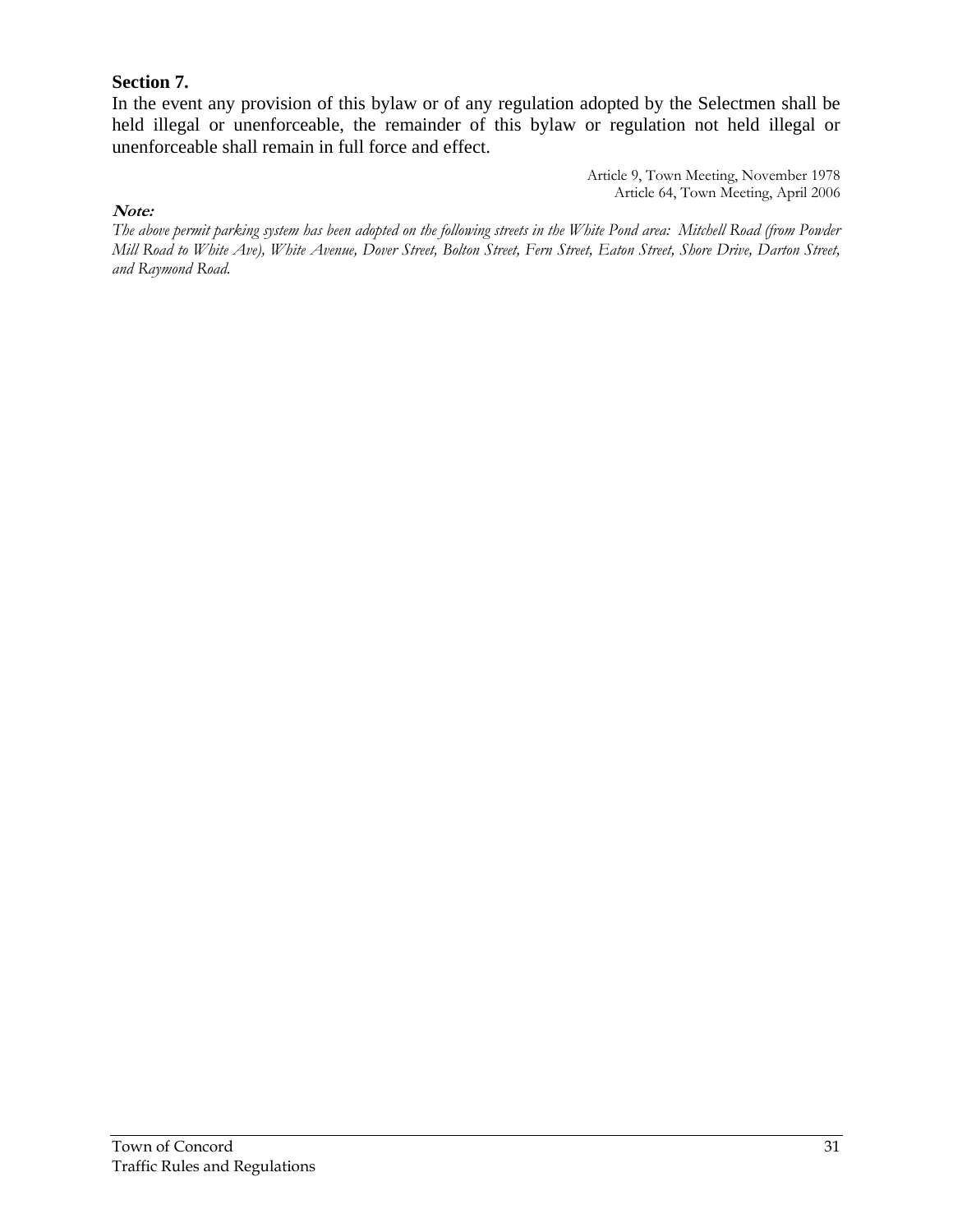# **SNOW AND ICE DISPOSAL BYLAW**

**Voted:** No person shall put any snow or ice in any public place or upon any part of a public street or sidewalk. Whoever shall violate this bylaw shall pay a fine as specified in Appendix A of the Regulations for the Enforcement of Town Bylaws under M.G.L. Chapter 40, §21D and the Bylaw for Con-Criminal Disposition of Violations adopted under Article 47 of the 1984 Town Meeting, as amended.

> Article 43, Town Meeting, March 1963 Article 64, Town Meeting, April 2006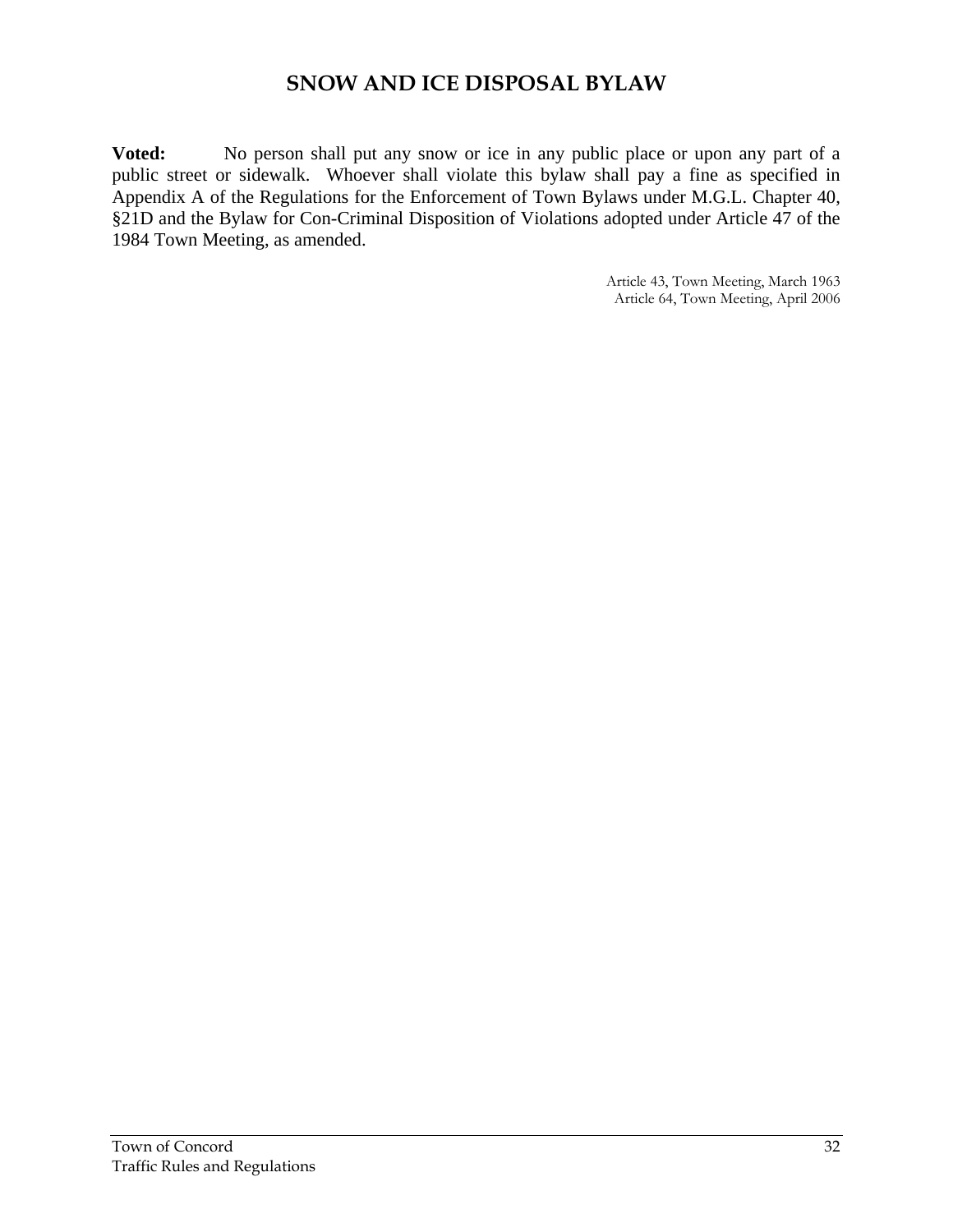# **FIRE LANES BYLAW**

## **Section 1.**

It shall be unlawful to leave any motor vehicle unattended within the limits of any private way furnishing means of access for fire apparatus to any building.

## **Section 2.**

No person shall obstruct or park a motor vehicle in any fire lane. The Chief of the Fire Department or his designee shall have the discretion to establish fire lanes on commercial or public property which shall be identified as such by the posting of signs and pavement markings as reflected in the "Manual of Uniform Traffic Control Devices" as most recently amended. Said fire lanes shall not be greater than eighteen (18) feet wide for all buildings and shall run from the wall of the building or any overhang of such building or any sidewalk adjacent thereto. Any fire lane in excess of eighteen (18) feet shall require the approval of the property owner. The Chief of the Fire Department shall notify in writing all property owners of record and the Chief of Police, of the establishment on their property.

### **Section 3.**

The penalties for violators of the bylaw will be enforced through the "Traffic Rules and Regulations of the Town of Concord" for the purposes of ticketing, assessing fines and the towing of motor vehicles.

### **Section 4.**

If any vehicle is found in violation of the provisions of this bylaw and the identity of the driver cannot be determined, the owner or the person in whose name such vehicle is registered shall be held prima facie responsible for such violation.

Article 40, Town Meeting, April 1990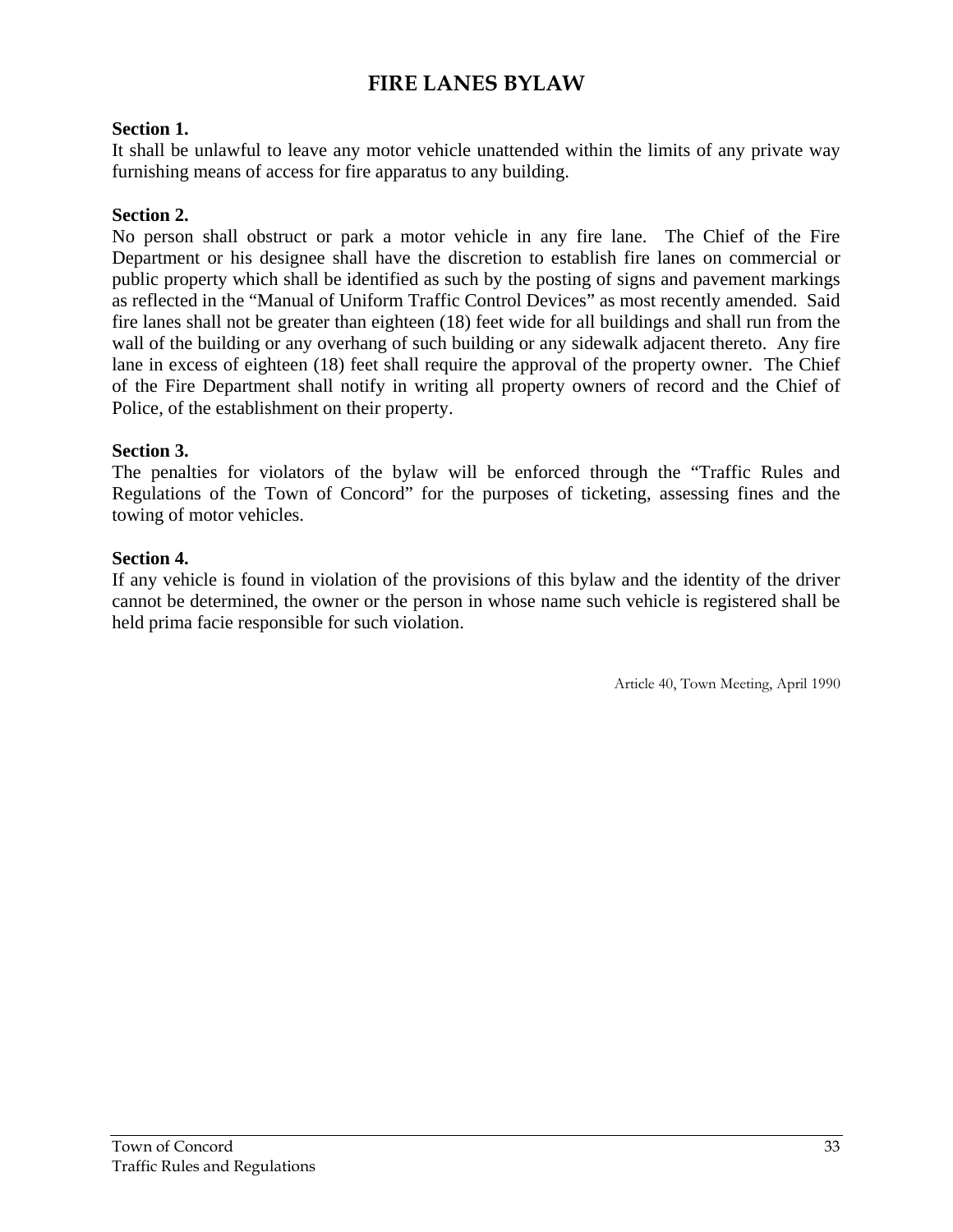# **HANDICAPPED PARKING BYLAW**

No person shall allow, permit or suffer any motor vehicle or trailer to stand or park within parking spaces designated as reserved for vehicles issued handicapped or disabled veteran number plates or for vehicles transporting handicapped persons and displaying special parking identification issued through the Chief of Police or as reflected in M.G.L. Chapter 40, §21(23) as most recently amended, or in such a manner as to obstruct a curb ramp designated for use by handicapped persons as a means of egress to a street or public way.

Any person or body that has lawful control of any way, property or place as appears in M.G.L. Chapter 40, §21(23a) shall provide handicapped parking according to the formula contained therein. Further, such handicapped spaces shall be identified in accordance with clause 23(b) of Chapter 40, §21.

The Chief of Police or his designee may issue temporary handicapped parking identification (permit) to any person upon application with supporting medical affidavit signed by a licensed physician designating the applicant as physically handicapped. Said temporary permit shall be issued with an expiration date not to exceed sixty (60) days from date of issue and shall be displayed from the interior rear view mirror of any vehicle parked in a designated handicapped parking space. The unauthorized use of a temporary permit shall be punishable by a fine of \$50.00 with each incident constituting a separate offense.

The penalty for violations of this bylaw shall be as provided in M.G.L. Chapter 40, §21(24) and as from time to time amended and violations enforced through the Town of Concord Traffic Rules and Regulations for the purpose of ticketing.

If any unauthorized vehicle is found in violation of the provisions of the bylaw and the identity of the driver cannot be determined, the owner or the person in whose name such vehicle is registered shall be held prima facie responsible for such violation.

Article 41, Town Meeting, April 1990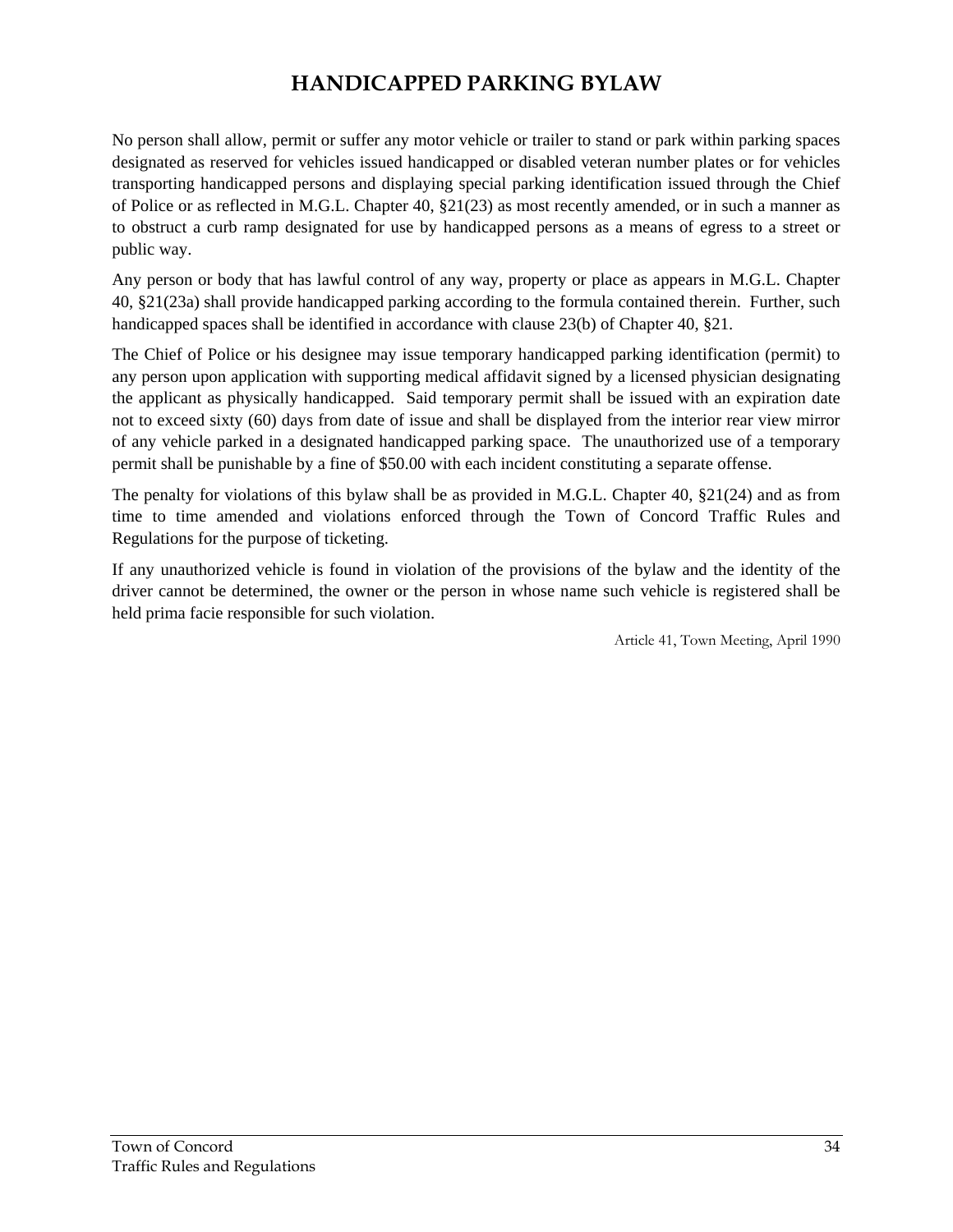#### **Appendix D Taxicab Rules and Orders**

Section  $1 - (a)$  "Taxicab" any motor vehicle with or without a taximeter, used, or designed to be used, for the conveyance of passengers for hire from place to place within the Town of Concord, but not operated over a fixed route or between fixed and regular termini.

> (b) "Taximeter: an instrument by which the charge for hire of a taxicab is automatically calculated either for distance traveled or for waiting time or both and which indicates said charge by means of figures.

Section 2 – No person shall operate a Taxicab in the Town of Concord without first having obtained a license thereof from the Board of Selectmen.

Section 3 – No person shall be eligible to receive a taxicab license who is not a citizen of the United States or has filed his intention to become a citizen, and no corporation shall be eligible to receive a license, unless it has its principal place of business in the Town of Concord.

Section  $4$  – New applications for licenses may be filed with the Board of Selectmen at any time, but applications for the renewal of licenses already in force shall be filed annually on or before the first day of January. All such licenses shall expire on the thirty-first day of December next following the granting of such license, unless sooner revoked.

All such licenses shall be subject to such terms and conditions as the Board of Selectmen shall from time to time prescribe, and any license so granted may be suspended or revoked by the Board of Selectmen at any time for cause.

Section 5 – No person shall operate or have charge of a taxicab unless he has attained the age of eighteen, and unless he holds a license to operate a vehicle, issued by the Registrar of Motor Vehicles, which license must be in full force and effect.

Section 6 – loud or importunate solicitation of passengers for taxicabs on public ways is prohibited.

Section 7 – No person in charge of a taxicab shall unreasonably refuse to carry a passenger.

Section 8 – No person having charge of a taxicab shall take up or carry any passenger after the taxicab has been occupied or engaged by prior passenger without the consent of such prior passenger.

Section  $9 - No$  person having charge of a taxicab shall convey, or permit to be placed therein, any person sick or infected with a contagious disease, or the body of any person deceased from such disease.

Section  $10 - It$  is the duty of Police officers to observe the movements of all taxicabs, especially at night and at all times to see that the rule governing such taxicabs and their operators are obeyed. Operators shall answer fully and civilly any questions asked by Police officers in the performance of their duty.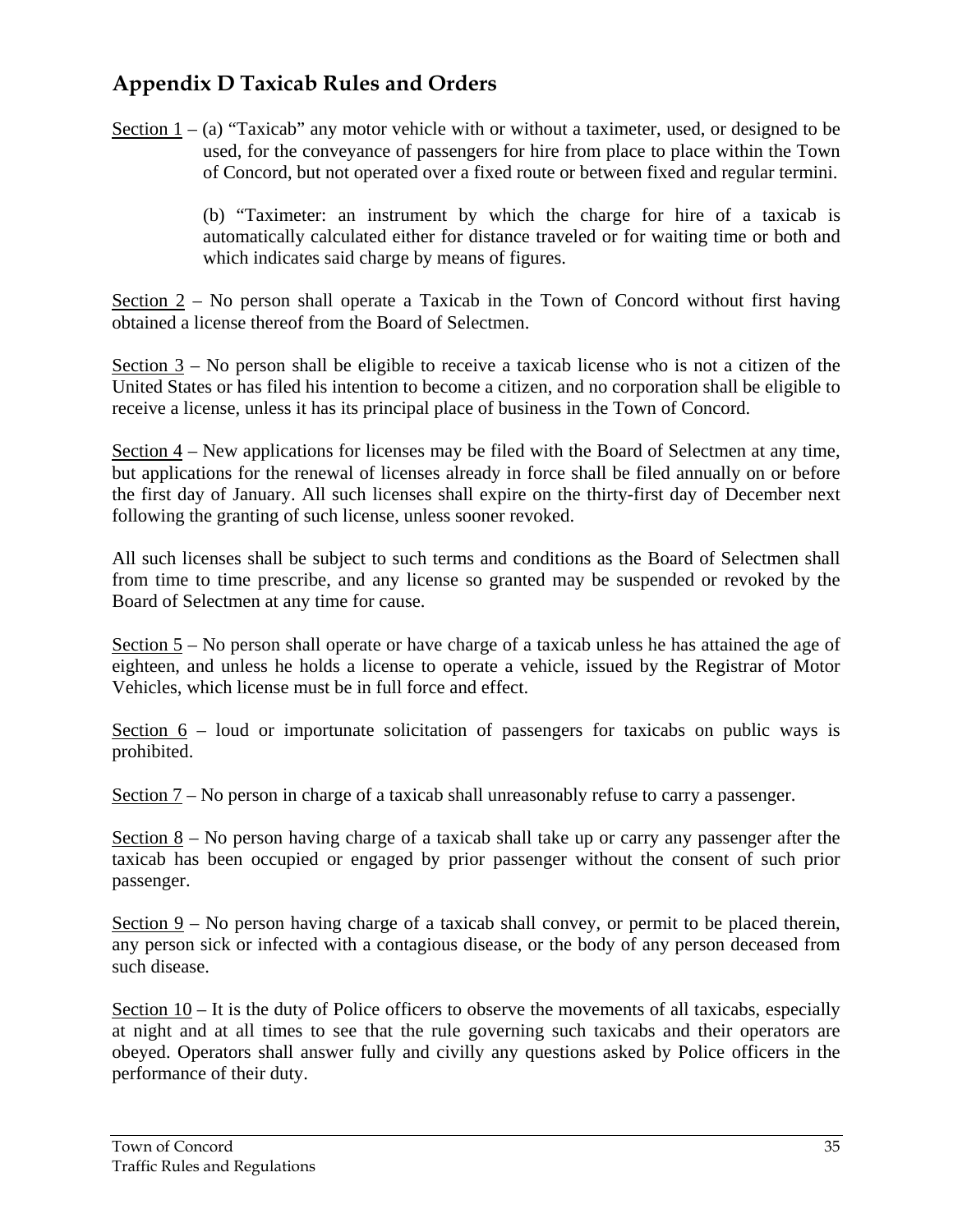Section 11 – Taxicabs shall be operated at a reasonable rate of speed at all times and any reckless or improper operation shall be cause for the suspension of the license.

Section 12 – All persons or corporations licensed to operate taxicabs in the Town of Concord shall be held responsible for the conduct of their operators, and any violation of any rule or regulation herein contained, committed by their operators, shall be sufficient cause for the suspension or renovation of the license.

Section  $13$  – Any person convicted of a violation of any rule or regulation herein contained shall be punished by a fine not exceeding twenty dollars (\$20.00) for such offense.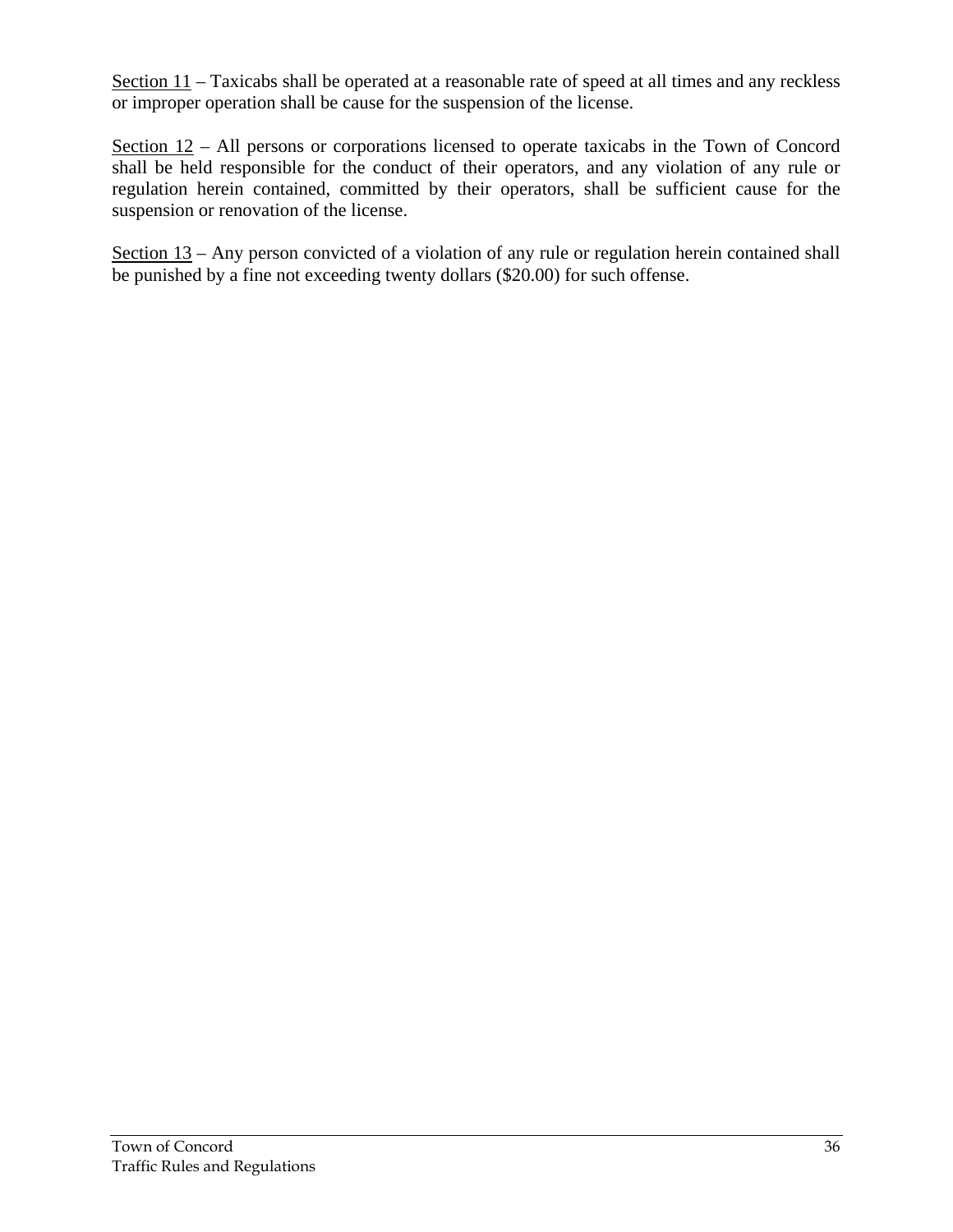#### **Appendix E Rules and Regulations for Hawkers and Peddlers**

#### RULES AND REGULATIONS FOR HAWKERS AND PEDDLERS

For the purpose of promoting and preserving the public health, safety and convenience, and acting under the authority of General Laws, Chapter 101, Sections 22 and 24, and all acts in amendment thereof and addition thereto, the Board of Selectmen of the Town of Concord hereby make and adopt the following rules and regulations for hawkers and peddlers:

- 1. No person shall act at any time or place in the Town of Concord as a hawker or peddler without first having obtained a license under the laws of the Commonwealth of Massachusetts.
- 2. No person shall act at any time or place in the Town of concord as a hawker or peddler unless he shall, upon receiving a license from the Director of Standards in the Executive Office of Consumer Affairs, report in person to the Chief of Police of the Town of Concord or his representative and furnish evidence of such license and other information as shall be required authorizing them to hawk and peddle in the town.
- 3. No hawker or peddler shall permit or cause a vehicle of any kind to stand nor shall he attempt to sell, solicit sales or make any sales within a distance of 250 yards of any church, school or other public building in the Town of Concord.
- 4. No hawker or peddler shall permit or cause a vehicle of any kind to stand nor shall he attempt to sell solicit sales or make any sales within a distance of 250 yards of any cemetery, public park, playground or any land or building or structure set aside in said Town of Concord for historical purposes.
- 5. No hawker or peddler shall permit or cause a vehicle of any kind to stand nor shall he attempt to sell, solicit sales or make any sales on Stow Street, Sudbury Road from Academy Lane to Main Street, Main Street from Thoreau Street to Monument Street, Keyes Road from Main Street to Lowell Road, Monument Square, Lowell Road from Monument Square to Liberty Street, Liberty Street, Estabrook Road from Barnes Hill Road to Liberty Street, Barnes Hill Road from Lowell Road to Estabrook Road, Monument Street from Monument Square to Liberty Street, Bedford Street from Monument Square to Old Bedford Road, Lexington Road from Monument Square to Cambridge Turnpike, Heywood Street from Lexington Road to Walden Street, Everett Street from Walden Street to Thoreau Street, Thoreau Street from Walden Street to Main Street and Walden Street from Everett Street to Thoreau Street, nor within 200 feet of the above mentioned streets.
- 6. No hawkers or peddlers shall permit or cause a vehicle of any kind to stand nor shall he attempt to sell, solicit sales or make any sales any place within the Town of Concord before 8:00 AM and after 5:00 PM.
- 7. Hawkers and peddlers may make reasonable announcement of the merchandise which they have for sale but loud outcries, the ringing of bells or cymbals or the making of mechanical noise will not be permitted at any time or place.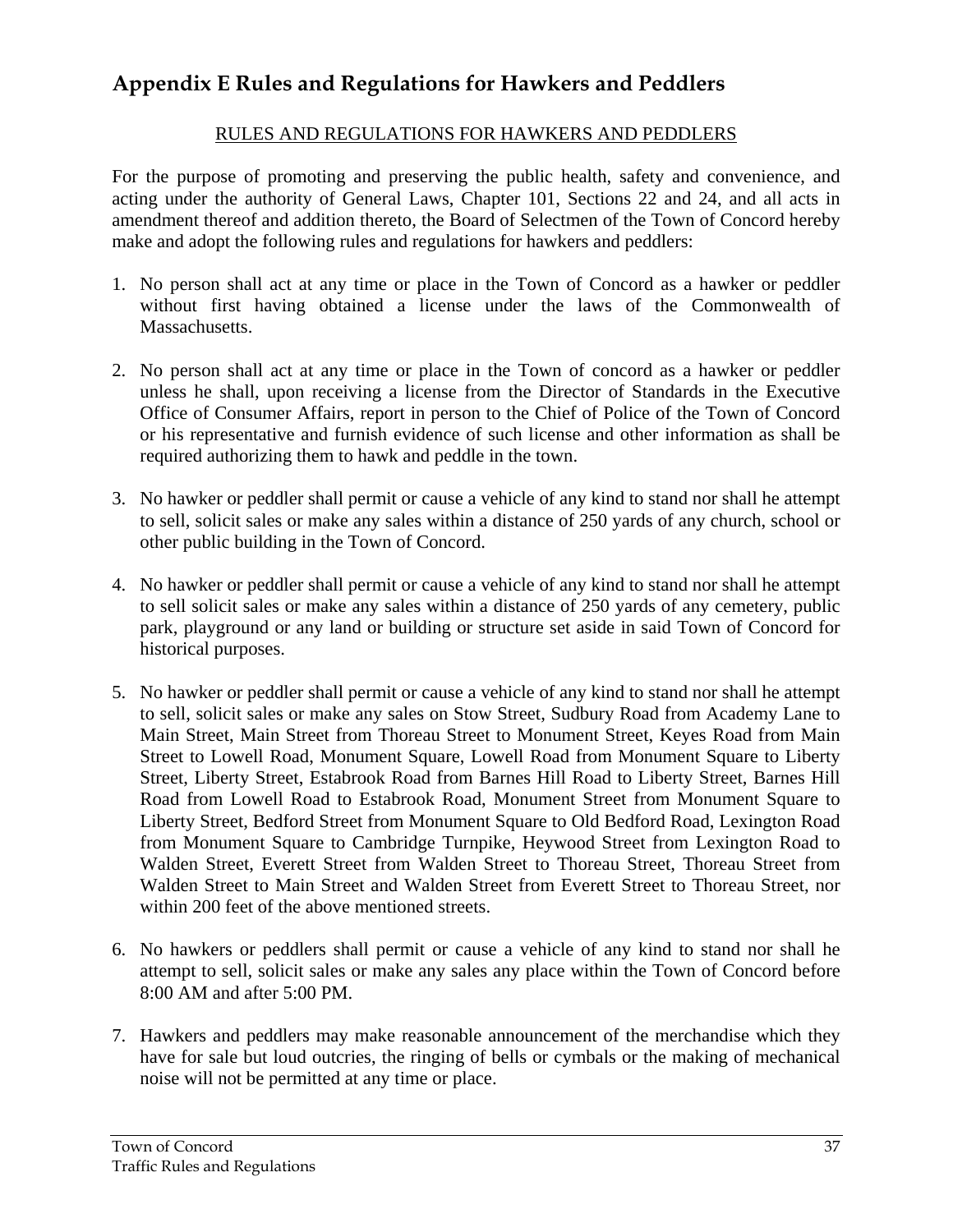8. The provisions of these rules and regulations shall not apply to residents of the Town of Concord or to charitable, fraternal or educational organizations of the Town of Concord that wish to display and sell merchandise on a temporary basis; provided that such persons and organizations have first obtained written permission for such activity from the Town Manager.

Made and adopted October 29, 1974 by the Board of Selectmen of the Town of Concord and declared effective as of October 29, 1974.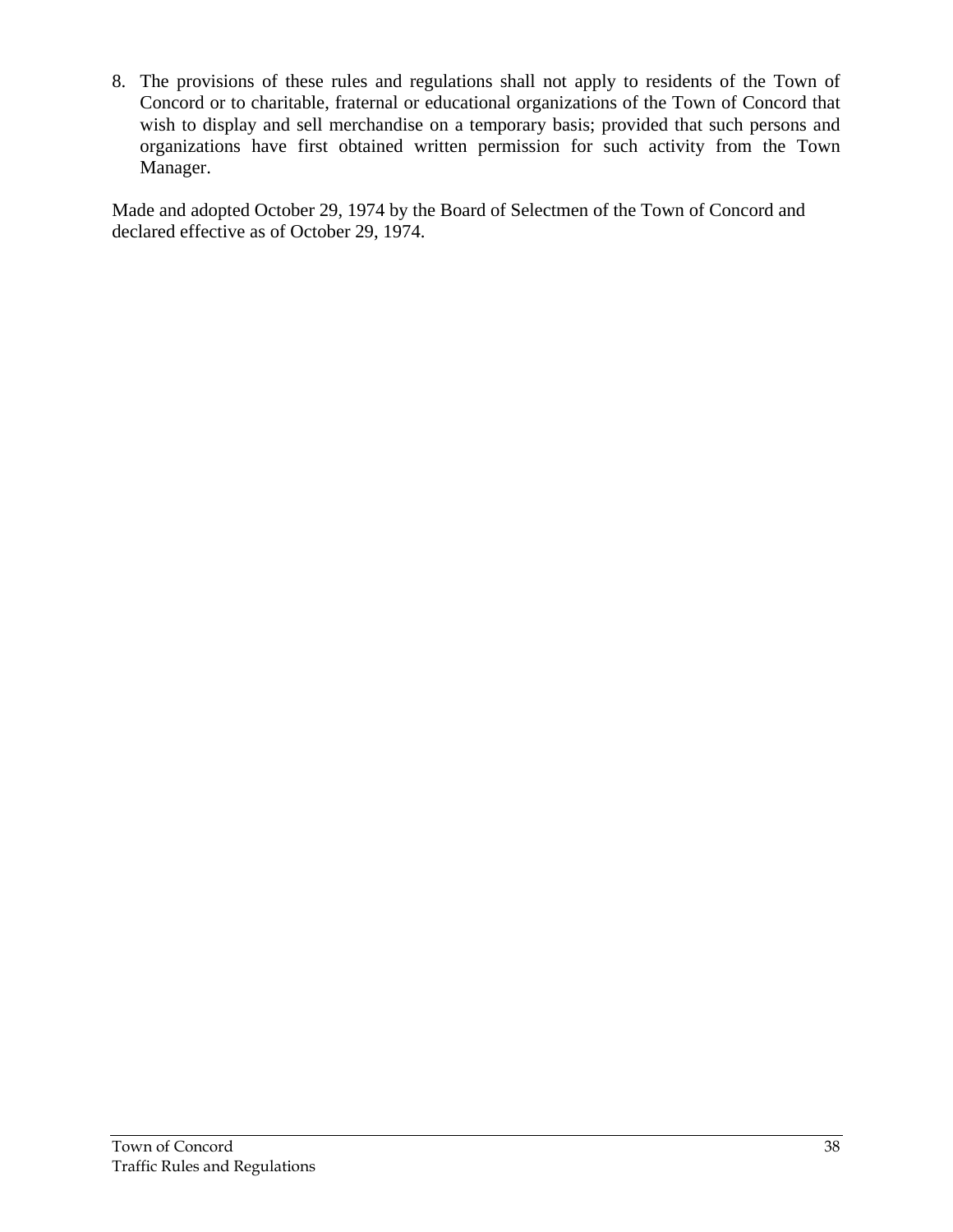| <b>Street</b>       | O<br><b>Side</b>         | <b>From</b>                                | To                    | <b>Approved</b>                 |
|---------------------|--------------------------|--------------------------------------------|-----------------------|---------------------------------|
| Academy Lane        | W                        | Main St                                    | Middle St             | 3 HR                            |
|                     |                          |                                            |                       | No Parking                      |
| Academy Lane        | ${\bf E}$                | Sudbury Rd                                 | Main St               | Anytime                         |
|                     |                          |                                            |                       | No Parking                      |
| Academy Lane        | W                        | Middle St                                  | Sudbury Rd            | Anytime                         |
|                     |                          |                                            |                       | No Parking                      |
| Alcott Rd           | <b>Both</b>              | Lexington Rd                               | 300' N                | Anytime                         |
|                     |                          |                                            |                       | No Parking                      |
| <b>Baker Avenue</b> | <b>NW</b>                | Main St                                    | 180' NW               | Anytime<br>No Parking           |
| <b>Bedford St</b>   | E                        | Court Lane                                 | Davis Court           | Anytime                         |
|                     |                          |                                            |                       | No Parking                      |
| <b>Bedford St</b>   | $\mathbf N$              | Partridge Ln                               | 250' E of Monument Sq | Anytime                         |
|                     |                          |                                            |                       | No Parking                      |
| <b>Bedford St</b>   | ${\bf S}$                | 175' E of Monument Sq                      | 250' E of Monument Sq | <b>Between Signs</b>            |
|                     |                          |                                            |                       | No Parking                      |
| <b>Beharrell St</b> | $\ensuremath{\text{NW}}$ | Commonwealth Avenue                        | Dead End              | Anytime                         |
| Belknap St          | <b>Both</b>              | Main St                                    | 250'S                 | 3 HR                            |
| Belknap St          | <b>Both</b>              | 250' S of Main St                          | 320' E of Thoreau St  | 3 HR                            |
| <b>Belknap St</b>   | <b>Both</b>              | 320' E of Thoreau St                       | Thoreau St            | 3 HR                            |
|                     |                          |                                            |                       | No Parking                      |
| Belknap St          | <b>Both</b>              | Thoreau St                                 | Grant St              | Anytime                         |
| Belknap St          | <b>Both</b>              | Main St                                    | Thoreau St            | 3 HR                            |
|                     |                          |                                            |                       | No Parking                      |
| <b>Bradford St</b>  | <b>Both</b>              | Commonwealth Avenue                        | Maple Court           | Anytime                         |
|                     |                          |                                            |                       | No Parking                      |
| <b>Brown St</b>     | W                        | <b>Westvale Drive</b>                      | End of Brown St       | Anytime                         |
|                     |                          | Lexington Rd & Cambridge                   |                       | No Parking                      |
| Cambridge Tpke      | ${\bf S}$                | Tpke Intersection                          | 340' SE               | Anytime                         |
|                     | ${\bf S}$                | 25' W from the NW corner of<br>Parcel #242 | 425' SE               | No Parking                      |
| Cambridge Tpke      |                          |                                            |                       | Anytime                         |
| Cambridge Tpke      | S                        | Lexington Rd                               | 330' SE               | No Parking<br>Anytime           |
|                     |                          |                                            |                       | No Parking This                 |
| Carr Rd             | ${\bf N}$                | Monument St                                | End                   | Side                            |
| Central St          | <b>Both</b>              |                                            |                       | 3 HR                            |
|                     |                          | 75' E of Pine St                           | 100' W of Derby St    | No Parking Here                 |
| Central St          | ${\bf S}$                | Derby St                                   | 100' W                | to Corner                       |
|                     |                          |                                            |                       | No Parking Here                 |
| Central St          | <b>Both</b>              | Pine St                                    | 75' E                 | to Corner                       |
|                     |                          |                                            |                       | No Parking 8 AM                 |
|                     |                          |                                            |                       | to 4 PM Mon.                    |
| Chase Rd            | E                        | Central St                                 | Prairie St            | thru Fri.                       |
|                     |                          |                                            |                       | No Parking 8 AM<br>to 4 PM Mon. |
| Chase Rd            | W                        | Shirley St                                 | Prairie St            | thru Fri.                       |
|                     |                          |                                            |                       | No Parking                      |
| Church St           | <b>NW</b>                | Commonwealth Avenue                        | Main St               | Anytime                         |
|                     |                          |                                            |                       | No Parking                      |
| Church St           | $\rm SE$                 | Main St                                    | 75' N                 | Anytime                         |
|                     |                          |                                            |                       | No Parking                      |
| Church St           | $\rm SE$                 | <b>Highland St</b>                         | 320' E                | Anytime                         |

## **Schedule I Parking Restrictions**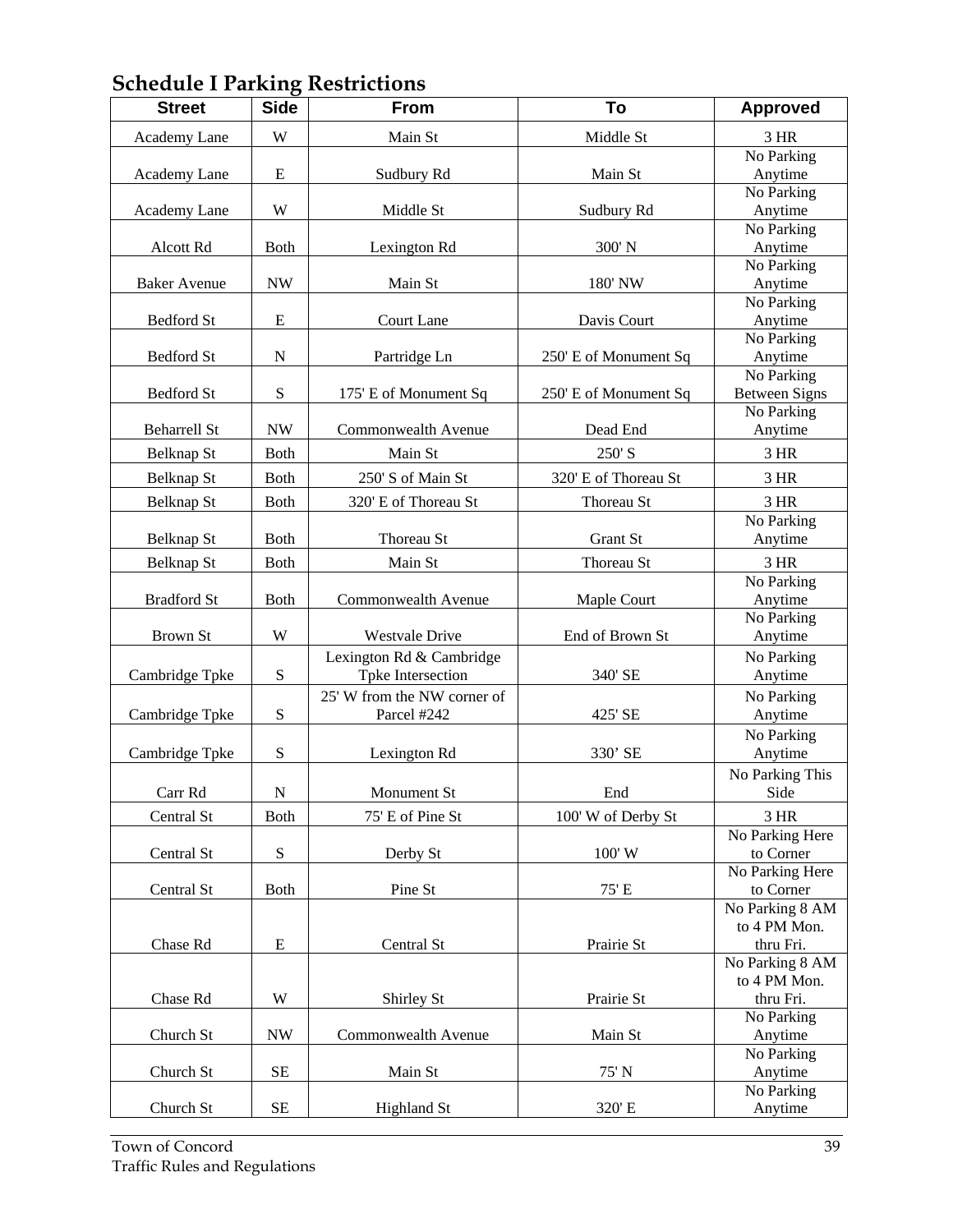| <b>Street</b>      | <b>Side</b>              | From                                             | To                     | <b>Approved</b>               |
|--------------------|--------------------------|--------------------------------------------------|------------------------|-------------------------------|
| Commonwealth       |                          |                                                  | 500' S to #425 Comm.   | No Parking                    |
| Ave                | <b>Both</b>              | Rotary at Route 2                                | Avenue                 | Anytime                       |
|                    |                          |                                                  |                        | No Parking                    |
| Cottage St         | <b>Both</b>              | Main St                                          | 400'S                  | Anytime                       |
|                    |                          |                                                  |                        | No Parking                    |
| Court Ln           | S                        | Monument St                                      | <b>Bedford St</b>      | Anytime                       |
|                    |                          |                                                  |                        | 30 Min 8AM to 4               |
|                    |                          |                                                  |                        | PM Except                     |
|                    |                          |                                                  |                        | Sundays and                   |
| Court Ln           | $\mathbf N$              | <b>Bedford St</b>                                | $110'$ W               | Holidays                      |
| Court Ln           | ${\bf N}$                | Monument St                                      | 150' E of Monument St  | No Parking Here<br>to Corner  |
|                    |                          |                                                  |                        |                               |
| Derby St           | <b>Both</b>              | 75' S of Main St                                 | Riverside Ave          | 3 HR                          |
|                    |                          |                                                  |                        | No Parking Here               |
| Derby St           | <b>Both</b>              | Main St                                          | 75' S of Main St       | to Corner<br>No Parking       |
| Domino Drive       | <b>Both</b>              | Entire cul-de-sac only                           |                        | Anytime                       |
|                    |                          |                                                  |                        | No Parking                    |
| Estabrook Rd       | E                        | 850' N of Barnes Hill Rd                         | <b>End of Pavement</b> | Anytime                       |
|                    |                          |                                                  |                        | No Parking                    |
| Estabrook Rd       | W                        | Between Driveways 299 Estabrook Rd               |                        | Anytime                       |
|                    |                          |                                                  |                        | No Parking Tow                |
| Estabrook Rd       | W                        | Opposite Liberty St approximately 475' in length |                        | Zone                          |
|                    |                          |                                                  |                        | No Parking This               |
| Everett St         | <b>SE</b>                | Stow St                                          | Thoreau St             | Side of St                    |
|                    |                          |                                                  |                        | No Parking Here               |
| Everett St         | <b>NW</b>                | Thoreau St                                       | 100' NE of Thoreau St  | to Corner                     |
|                    |                          |                                                  |                        | No Parking                    |
| Fitchburg Tpke     | <b>Both</b>              | Within 300' of Sudbury Rd                        |                        | Anytime                       |
| Grant St           | <b>NE</b>                | Belknap St                                       | 110' E of Belknap      | 3 HR                          |
| <b>Grant St</b>    | <b>SW</b>                | <b>Belknap St</b>                                | Sudbury Rd             | 3 HR                          |
|                    |                          |                                                  |                        | No Parking Here               |
| Grant St           | <b>NE</b>                | 110' E of Belknap                                | 220' E Belknap         | to Corner                     |
| <b>Grant St</b>    | <b>NE</b>                | 200' E Belknap                                   | Belknap                | 3 HR                          |
|                    |                          |                                                  |                        | No Parking                    |
| <b>Highland St</b> | <b>Both</b>              | Church St                                        | 200" W of Church St    | Anytime                       |
|                    |                          |                                                  | Walden St Parking lot  | No Parking                    |
| Hubbard St         | $\ensuremath{\text{NW}}$ | Stow St                                          | Driveway               | Anytime                       |
|                    |                          |                                                  |                        | No Parking                    |
| Keyes Rd           | <b>Both</b>              | Main St                                          | Municipal Parking Lot  | Anytime                       |
|                    |                          |                                                  |                        | No Parking                    |
| Laurel St          | SE                       | 15' on either side of school maintenance gate    |                        | <b>Between Signs</b>          |
| Laurel St          | $\ensuremath{\text{NW}}$ | Thoreau St                                       | Walden St              | No Parking This<br>Side of St |
|                    |                          |                                                  |                        | No Parking                    |
| Laws Brook Rd      | ${\bf S}$                | Conant St                                        | Maple St               | Anytime                       |
|                    |                          |                                                  |                        | No Parking                    |
| Lexington Rd       | ${\bf S}$                | Heywood St                                       | Cambridge Tpke         | Anytime                       |
|                    |                          |                                                  |                        | No Parking                    |
| Lexington Rd       | S                        | NW corner of Parcel #108                         | 400' E                 | Anytime                       |
|                    |                          | Lexington Rd & Cambridge                         |                        | No Parking                    |
| Lexington Rd       | ${\bf N}$                | Tpke Intersection                                | 600' E                 | Anytime                       |
|                    |                          |                                                  |                        | No Parking                    |
| Lexington Rd       | <b>Both</b>              | 375' W of Ridge Rd                               | 350' W of Hawthorne Ln | Anytime                       |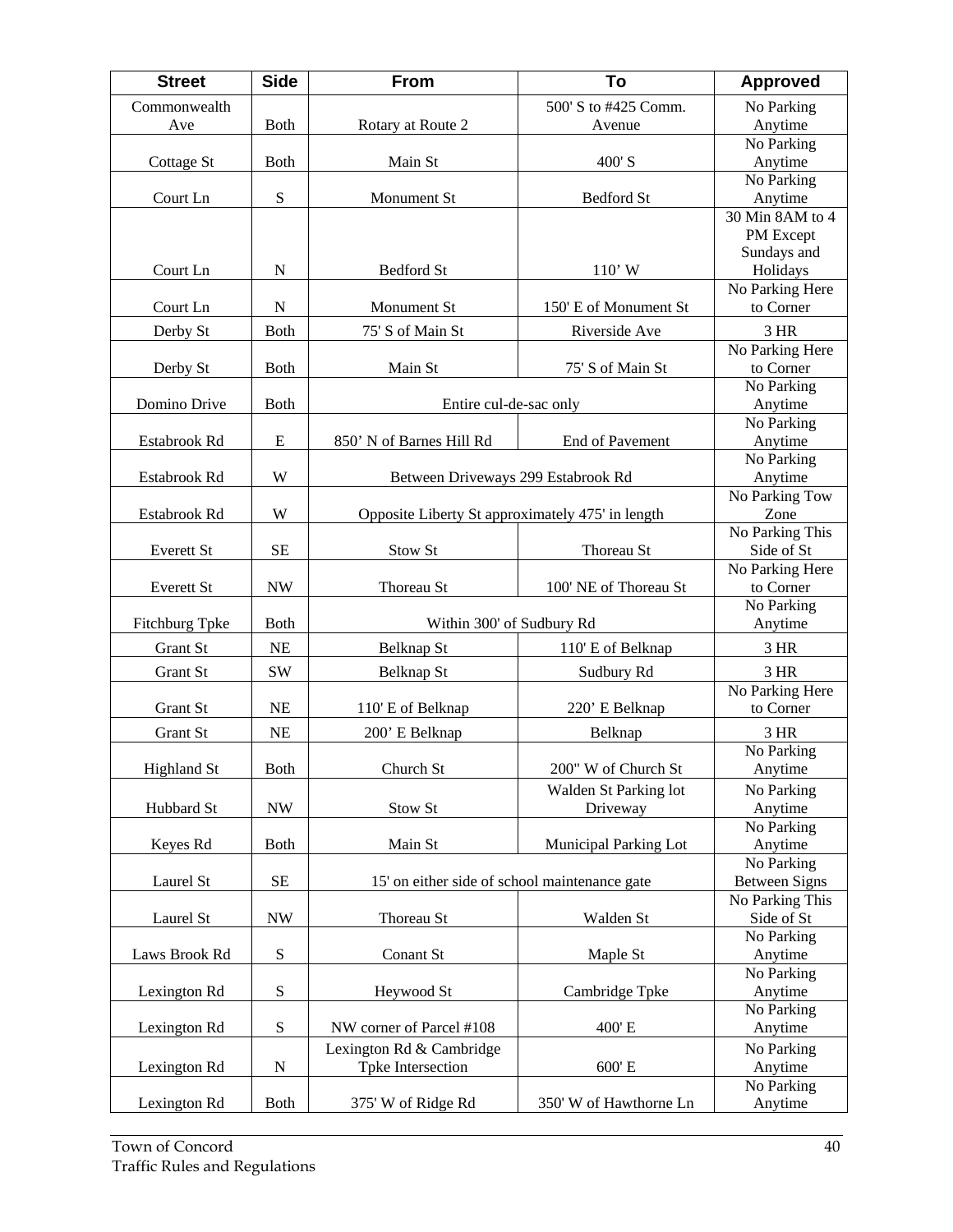| <b>Street</b>          | <b>Side</b> | <b>From</b>                 | To                      | <b>Approved</b>              |
|------------------------|-------------|-----------------------------|-------------------------|------------------------------|
|                        |             |                             |                         | No Parking This              |
| Liberty St             | SE          | Lowell Rd                   | Monument St             | Side of St                   |
|                        |             |                             |                         | No Parking                   |
| Lowell Rd              | W           | Keyes Rd                    | <b>Monument Square</b>  | Anytime<br>No Parking        |
| Lowell Rd              | E           | Monument Square             | Bow St                  | Anytime                      |
|                        |             |                             |                         | No Parking                   |
| Lowell Rd              | <b>Both</b> | Lindsay Pond Rd             | Town Line (Carlisle)    | Anytime                      |
| Main St                | <b>Both</b> | Driveway 1238 Main St       | 350' W of DW 1238 Main  | 3 HR parking                 |
|                        |             |                             |                         |                              |
| Main St                | S           | Church St                   | Commonwealth Ave        | 3 HR                         |
|                        |             |                             |                         | Loading Zone No              |
|                        |             |                             |                         | Parking 7AM -                |
| Main St                | N           | Driveway 1238 Main St       | Commonwealth Ave        | 11AM M-F                     |
|                        |             | 100' of abutments of Boston |                         | No Parking                   |
| Main St                | <b>Both</b> | and Main Railroad           |                         | Anytime                      |
|                        |             |                             |                         | No Parking                   |
| Main St                | ${\bf N}$   | Church St                   | 290' E of Church St     | Anytime                      |
|                        |             |                             |                         | No Parking                   |
| Main St                | $\mathbf N$ | Church St                   | 50' W of Church St      | Anytime                      |
|                        |             |                             |                         | No Parking                   |
| Main St                | S           | Church St                   | 150' W of Church St     | Anytime<br>No Parking        |
| Main St                | S           | Pine St                     | Old Bridge Rd           | Anytime                      |
|                        |             |                             |                         | No Parking                   |
| Main St                | $\mathbf N$ | <b>Baker</b> Ave            | Commonwealth Ave        | Anytime                      |
|                        |             |                             |                         | No Parking                   |
| Main St                | N           | Elm St                      | 150' E of Elm St        | Anytime                      |
|                        |             |                             |                         | No Parking Here              |
| Main St                | N           | River St                    | 175' E of River St      | to Corner                    |
|                        |             |                             |                         | Nights and                   |
| Maple St               | <b>Both</b> | Laws Brook Rd               | <b>Bradford St</b>      | Weekends Only                |
| Middle St              | $\mathbf N$ | Academy Ln                  | 210' W of Thoreau St    | 3 HR                         |
| Middle St              | S           | Academy Ln                  | 325' W of Academy LN    | 3 HR                         |
|                        |             |                             |                         | No Parking                   |
| Middle St              | ${\bf S}$   | 325' W of Academy LN        | Thoreau St              | Anytime                      |
|                        |             |                             |                         | No Parking Here              |
| Middle St              | ${\bf N}$   | 210' W of Thoreau St        | Thoreau St              | to Corner<br>No Parking This |
| Monsen Rd              | ${\bf N}$   | 153 Monsen                  | 221 Monsen              | Side                         |
| <b>Monument Square</b> |             |                             |                         | No Parking                   |
| (W leg of Square)      | ${\bf E}$   | Lowell St                   | Main St                 | Anytime                      |
| <b>Monument Square</b> |             |                             |                         | No Parking                   |
| (S End of Square)      | ${\bf N}$   | W side of Monument Square   | 20' E                   | Anytime                      |
|                        |             |                             |                         | No Parking                   |
| Monument St            | E           | <b>Monument Square</b>      | 100' N of Court Lane    | Anytime                      |
|                        |             |                             |                         | No Parking                   |
| Monument St            | ${\bf S}$   | Liberty St SE               | Lang St                 | Anytime                      |
|                        |             |                             | N end of Minute Man     | No Parking                   |
| Monument St            | Both        | Great Meadow Rd             | Parking                 | Anytime                      |
|                        |             |                             | N corner Parcel 1366 (a | No Parking                   |
| Monument St            | E           | SW Corner Parcel 1365-2     | distance of 1350')      | Anytime                      |
|                        |             | Approximately 100 feet S of |                         | Np Parking Here              |
| Monument St            | W           | Carr Rd                     |                         | To Cor.                      |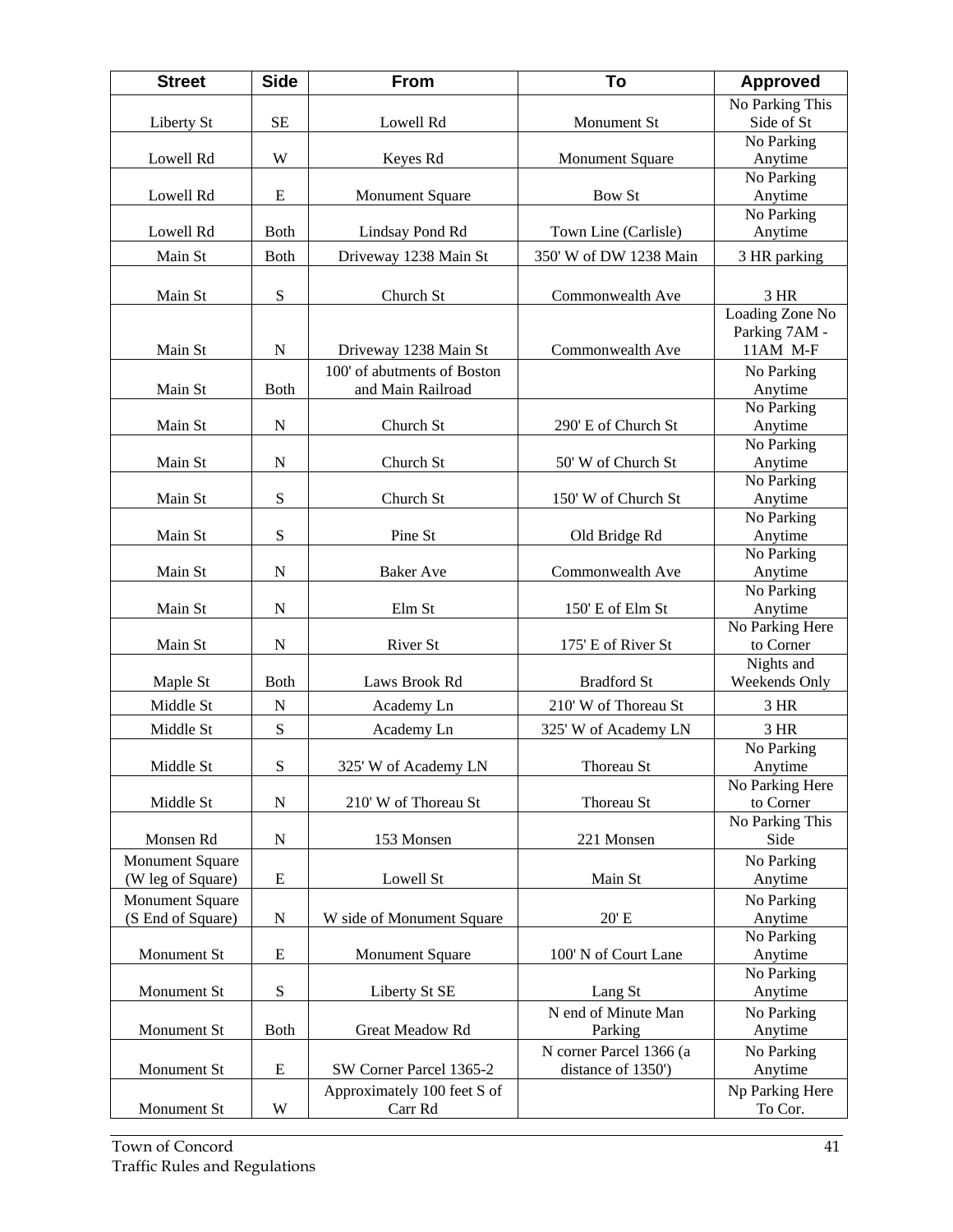| <b>Street</b>          | <b>Side</b>              | <b>From</b>                                           | To                   | <b>Approved</b>         |
|------------------------|--------------------------|-------------------------------------------------------|----------------------|-------------------------|
|                        |                          |                                                       |                      | 8<br>No Parking         |
| Nashawtuc Rd           | <b>SE</b>                | 275' SE of Musterfield Rd                             | 250' from start      | PM to 7 AM              |
|                        |                          |                                                       |                      | 8<br>No Parking         |
| Nashawtuc Rd           | <b>NW</b>                | 375' SE of Musterfield Rd                             | 100' from start      | PM to 7 AM              |
| Old Marlboro Rd        | S                        |                                                       | <b>ORNAC</b>         | No Parking Here         |
|                        |                          | 150' W of ORNAC                                       |                      | to Corner<br>No Parking |
| Old Pickard Rd         | <b>Both</b>              | 100' S of Indian Pipe Ln                              | Powder Mill Rd       | Anytime                 |
| Old Rd to Nine         |                          |                                                       |                      | No Parking              |
| Acre Corner            | W                        | Main St                                               | 200' S from Main St  | Anytime                 |
| Old Rd to Nine         |                          |                                                       |                      | No Parking              |
| Acre Corner            | <b>B</b> oth             | Route 2                                               | 1200' SW             | Anytime                 |
| Old Rd to Nine         |                          |                                                       |                      | No Parking              |
| Acre Corner            | E                        | Across st from Williams Rd at Mattison Field entrance |                      | Anytime                 |
|                        |                          |                                                       |                      | No Parking              |
| Pilgrim Rd             | E                        | At gate to playing fields                             |                      | Anytime                 |
|                        |                          |                                                       |                      | No Parking This         |
| Pilgrim Rd             | <b>NW</b>                | SE bend of the Rdway                                  |                      | Side                    |
|                        |                          |                                                       |                      | No Parking              |
| Pine St                | <b>Both</b>              | Main St                                               | 75' S                | Anytime                 |
| Pine St                | W                        | 75' S of Main St                                      | Pleasant St          | 3 HR                    |
|                        |                          |                                                       |                      | No Parking              |
| Plainfield Rd          | <b>Both</b>              | Powder Mill Rd                                        | Raymond Rd           | Anytime                 |
| Pleasant St            | ${\bf N}$                | Pine St                                               | West St              | No Parking<br>Anytime   |
|                        |                          |                                                       |                      | No Parking Tow          |
| Powder Mill Rd         | <b>Both</b>              | Penn Central Railroad                                 | 400' E               | Zone                    |
|                        |                          |                                                       |                      | No Parking Tow          |
| Powder Mill Rd         | <b>Both</b>              | Penn Central Railroad                                 | 800' W               | Zone                    |
|                        |                          |                                                       |                      | No Parking 8 AM         |
|                        |                          |                                                       |                      | to 4 PM Mon.            |
| Prairie St             | S                        | Chase Rd                                              | Frances St           | thru Fri.               |
| River St               | E                        | Elm St                                                | Main St              | No Parking<br>Anytime   |
|                        |                          |                                                       |                      |                         |
| Riverside Ave          | <b>Both</b>              | Derby St                                              | Pine St              | 3 HR<br>No Parking Tow  |
| <b>Stone Root Lane</b> | Both                     | Powder Mill Rd                                        | 300'E                | Zone                    |
|                        |                          |                                                       |                      |                         |
| Stow St                | SW                       | Hubbard St                                            | Sudbury Rd           | 3 HR<br>No Parking This |
| Stow St                | <b>NE</b>                | Sudbury Rd                                            | 300' E of Hubbard    | Side of St              |
|                        |                          |                                                       |                      | No Parking This         |
| Stow St                | NE                       | 300' E of Everett                                     | Everett              | Side of St              |
| Sudbury Rd             | $\ensuremath{\text{NW}}$ | Stow St                                               | 200' N of Thoreau St | 3 HR                    |
| Sudbury Rd             |                          | Devens St                                             | 200' N of Thoreau St | 3 HR                    |
|                        | SE                       |                                                       |                      | No Parking              |
| Sudbury Rd             | <b>Both</b>              | Main St                                               | Stow St              | Anytime                 |
|                        |                          |                                                       |                      | No Parking              |
| Sudbury Rd             | $\rm SE$                 | Stow St                                               | Devens St            | Anytime                 |
|                        |                          |                                                       |                      | No Parking              |
| Sudbury Rd             | $\rm SE$                 | 200' N of Thoreau St                                  | Thoreau St           | Anytime                 |
|                        |                          |                                                       |                      | No Parking              |
| Sudbury Rd             | <b>Both</b>              | Thoreau St                                            | Grant St             | Anytime                 |
| Sudbury Rd             | <b>Both</b>              | Within 300' of Fitchburg Tpke                         |                      | No Parking              |
|                        |                          |                                                       |                      | Anytime                 |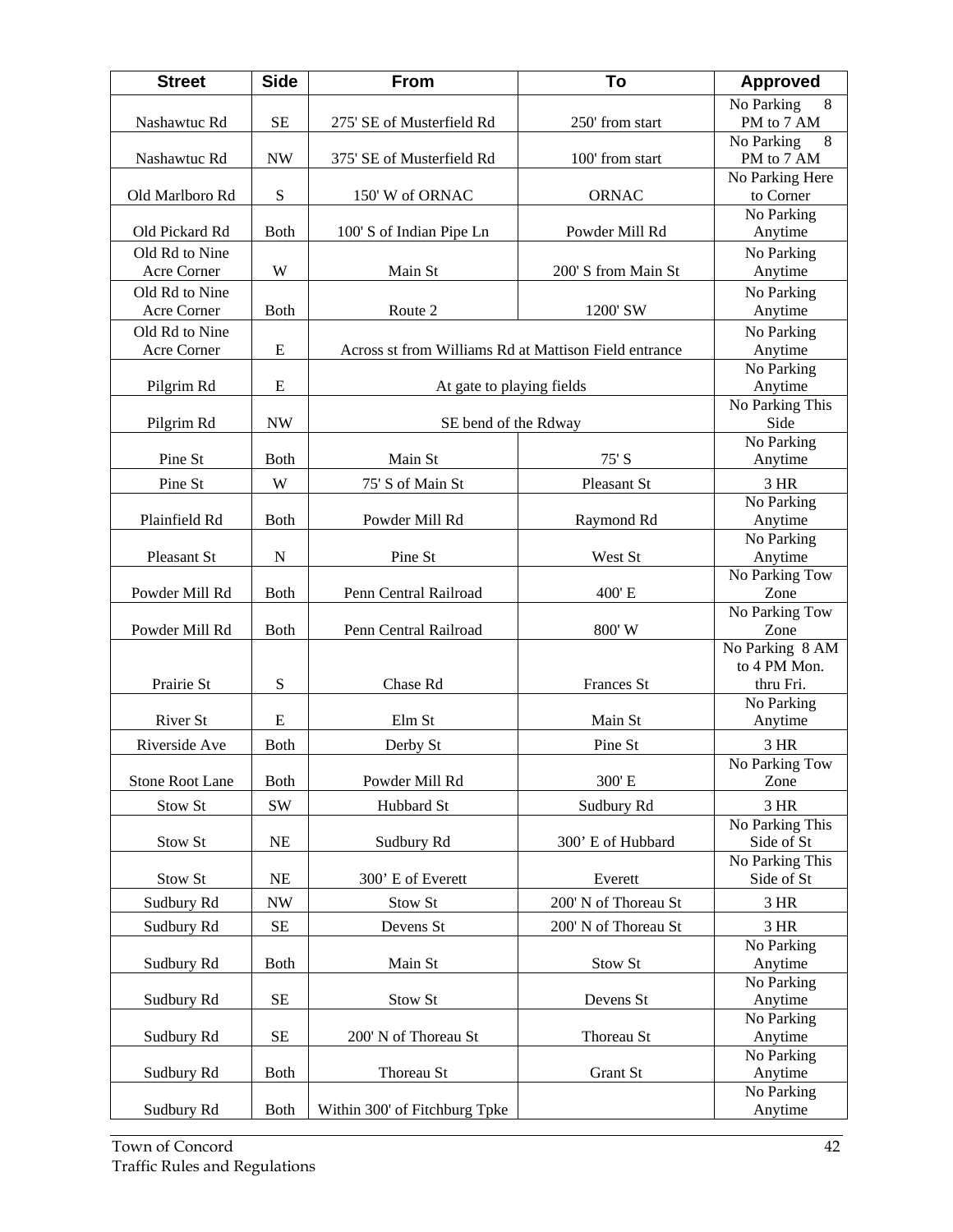| <b>Street</b> | <b>Side</b>  | <b>From</b>             | To                                          | <b>Approved</b>  |
|---------------|--------------|-------------------------|---------------------------------------------|------------------|
| Thoreau St    | $\mathbf N$  |                         | Marked Spaces @ Emerson Field Tennis Courts |                  |
|               |              |                         |                                             | No Parking       |
| Thoreau St    | E            | Main St                 | 150' S of Main St                           | Anytime          |
| Thoreau St    | <b>B</b> oth | 150' S of Main St       | Belknap St                                  | 3 HR             |
|               |              |                         |                                             | No Parking       |
| Thoreau St    | W            | Main St                 | 60' S of Main St                            | Anytime          |
|               |              |                         |                                             | No Parking       |
| Thoreau St    | S            | 150' W of Sudbury Rd    | Everett St                                  | Anytime          |
|               |              |                         |                                             | No Parking       |
| Thoreau St    | N            | 75' W of Sudbury Rd     | <b>Everett St</b>                           | Anytime          |
|               |              |                         |                                             | No Parking       |
| Thoreau St    | <b>B</b> oth | <b>CCHS</b> Driveway    | Walden St                                   | Anytime          |
|               |              |                         |                                             | No Parking       |
| Walden St     | <b>NE</b>    | Hubbard St              | Heywood St                                  | Anytime          |
|               |              |                         |                                             | 15 Min Pickup    |
|               |              |                         |                                             | and Dropoff only |
| Walden St     | <b>SW</b>    | 125' SE of Hubbard St   | 300' SE of Hubbard St                       | 8AM-6PM M-F      |
|               |              |                         |                                             | No Parking       |
| Walden St     | <b>SW</b>    | 300' SE of Hubbard St   | Heywood St                                  | Anytime          |
|               |              |                         |                                             | No Parking       |
| Walden St     | <b>Both</b>  | Hugh Cargill Well House | Town Line (Lincoln)                         | Anytime          |
|               |              |                         |                                             | No Parking Here  |
| West St       | E            | Pleasant St             | 75' N of Pleasant                           | to Corner        |
|               |              |                         |                                             | No Parking Here  |
| West St       | W            | Pleasant St             | 100' N of Pleasant                          | to Corner        |
| White's Pond  |              |                         |                                             | No Parking       |
| Access Rd     | <b>B</b> oth | Plainfield Rd           | End at Parking Area                         | Anytime          |
|               |              |                         |                                             | No Parking       |
| Wood St       | E            | Elm St                  | Nashoba Rd                                  | Anytime          |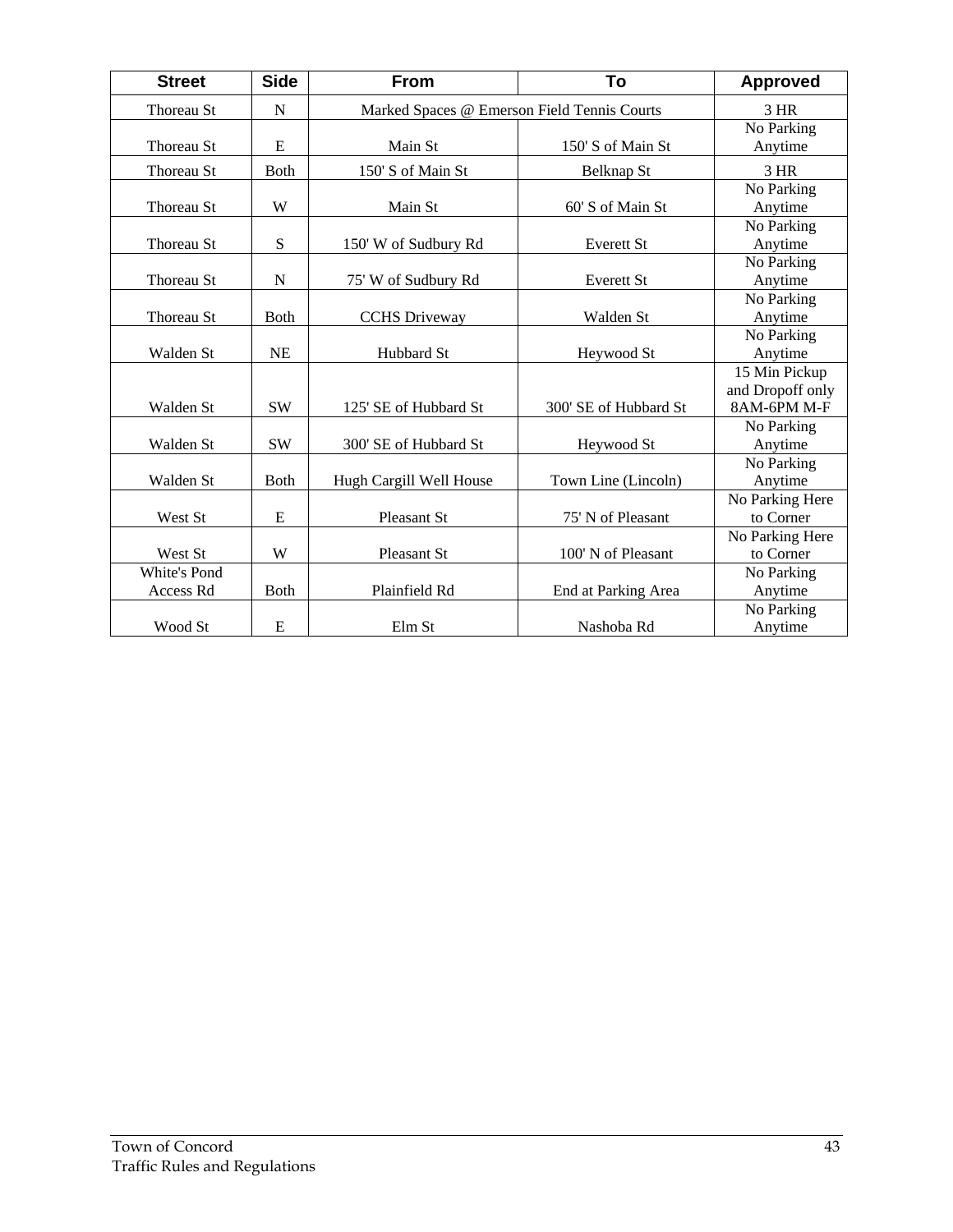# **Schedule I-A Parking Restrictions in Parking Lots**

| <b>Location</b>                         | <b>Description</b>                                  |
|-----------------------------------------|-----------------------------------------------------|
| Assessors' Office (Sleepy Hollow)       | 3 Spaces "Staff Parking Only"                       |
| Church Street (behind 13 Church Street) | Two hours 8AM-6PM except Sundays and Legal          |
| to 49 Commonwelth Avenue)               | Holidays                                            |
| Conant St (Rideout Park)                | <b>Restricted Parking/Playground Patrons Only</b>   |
| Crosby's Parking Lot                    | <b>Commuter Spaces</b>                              |
| Keyes Rd East Side of Road              | Visitor Parking - 8 Spots Closest to Visitor Center |
| Lowell Road (Vandefhoof's parking lot,  | All spaces - two hours 8am-6pm except Sundays       |
| between 18 and 42 Main Street)          | and legal holidays                                  |
| Monument Square (Town House Lot)        | 7 spaces abutting Town House "Reserved for Town     |
|                                         | Officials - Tow Away Zone"                          |
| Sudbury Rd Commuter Lot at 211          | <b>Commuter Parking only Monday - Friday</b>        |
| Sudbury Rd 56 designated spaces         |                                                     |
| closest to Sudbury Rd                   |                                                     |
| Walden St (Police/Fire Station)         | 2 Spaces right of garage door "Police Vehicles"     |
|                                         | Only"                                               |
| Walden Street (behind 14 to 26 Walden   | Two hours 8AM-6PM except Sundays and Legal          |
| Street)                                 | Holidays                                            |
| Walden St (Hapgood Wright Town          | No Parking 9PM-5AM                                  |
| Forest across from CCHS entrance)       | 6 Spaces SE end of lot "Concord Residents Only –    |
|                                         | Tow Zone"                                           |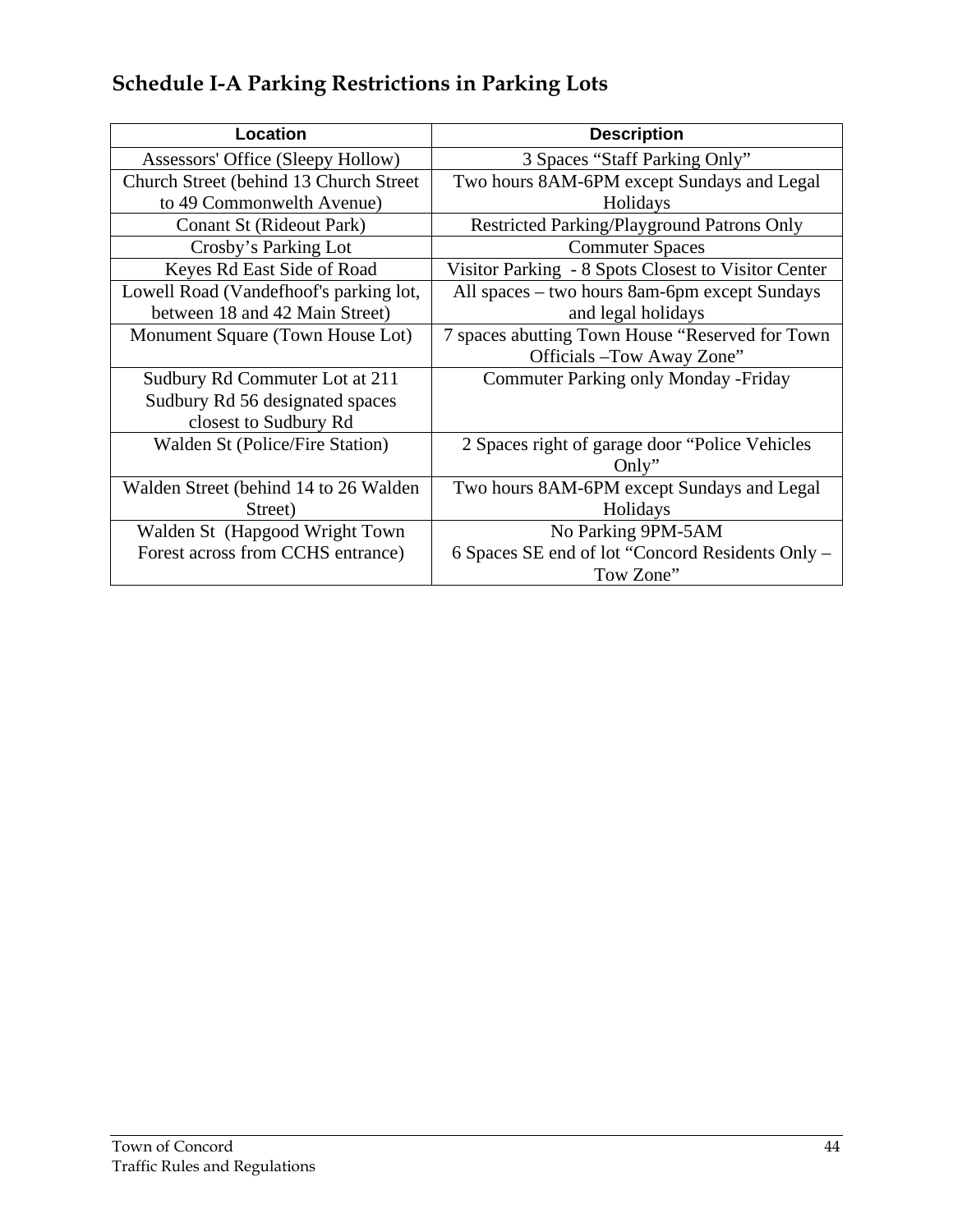# **Schedule I-B Parking Meter Locations**

| <b>Location</b>              | <b>Side</b>                                  | From                                                                    | To                                 |  |  |
|------------------------------|----------------------------------------------|-------------------------------------------------------------------------|------------------------------------|--|--|
| Church St                    | S                                            | Commonwealth Ave                                                        | 200' W of                          |  |  |
|                              |                                              |                                                                         | Commonwealth Ave                   |  |  |
| Commonwealth                 | <b>Both</b>                                  | <b>Main Street</b>                                                      | Law Brook Road                     |  |  |
| Avenue                       |                                              |                                                                         |                                    |  |  |
| Commonwealth                 |                                              | The first 30 parking spaces adjacent to the station platform closest to |                                    |  |  |
| <b>Avenue MBTA Park</b>      | the Commonwealth Avenue entrance to the lot. |                                                                         |                                    |  |  |
| & Ride Lot                   |                                              |                                                                         |                                    |  |  |
| Hubbard St                   | <b>NW</b>                                    | Walden St Parking lot                                                   | Walden St                          |  |  |
|                              |                                              | Driveway                                                                |                                    |  |  |
| <b>Hubbard Street</b>        | <b>SE</b>                                    | <b>Walden Street</b>                                                    | A distance                         |  |  |
|                              |                                              |                                                                         | approximately 280'                 |  |  |
|                              |                                              |                                                                         | southwest                          |  |  |
|                              |                                              | Walden St Parking lot                                                   |                                    |  |  |
| Hubbard St                   | <b>NW</b>                                    | Driveway                                                                | Walden St                          |  |  |
| Hubbard St                   | <b>SE</b>                                    | Walden St. Parking                                                      | Walden                             |  |  |
|                              |                                              | Lot Driveway                                                            |                                    |  |  |
| Keyes Rd East Lot            |                                              | All Spaces except 8 Visitor Parking Spaces closest to Visitor Center    |                                    |  |  |
| Main St                      | <b>Both</b>                                  | Sudbury Rd                                                              | Academy Ln                         |  |  |
| Main St Traffic Island       | NW & S                                       |                                                                         | Both sides of island along main st |  |  |
| Main Street                  | <b>Both</b>                                  | <b>Monument Square</b>                                                  | Sudbury Rd                         |  |  |
| Main St                      | $\mathbf N$                                  | 50' W of Church St                                                      | 200' W of Church St                |  |  |
| Main St                      | <b>Both</b>                                  | Nashawtuc Rd                                                            | Academy Ln                         |  |  |
| <b>Monument Square</b><br>(E | E side of Roadway                            | <b>Bedford St</b>                                                       | Monument St                        |  |  |
| leg of Square)               |                                              |                                                                         |                                    |  |  |
| Monument Square<br>(E)       | W side of Roadway                            | <b>Bedford St</b>                                                       | Monument St                        |  |  |
| leg of Square)               |                                              |                                                                         |                                    |  |  |
| Monument Square (S)          | N side of Roadway                            | 20' E of W side of                                                      | E side of Monument                 |  |  |
| End of Square)               |                                              | <b>Monument Square</b>                                                  | Square                             |  |  |
| Monument Square (W           | W side of Roadway                            | Lowell St                                                               | Main St                            |  |  |
| leg of Square)               |                                              |                                                                         |                                    |  |  |
| Monument St                  | W                                            | <b>Monument Square</b>                                                  | 50' N of Court Lane                |  |  |
| Thoreau St                   | <b>Both</b>                                  | 150' S of Main St                                                       | <b>Belknap St</b>                  |  |  |
| <b>Thoreau Street</b>        | <b>Both</b>                                  | <b>Sudbury Road</b>                                                     | <b>Belknap Street</b>              |  |  |
| Walden St                    | SW                                           | 125' SE of Hubbard St                                                   | 300' SE of Hubbard St              |  |  |
| <b>Walden Street</b>         | <b>Both</b>                                  | Main Street                                                             | Hubbard St                         |  |  |
| <b>Walden Street</b>         | SW                                           | Hubbard St                                                              | 100' S of Hubbard St               |  |  |
| <b>Walden Street Lot</b>     |                                              |                                                                         |                                    |  |  |
| (behind 14 to 26             |                                              |                                                                         |                                    |  |  |
| <b>Walden Street)</b>        |                                              |                                                                         |                                    |  |  |

#### **Schedule II Taxicab Stands**

| <b>Street</b>      | Location                 |
|--------------------|--------------------------|
| <b>Main Street</b> | Near Korean War Memorial |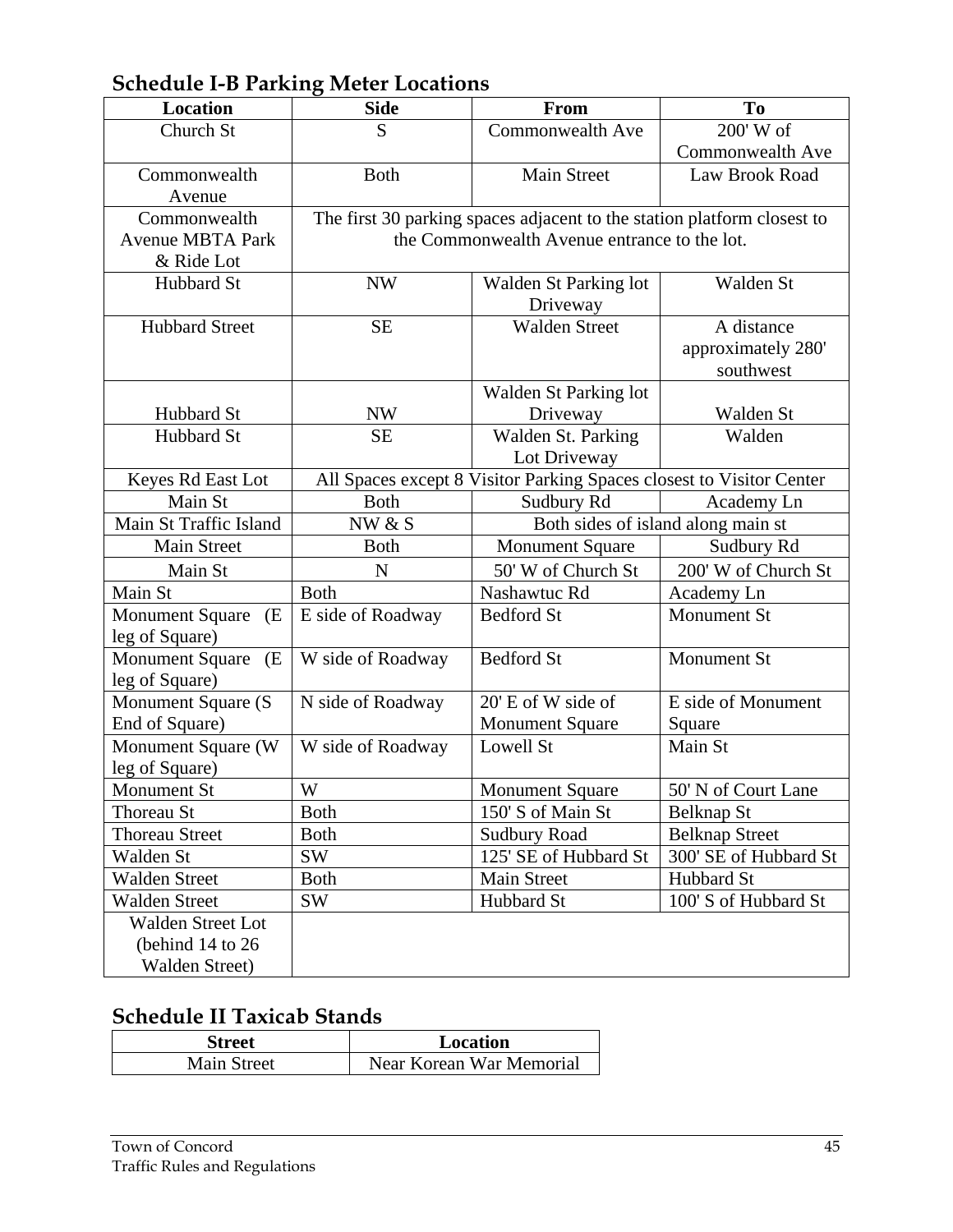#### **Schedule III One Way Streets**

| <b>Street</b>         | <b>Direction</b> | From                           | To                             |
|-----------------------|------------------|--------------------------------|--------------------------------|
| <b>Bedford Street</b> | <b>NE</b>        | <b>Monument Square</b>         | Court Lane                     |
| <b>Court Lane</b>     | W                | <b>Bedford Street</b>          | <b>Monument Street</b>         |
| <b>Prairie Street</b> | NE               | <b>Chase Road</b>              | <b>Pleasant Street</b>         |
| (8 AM to 4 PM, M-F)   |                  |                                |                                |
| Lexington Road        | $\overline{N}$   | Lexington Road Traffic         | <b>Bedford Street</b>          |
|                       |                  | Island                         |                                |
| <b>Lexington Road</b> | E                | Lexington Road Traffic         | Liberty Pole Green             |
|                       |                  | Island                         |                                |
| <b>Main Street</b>    | E & S            | Mill Dam Traffic Island        | Lexington Road Traffic         |
|                       |                  |                                | Island                         |
| Monument Sq           | W                | Southerly end of the           | Northerly side of Liberty      |
|                       |                  | Common                         | Pole Green                     |
| Monument Sq           | S                | Westerly side of Liberty       | Easterly side of the Mill      |
|                       |                  | Pole Green                     | Dam Traffic Island             |
| Monument Sq           | $\mathbf N$      | On the roadway east of the     | <b>Monument Street</b>         |
|                       |                  | <b>Common from Bedford</b>     |                                |
|                       |                  | <b>Street</b>                  |                                |
| Monument Sq           | W                | On the roadway north of the    | <b>Lowell Road</b>             |
|                       |                  | <b>Common from Monument</b>    |                                |
|                       |                  | <b>Street</b>                  |                                |
| Monument Sq           | S                | On the roadway west of the     | Lowell Road, including the     |
|                       |                  | <b>Common from Lowell Road</b> | roadway between the            |
|                       |                  |                                | Middlesex Grounds and the      |
|                       |                  |                                | Mill Dam Traffic Island        |
| <b>Potter Street</b>  | NE               | From the intersection of       | a point 100' northeast from    |
|                       |                  | Potter Street and Sudbury      | the intersection of Potter     |
|                       |                  | Road                           | <b>Street and Sudbury Road</b> |
| <b>Warner Street</b>  | W                | <b>Laws Brook Road</b>         | The portion of the roadway     |
|                       |                  |                                | which lies between the         |
|                       |                  |                                | easterly lot line of Parcel    |
|                       |                  |                                | #2113                          |

## **Schedule III-A Rotary Traffic**

| Location |                                                                   |  |
|----------|-------------------------------------------------------------------|--|
|          | Liberty<br>$\sim$<br>flow)<br><i>reen</i><br>lockwise<br>- Pole 1 |  |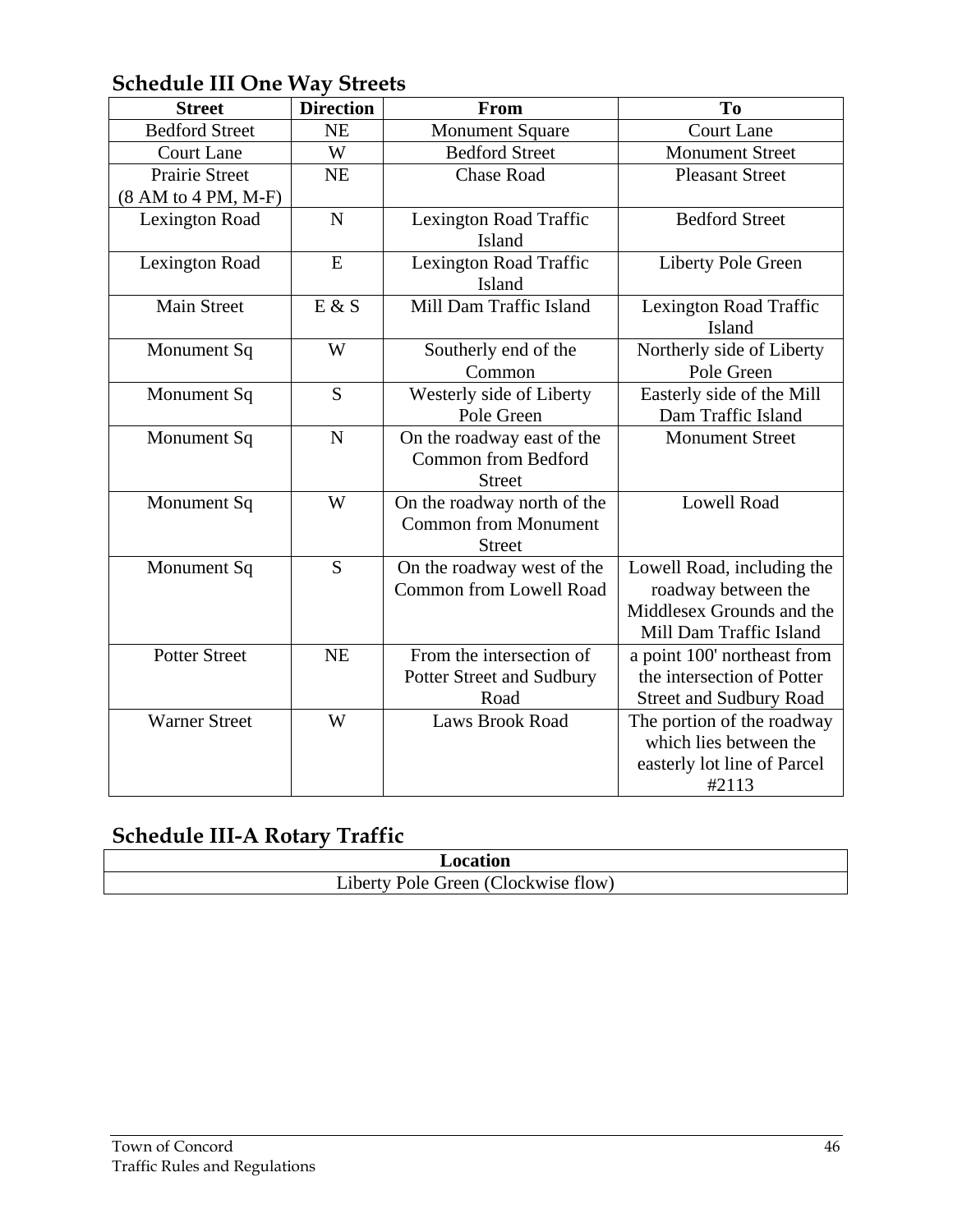# **Schedule IV Stop Signs**

| <b>Street Stopped</b>         | <b>For Drivers Facing</b>     | At the Intersection of         |
|-------------------------------|-------------------------------|--------------------------------|
| Allen Farm Road               | Northbound                    | <b>Baker Avenue</b>            |
| Annursnac Hill Road           | Eastbound & Westbound         | College Hill Road              |
| Annursnac Hill Road           | Southeastbound                | <b>Strawberry Hill Road</b>    |
| Anson Road                    | Southbound                    | Plainfield Road                |
| <b>Assabet Avenue</b>         | Northeastbound                | <b>Barrett's Mill Road</b>     |
| <b>Baker Avenue</b>           | Eastbound                     | Elm Street                     |
| <b>Baker Avenue Extension</b> | Southeastbound                | <b>Baker Avenue</b>            |
| <b>Belknap Street</b>         | Northeastbound                | <b>Thoreau Street</b>          |
| <b>Bradford Street</b>        | Northeastbound                | <b>Commonwealth Avenue</b>     |
| <b>Barnes Hill Road</b>       | Westbound                     | <b>Lowell Road</b>             |
| <b>Barrett's Mill Road</b>    | Eastbound                     | <b>Lowell Road</b>             |
| <b>Blueberry Lane</b>         | Westbound                     | Old Pickard Road & Old         |
|                               |                               | Marlboro Road                  |
| Border Rd                     | Nortbound                     | Border Rd                      |
| <b>Brook Trail Road</b>       | Southeastbound                | Haywood Mill Road              |
| <b>Brown Street</b>           | Northbound                    | <b>Main Street</b>             |
| Cambridge Turnpike            | Northwestbound                | Lexington Road                 |
| Caterina Heights              | Eastbound                     | Deacon Haynes Rd               |
| <b>Central Street</b>         | Westbound                     | <b>Brown Street</b>            |
| <b>Central Street</b>         | Northeastbound                | Derby Street                   |
| <b>Central Street</b>         | Eastbound                     | <b>West Street</b>             |
| <b>Central Street</b>         | Westbound                     | <b>West Street</b>             |
| <b>Central Street</b>         | Eastbound                     | <b>Pine Street</b>             |
| <b>Central Street</b>         | Westbound                     | <b>Pine Street</b>             |
| Chase Road                    | Northbound & Southbound       | Prairie Street                 |
| College Road                  | Northbound                    | Annursnac Hill Road            |
| <b>College Road</b>           | Southbound                    | Annursnac Hill Road            |
| <b>College Road</b>           | Eastbound                     | <b>Barrett's Mill Road</b>     |
| <b>Commerford Road</b>        | Southwestbound                | Elm Street                     |
| Commonwealth Avenue           | Southbound                    | Adjacent to laws brook traffic |
|                               |                               | island, onto Commonwealth      |
|                               |                               | Ave                            |
| <b>Commonwealth Avenue</b>    | Eastbound                     | Main Street                    |
| <b>Commonwealth Avenue</b>    | Northbound                    | <b>Commonwealth Avenue</b>     |
| Ext                           |                               |                                |
| <b>Commonwealth Avenue</b>    | Southbound                    | <b>Laws Brook Road</b>         |
| Ext                           |                               |                                |
| <b>Conant Street</b>          | Northbound                    | <b>Laws Brook Road</b>         |
| <b>Conant Street</b>          | Northbound & Southbound lanes | the 90 degrees bend in the     |
|                               |                               | road adjacent to Rideout Field |
| <b>Conant Street</b>          | Southbound                    | Main Street                    |
| <b>Cottage Street</b>         | Southbound                    | Old Marlboro Road              |
| <b>Court Lane</b>             | Westbound                     | <b>Monument Street</b>         |
| <b>Cranberry Lane</b>         | Notheastbound                 | Main Street                    |
| Crescent Road (West End)      | Northbound                    | Elm Street                     |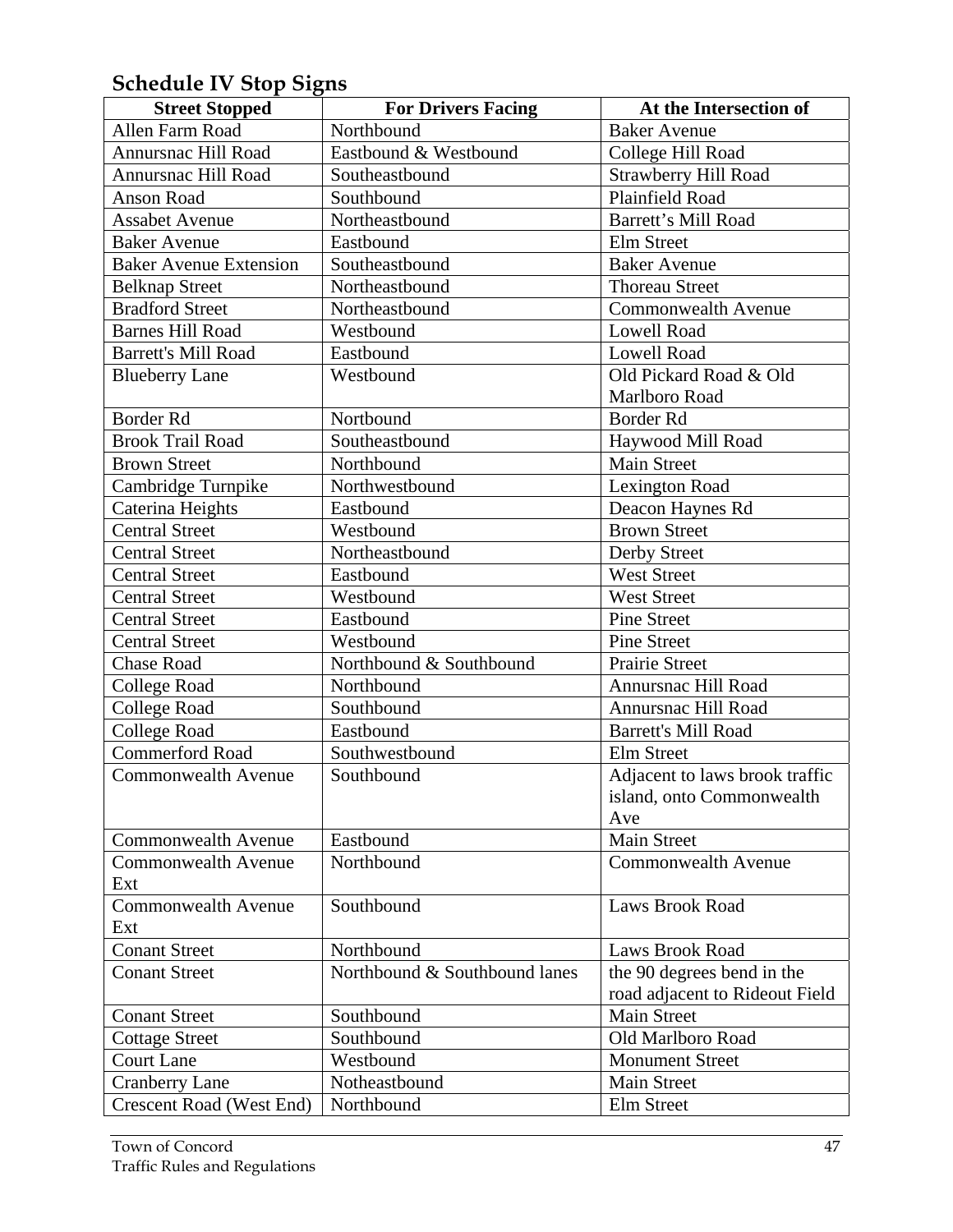| <b>Crescent Road (East End)</b> | Northbound                 | Elm Street                        |
|---------------------------------|----------------------------|-----------------------------------|
| <b>Crest Street</b>             | Northbound                 | Old Bridge Road                   |
| Deacon Hayes Road (S            | Eastbound                  | Old Marlboro Road                 |
| Leg)                            |                            |                                   |
| Deacon Hayes Road (N            | Eastbound                  | Old Marlboro Road                 |
| Leg)                            |                            |                                   |
| <b>Deaconess Road</b>           | Northeastbound             | Old Road to Nine Acre Corner      |
| Domino Drive                    | Southbound                 | <b>Conant Street</b>              |
| Dover Street                    | Eastbound                  | Plainfield Road                   |
| <b>Eaton Street</b>             | Southbound                 | Dover Street                      |
| <b>Edgewood Road</b>            | Northwestbound             | <b>Main Street</b>                |
| <b>Elm Street</b>               | Eastbound                  | <b>Main Street</b>                |
| <b>Elsinore Street</b>          | Eastbound                  | <b>Grant Street</b>               |
| <b>Everett Street</b>           | Southbound                 | <b>Thoreau Street</b>             |
| <b>Everett Street</b>           | Northeastbound &           | <b>Stow Street</b>                |
|                                 | Southwestbound             |                                   |
| <b>Everett Street</b>           | Northeastbound             | <b>Walden Street</b>              |
| Fairhaven Rd                    | Northbound                 | Sudbury Rd                        |
| Finnegan Way                    | Eastbound                  | Strawberry Hill Road              |
| <b>Forest Ridge Road</b>        | Northestbound              | <b>Main Street</b>                |
| <b>Frances Street</b>           | Northbound & Southbound    | <b>Prairie Street</b>             |
| Garfield Road                   | Southbound                 | Fitchburg Turnpike                |
| Garfield Road at south          | Westbound                  | <b>Sudbury Road</b>               |
| side of traffic island          |                            |                                   |
| Garfield Road                   | Northwestbound             | Oxbow Road                        |
| <b>Gifford Lane</b>             | Northbound                 | <b>Baker Avenue</b>               |
| <b>Grant Street</b>             | Northbound                 | <b>Belknap Street</b>             |
| <b>Grant Street</b>             | Northwestbound &           | <b>Elsinore Street</b>            |
|                                 | Southeastbound             |                                   |
| <b>Grant Street</b>             | Southbound                 | <b>Sudbury Street</b>             |
| Harrington Avenue               | Eastbound                  | Ministerial Drive (West Leg)      |
| Harrington Avenue               | Westbound                  | Ministerial Drive (West Leg)      |
| Harrington Avenue               | Westbound                  | Old Mill Road                     |
| Harrington Avenue               | Eastbound                  | Old Mill Road                     |
| Harrington Avenue               | Eastbound                  | <b>Upland Road</b>                |
| <b>Harrington Avenue</b>        | Westbound                  | <b>Upland Road</b>                |
| <b>Harrington Avenue</b>        | Eastbound                  | Old Marlboro Road                 |
| <b>Harrington Avenue</b>        | Westbound                  | Main Street                       |
| Hayes Road                      | Southeastbound             | <b>Main Street</b>                |
| Hayward Mill Rd                 | Westbound                  | Border Rd                         |
| <b>Heywood Street</b>           | Southwestbound             | <b>Walden Street</b>              |
| <b>Heywood Street</b>           | Southwestbound             | Turning left, adjacent to traffic |
|                                 |                            | island, onto Walden Street        |
| <b>Heywood Street</b>           | Northwestbound at Triangle | <b>Lexington Road</b>             |
| <b>Heywood Street</b>           | Northeastbound             | <b>Lexington Road</b>             |
| Hillcrest Rd                    | Westbound                  | Hayward Mill Rd                   |
| Hillcrest Rd                    | Southbound                 | Hayward Mill Rd                   |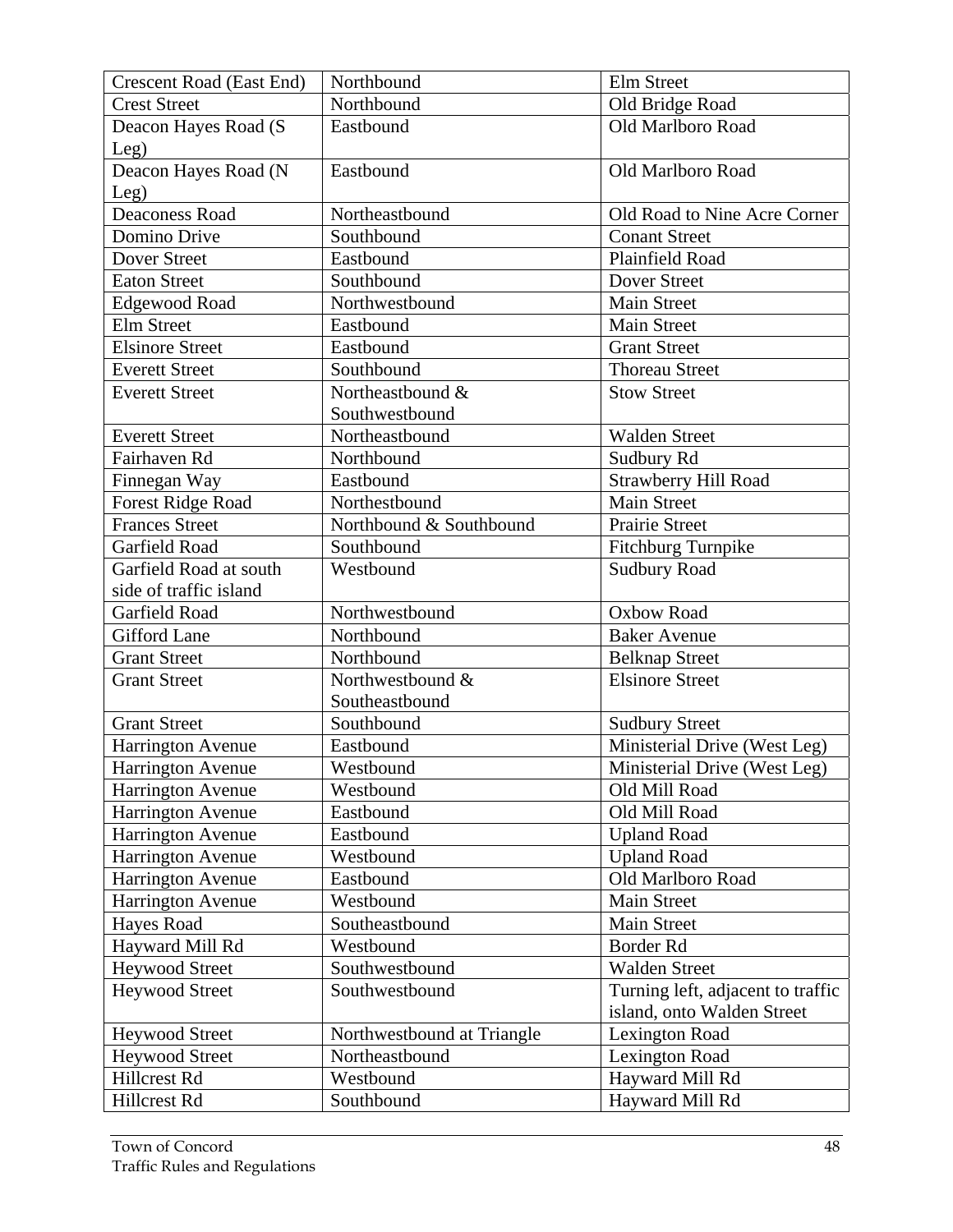| Hillside Avenue         | Northwestbound              | <b>Laws Brook Road</b>             |
|-------------------------|-----------------------------|------------------------------------|
| Holden Wood Road        | Westbound                   | Garfield Road                      |
| <b>Hubbard Street</b>   | Northeastbound &            | <b>Stow Street</b>                 |
|                         | Southwestbound              |                                    |
| <b>Hubbard Street</b>   | Southbound                  | <b>Thoreau Street</b>              |
| <b>Hubbard Street</b>   | Northbound                  | <b>Thoreau Street</b>              |
| <b>Hubbard Street</b>   | Northbound                  | <b>Walden Street</b>               |
| Keyes Road              | Southbound                  | <b>Main Street</b>                 |
| <b>Keyes Road</b>       | Southbound                  | Northerly Entrance to              |
|                         |                             | Municipal Lot                      |
| Keyes Road              | Eastbound                   | <b>Lowell Road</b>                 |
| Knox Trail              | Southbound                  | <b>Main Street</b>                 |
| <b>Laurel Street</b>    | Northeastbound &            | <b>Stow Street</b>                 |
|                         | Southwestbound              |                                    |
| <b>Laurel Street</b>    | Southwestbound              | <b>Thoreau Street</b>              |
| <b>Liberty Street</b>   | Northeastbound              | <b>Monument Street</b>             |
| <b>Liberty Street</b>   | Northeastbound              | Turning left (adjacent to          |
|                         |                             | traffic island) onto Monument      |
|                         |                             | <b>Street</b>                      |
| <b>Liberty Street</b>   | Southbound                  | <b>Lowell Road</b>                 |
| <b>Lowell Road</b>      | Northbound & Southbound     | <b>Barnes Hill Road/ Barrett's</b> |
|                         |                             | Mill Road                          |
| Ministerial Drive (East | Northbound                  | <b>Harrington Avenue</b>           |
| Leg)                    |                             |                                    |
| Ministerial Drive (West | Northbound                  | Harrington Avenue                  |
| Leg)                    |                             |                                    |
| Ministerial Drive (West | Northbound                  | Turning left (adjacent to          |
| Leg)                    |                             | traffic island) onto Harrington    |
|                         |                             | Avenue                             |
| <b>Monument Street</b>  | Westbound                   | <b>Monument Square</b>             |
| Musketaquid Road        | Eastbound & Westbound lanes | Simon Willard Road                 |
| Old Bedford Road        | Northbound                  | Bedford Street/Old Bedford         |
|                         |                             | Road                               |
| Old Bedford Road        | Southwestbound              | Lexington Road                     |
| Old Bedford Road        | Southwestbound              | Turning left, adjacent to traffic  |
|                         |                             | island, onto Lexington Road        |
| Old Bridge Road         | Southeastbound              | Old Marlboro Road (2 signs)        |
| Old Marlboro Road       | Eastbound                   | Old Road to Nine Acre Corner       |
| Old Marlboro Road       | Northbound                  | Old Pickard Road &                 |
|                         |                             | <b>Blueberry Lane</b>              |
| Old Mill Road           | Northbound                  | Harrington Avenue                  |
| Old Road to Nine Acre   | Southbound                  | <b>Sudbury Road</b>                |
| Corner                  |                             |                                    |
| Old Road to Nine Acre   | Northeastbound              | Main Street                        |
| Corner                  |                             |                                    |
| Old Stow Road           | Southeastbound              | <b>Main Street</b>                 |
| Park Lane               | Southbound                  | Elm Street                         |
| <b>Pine Street</b>      | Northbound                  | <b>Central Street</b>              |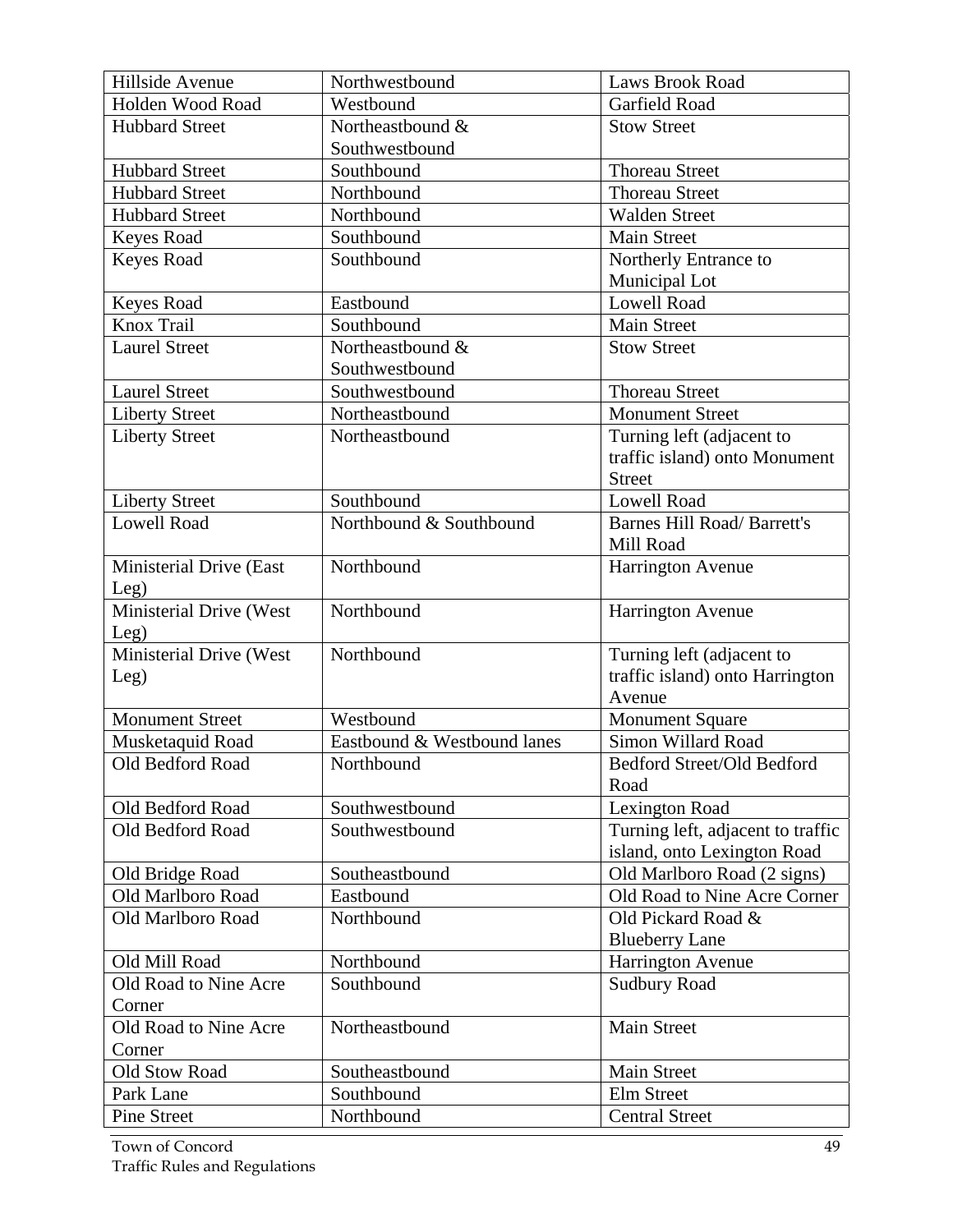| Northbound & Southbound<br>Pleasant Street/Riverside<br><b>Pine Street</b><br>Avenue<br>Plainfield Road<br>Southbound<br>Fitchburg Turnpike<br>Powder Mill Road<br>Northbound<br>Plainfield Road<br>Plainfield Road<br>Northbound<br>Adjacent to traffic island,<br>turning left onto, Powder Mill<br>Road<br><b>Pine Street</b><br><b>Pleasant Street</b><br>Eastbound<br>Westbound<br><b>Pleasant Street</b><br><b>West Street</b><br>Powder Mill Road<br>Eastbound<br><b>Sudbury Road</b><br>Westbound<br>Old Pickard Road<br>Powder Mill Road<br><b>Prairie Street</b><br>Eastbound<br><b>West Street</b><br><b>River Street</b><br>Southbound<br><b>Main Street</b><br>Riverside Avenue<br>Westbound<br><b>Pine Street</b><br><b>Seven Star Lane</b><br>Eastbound<br><b>Sudbury Road</b><br>Elm Street<br>Southbound<br>Simon Willard Road<br>Simon Willard Road<br>Southeastbound<br>adjacent to traffic island,<br>turning left onto, Musketaquid<br>Road<br><b>Stow Street</b><br><b>Sudbury Road</b><br>Northwestbound<br>Southeastbound &<br><b>Hubbard Street</b><br><b>Stow Street</b> |
|----------------------------------------------------------------------------------------------------------------------------------------------------------------------------------------------------------------------------------------------------------------------------------------------------------------------------------------------------------------------------------------------------------------------------------------------------------------------------------------------------------------------------------------------------------------------------------------------------------------------------------------------------------------------------------------------------------------------------------------------------------------------------------------------------------------------------------------------------------------------------------------------------------------------------------------------------------------------------------------------------------------------------------------------------------------------------------------------------|
|                                                                                                                                                                                                                                                                                                                                                                                                                                                                                                                                                                                                                                                                                                                                                                                                                                                                                                                                                                                                                                                                                                    |
|                                                                                                                                                                                                                                                                                                                                                                                                                                                                                                                                                                                                                                                                                                                                                                                                                                                                                                                                                                                                                                                                                                    |
|                                                                                                                                                                                                                                                                                                                                                                                                                                                                                                                                                                                                                                                                                                                                                                                                                                                                                                                                                                                                                                                                                                    |
|                                                                                                                                                                                                                                                                                                                                                                                                                                                                                                                                                                                                                                                                                                                                                                                                                                                                                                                                                                                                                                                                                                    |
|                                                                                                                                                                                                                                                                                                                                                                                                                                                                                                                                                                                                                                                                                                                                                                                                                                                                                                                                                                                                                                                                                                    |
|                                                                                                                                                                                                                                                                                                                                                                                                                                                                                                                                                                                                                                                                                                                                                                                                                                                                                                                                                                                                                                                                                                    |
|                                                                                                                                                                                                                                                                                                                                                                                                                                                                                                                                                                                                                                                                                                                                                                                                                                                                                                                                                                                                                                                                                                    |
|                                                                                                                                                                                                                                                                                                                                                                                                                                                                                                                                                                                                                                                                                                                                                                                                                                                                                                                                                                                                                                                                                                    |
|                                                                                                                                                                                                                                                                                                                                                                                                                                                                                                                                                                                                                                                                                                                                                                                                                                                                                                                                                                                                                                                                                                    |
|                                                                                                                                                                                                                                                                                                                                                                                                                                                                                                                                                                                                                                                                                                                                                                                                                                                                                                                                                                                                                                                                                                    |
|                                                                                                                                                                                                                                                                                                                                                                                                                                                                                                                                                                                                                                                                                                                                                                                                                                                                                                                                                                                                                                                                                                    |
|                                                                                                                                                                                                                                                                                                                                                                                                                                                                                                                                                                                                                                                                                                                                                                                                                                                                                                                                                                                                                                                                                                    |
|                                                                                                                                                                                                                                                                                                                                                                                                                                                                                                                                                                                                                                                                                                                                                                                                                                                                                                                                                                                                                                                                                                    |
|                                                                                                                                                                                                                                                                                                                                                                                                                                                                                                                                                                                                                                                                                                                                                                                                                                                                                                                                                                                                                                                                                                    |
|                                                                                                                                                                                                                                                                                                                                                                                                                                                                                                                                                                                                                                                                                                                                                                                                                                                                                                                                                                                                                                                                                                    |
|                                                                                                                                                                                                                                                                                                                                                                                                                                                                                                                                                                                                                                                                                                                                                                                                                                                                                                                                                                                                                                                                                                    |
|                                                                                                                                                                                                                                                                                                                                                                                                                                                                                                                                                                                                                                                                                                                                                                                                                                                                                                                                                                                                                                                                                                    |
|                                                                                                                                                                                                                                                                                                                                                                                                                                                                                                                                                                                                                                                                                                                                                                                                                                                                                                                                                                                                                                                                                                    |
|                                                                                                                                                                                                                                                                                                                                                                                                                                                                                                                                                                                                                                                                                                                                                                                                                                                                                                                                                                                                                                                                                                    |
|                                                                                                                                                                                                                                                                                                                                                                                                                                                                                                                                                                                                                                                                                                                                                                                                                                                                                                                                                                                                                                                                                                    |
|                                                                                                                                                                                                                                                                                                                                                                                                                                                                                                                                                                                                                                                                                                                                                                                                                                                                                                                                                                                                                                                                                                    |
| Northwestbound                                                                                                                                                                                                                                                                                                                                                                                                                                                                                                                                                                                                                                                                                                                                                                                                                                                                                                                                                                                                                                                                                     |
| Southeastbound &<br><b>Stow Street</b><br><b>Everett Street</b>                                                                                                                                                                                                                                                                                                                                                                                                                                                                                                                                                                                                                                                                                                                                                                                                                                                                                                                                                                                                                                    |
| Northwestbound                                                                                                                                                                                                                                                                                                                                                                                                                                                                                                                                                                                                                                                                                                                                                                                                                                                                                                                                                                                                                                                                                     |
| Southeastbound<br><b>Laurel Street</b><br><b>Stow Street</b>                                                                                                                                                                                                                                                                                                                                                                                                                                                                                                                                                                                                                                                                                                                                                                                                                                                                                                                                                                                                                                       |
| Northbound & Southbound<br><b>Strawberry Hill Road</b><br>Annursnac Hill Road                                                                                                                                                                                                                                                                                                                                                                                                                                                                                                                                                                                                                                                                                                                                                                                                                                                                                                                                                                                                                      |
| <b>Strawberry Hill Road</b><br><b>Barrett"s Mill Road</b><br>Southbound                                                                                                                                                                                                                                                                                                                                                                                                                                                                                                                                                                                                                                                                                                                                                                                                                                                                                                                                                                                                                            |
| Eastbound & Westbound<br>Pine Street<br><b>Upland Road</b>                                                                                                                                                                                                                                                                                                                                                                                                                                                                                                                                                                                                                                                                                                                                                                                                                                                                                                                                                                                                                                         |
| <b>Upland Road</b><br>Southwestbound<br>Harrington Avenue                                                                                                                                                                                                                                                                                                                                                                                                                                                                                                                                                                                                                                                                                                                                                                                                                                                                                                                                                                                                                                          |
| <b>Upland Road</b><br>Southeastbound<br>Old Marlboro Road                                                                                                                                                                                                                                                                                                                                                                                                                                                                                                                                                                                                                                                                                                                                                                                                                                                                                                                                                                                                                                          |
| Virginia Road<br>Old Bedford Road<br>Westbound                                                                                                                                                                                                                                                                                                                                                                                                                                                                                                                                                                                                                                                                                                                                                                                                                                                                                                                                                                                                                                                     |
| <b>Walden Street</b><br>Northbound<br><b>Main Street</b>                                                                                                                                                                                                                                                                                                                                                                                                                                                                                                                                                                                                                                                                                                                                                                                                                                                                                                                                                                                                                                           |
| <b>Walden Street</b><br>Southeastbound<br><b>Everett Street</b>                                                                                                                                                                                                                                                                                                                                                                                                                                                                                                                                                                                                                                                                                                                                                                                                                                                                                                                                                                                                                                    |
| <b>Walden Street</b><br>Northwestbound<br><b>Heywood Street</b>                                                                                                                                                                                                                                                                                                                                                                                                                                                                                                                                                                                                                                                                                                                                                                                                                                                                                                                                                                                                                                    |
| <b>Water Street</b><br><b>Main Street</b><br>Southeastbound                                                                                                                                                                                                                                                                                                                                                                                                                                                                                                                                                                                                                                                                                                                                                                                                                                                                                                                                                                                                                                        |
| Northbound<br><b>Central Street</b><br><b>West Street</b>                                                                                                                                                                                                                                                                                                                                                                                                                                                                                                                                                                                                                                                                                                                                                                                                                                                                                                                                                                                                                                          |
| <b>West Street</b><br>Southbound<br><b>Central Street</b>                                                                                                                                                                                                                                                                                                                                                                                                                                                                                                                                                                                                                                                                                                                                                                                                                                                                                                                                                                                                                                          |
| Northbound<br><b>West Street</b><br>Main Street                                                                                                                                                                                                                                                                                                                                                                                                                                                                                                                                                                                                                                                                                                                                                                                                                                                                                                                                                                                                                                                    |
| <b>West Street</b><br>Southbound<br><b>Pleasant Street</b>                                                                                                                                                                                                                                                                                                                                                                                                                                                                                                                                                                                                                                                                                                                                                                                                                                                                                                                                                                                                                                         |
| <b>Westford Road</b><br><b>Lowell Road</b><br>Eastbound                                                                                                                                                                                                                                                                                                                                                                                                                                                                                                                                                                                                                                                                                                                                                                                                                                                                                                                                                                                                                                            |
| <b>Westford Road</b><br>Eastbound<br><b>Spencer Brook Road</b>                                                                                                                                                                                                                                                                                                                                                                                                                                                                                                                                                                                                                                                                                                                                                                                                                                                                                                                                                                                                                                     |
| <b>Westford Road</b><br>Eastbound<br>continuing onto Westford                                                                                                                                                                                                                                                                                                                                                                                                                                                                                                                                                                                                                                                                                                                                                                                                                                                                                                                                                                                                                                      |
| Road                                                                                                                                                                                                                                                                                                                                                                                                                                                                                                                                                                                                                                                                                                                                                                                                                                                                                                                                                                                                                                                                                               |
| <b>Westvale Drive</b><br><b>Brown Street</b><br>Eastbound                                                                                                                                                                                                                                                                                                                                                                                                                                                                                                                                                                                                                                                                                                                                                                                                                                                                                                                                                                                                                                          |
| Plainfield Road<br><b>Wheeler Road</b><br>Southwestbound                                                                                                                                                                                                                                                                                                                                                                                                                                                                                                                                                                                                                                                                                                                                                                                                                                                                                                                                                                                                                                           |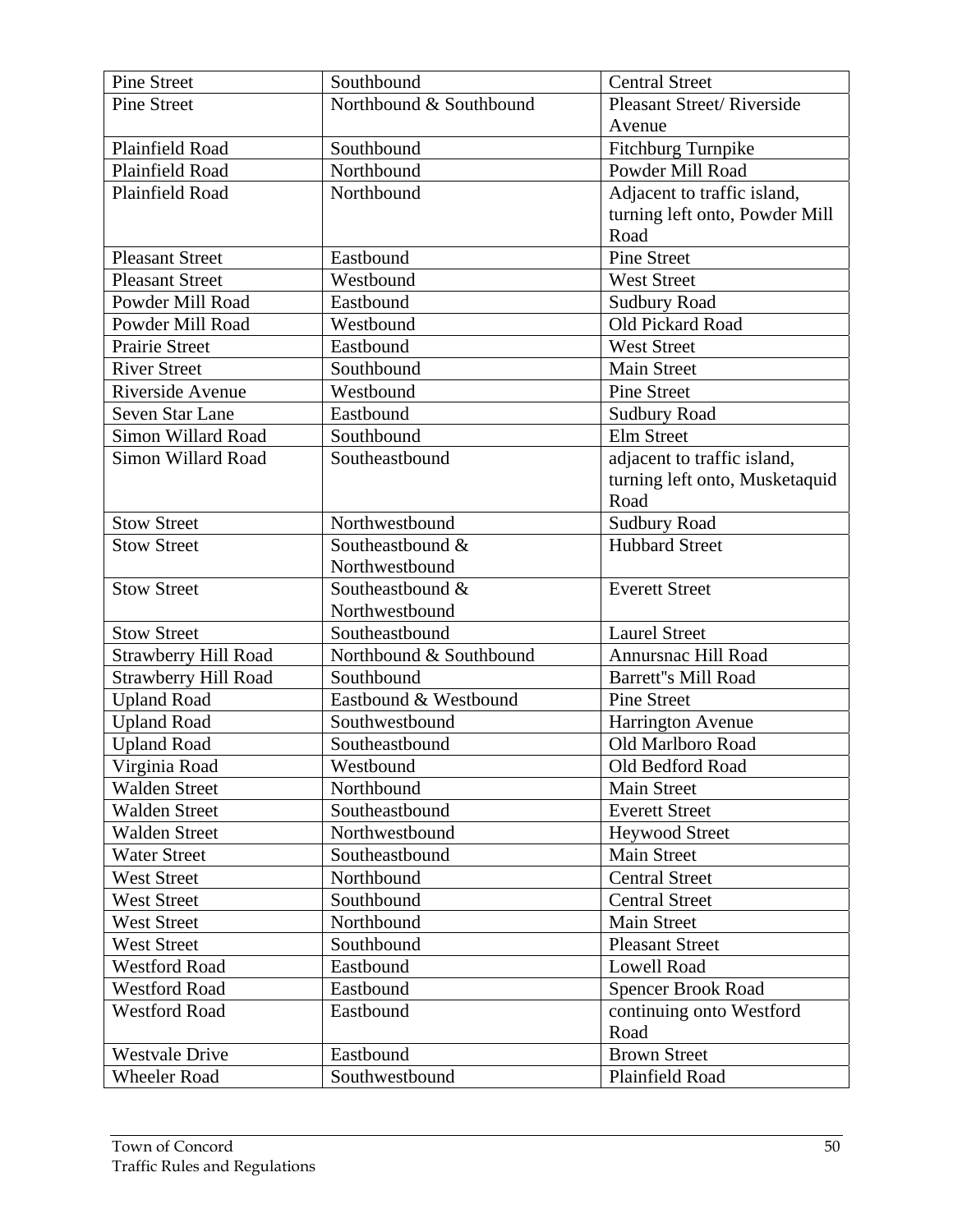| <b>Wheeler Road</b>   | Southwestbound | adjacent to traffic island,          |
|-----------------------|----------------|--------------------------------------|
|                       |                | turning left onto, Planfield<br>Road |
|                       |                |                                      |
| Wheeler Road          | Northeastbound | <b>Sudbury Road</b>                  |
| Williams Road         | Northwestbound | Old Marlboro Road                    |
| Williams Road         | Southeastbound | adjacent to traffic island,          |
|                       |                | turning left onto Old Road to        |
|                       |                | Nine Acre Corner                     |
| Williams Road         | Southeastbound | Old Road to Nine Acre Corner         |
| <b>Winslow Street</b> | Southeastbound | <b>Main Street</b>                   |
| <b>Wood Street</b>    | Northbound     | Elm Street                           |
| <b>Wood Street</b>    | Southbound     | <b>Main Street</b>                   |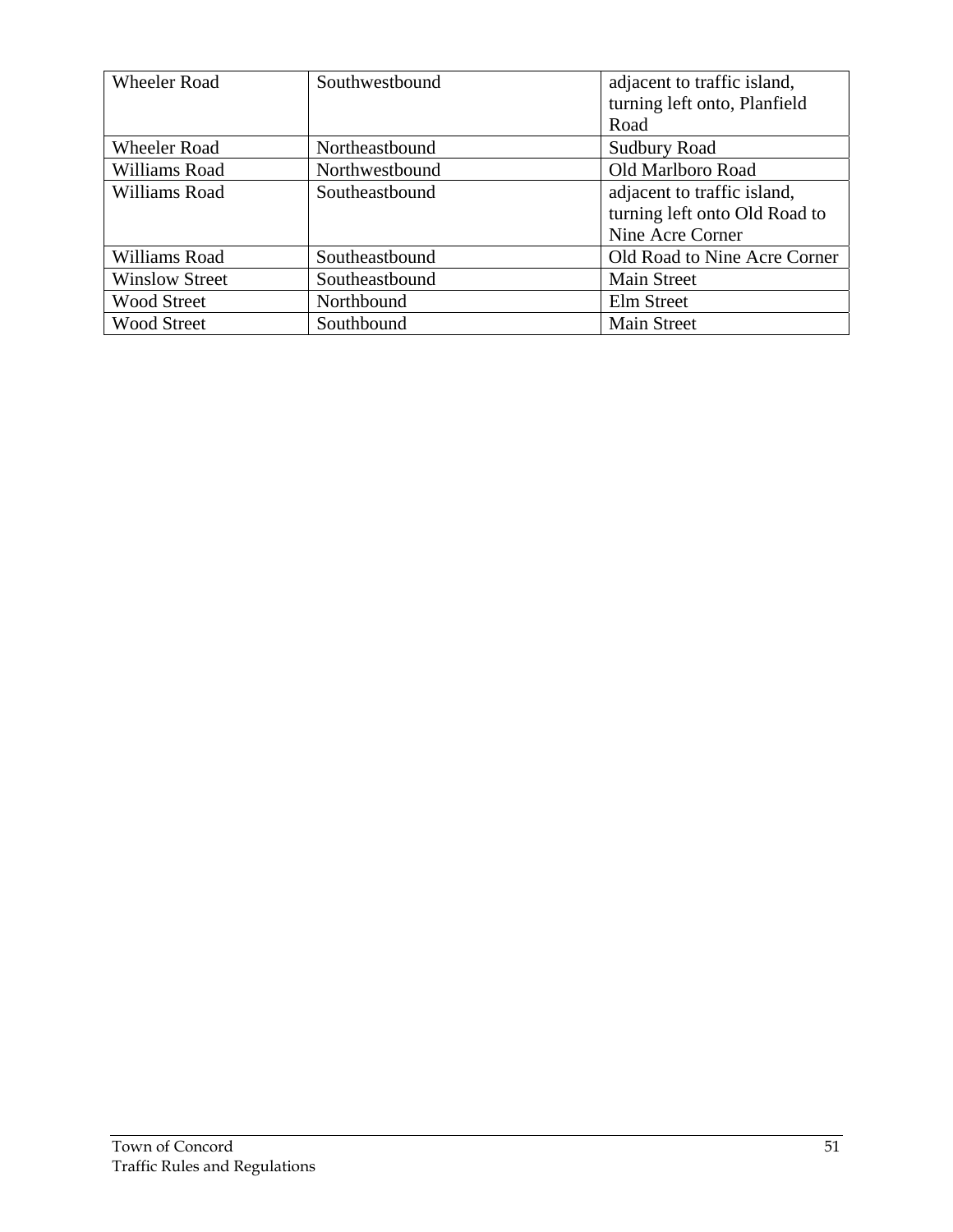## **Schedule V Bus Stops**

| <b>Street</b> | Location                                                                   |
|---------------|----------------------------------------------------------------------------|
| Monument      | From approximately 50 feet at the southerly end of the square - facing the |
| Square        | northerly side of the Liberty Pole Green. No Standing or Parking weekdays  |
|               | from 7:30 AM to 10:30 AM and 2:30 PM to 5:30 PM.                           |

## **Schedule VI Yield Signs**

| <b>Street Yielded</b>      | <b>For Drivers Facing</b>  | At the Intersection of           |
|----------------------------|----------------------------|----------------------------------|
| Attawan Road               | Northbound                 | Simon Willard Road               |
| Attawan Road               | Westbound                  | Musketaquid Road                 |
| Barrett's Mill Rd          | Westbound                  | Reformatory Circle (Rt 2 Rotary) |
| <b>Church Street</b>       | Eastbound                  | <b>Commonwealth Avenue</b>       |
| <b>Commonwealth Avenue</b> | Southeastbound             | <b>Church Street</b>             |
| <b>Commonwealth Avenue</b> | Northbound                 | Reformatory Circle (Rt 2 Rotary) |
| Elm St $(Rt 2A)$           | Eastbound                  | Reformatory Circle (Rt 2 Rotary) |
| <b>Fitchburg Turnpike</b>  | Eastbound Right-Turn       | <b>Sudbury Road</b>              |
| <b>Fitchburg Turnpike</b>  | Westbound Right-Turn       | <b>Sudbury Road</b>              |
| <b>Heywood Street</b>      | Left movement from         | Heywood Street traffic island    |
|                            | Lexington Road westbound,  |                                  |
|                            | thence onto Heywood Street |                                  |
| <b>Heywood Street</b>      | Right movement from        | Heywood Street traffic island    |
|                            | Walden Street westbound,   |                                  |
|                            | thence onto Heywood Street |                                  |
| <b>Lexington Road</b>      | Eastbound                  | Old Bedford Road                 |
| (Left Turn Must Yield)     |                            |                                  |
| Lexington Road adjacent to | Northwestbound             | <b>Main Street</b>               |
| Lexington Traffic Island   |                            |                                  |
| <b>Liberty Street</b>      | Left movement from         | <b>Liberty Street</b>            |
|                            | Estabrook Road eastbound,  |                                  |
|                            | thence onto Liberty Street |                                  |
| <b>Lowell Road</b>         | Southeastbound             | <b>Monument Square</b>           |
| <b>Main Street</b>         | Northeastbound             | <b>Lexington Road</b>            |
| <b>Street Yielded</b>      | <b>For Drivers Facing</b>  | At the Intersection of           |
| <b>Main Street</b>         | Westbound                  | Old Road to Nine Acre Corner     |
| (Left Turn Must Yield)     |                            |                                  |
| Monument Square adjacent   | Southeastbound             | <b>Main Street</b>               |
| to Mill Dam Traffic Island |                            |                                  |
| Peter Spring Road          | Eastbound                  | <b>Prescott Road</b>             |
| Old Road to Nine Acre      | Southbound                 | Old Marlboro Road                |
| Corner                     |                            |                                  |
| Sorrel Road                | Northbound & Southbound    | Shagbark                         |
| <b>Sudbury Road</b>        | Northbound                 | Main Street                      |
| <b>Sudbury Road</b>        | Northbound                 | Old Road to Nine Acre Corner     |
| (Left Turn Must Yield)     |                            |                                  |
| <b>Walnut Street</b>       | Eastbound                  | <b>Ridge Road</b>                |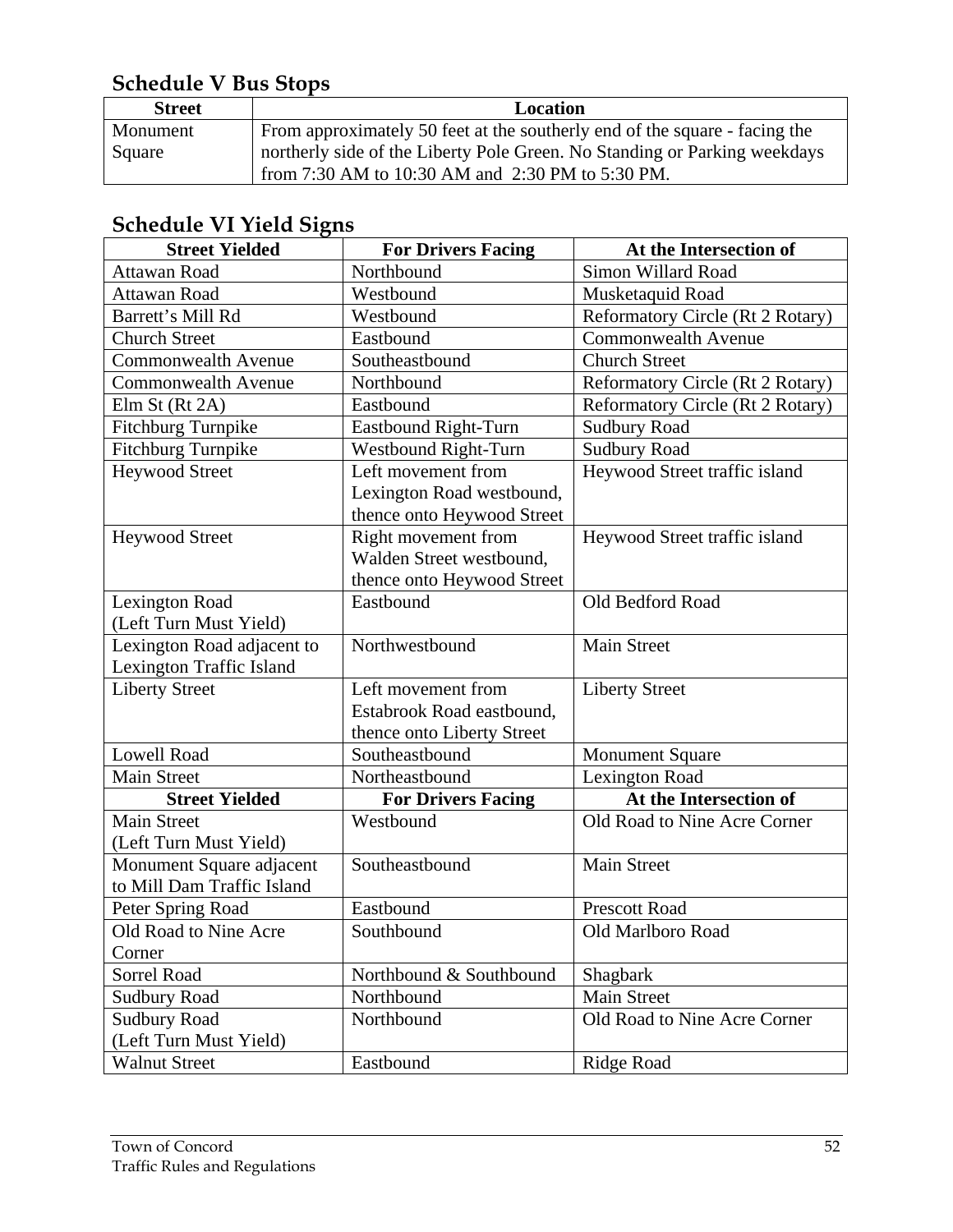#### **Schedule VII Lefts Prohibited**

| <b>Street</b>              | <b>Movement</b>                                            |
|----------------------------|------------------------------------------------------------|
| <b>Monument Square</b>     | No vehicle entering Monument Square shall make a left turn |
|                            | from Lowell Road onto Monument Square or Bedford Street.   |
|                            | No vehicle entering Monument Square from Monument Street   |
|                            | shall make a left turn onto the Lexington Road Extension.  |
| <b>Belknap Street</b>      | onto Cottage Lane                                          |
| Cambridge Turnpike         | at east leg of traffic island onto Lexington Road          |
| <b>Church Street</b>       | onto Highland Street                                       |
| <b>Harrington Ave</b>      | onto Main St Monday-Friday 3PM-7PM                         |
| Keyes Rd                   | onto Main St 7AM-9AM 4PM-6PM                               |
| Main Street                | onto Highland Street                                       |
| <b>Main Street</b>         | onto Old Bridge Road                                       |
| <b>Main Street</b>         | onto Old Bridge Road                                       |
| <b>Main Street</b>         | onto Commonwealth Avenue                                   |
| <b>Commonwealth Avenue</b> | at west leg of traffic island onto Main Street             |
| Old Bridge Road            | at east leg of traffic island onto Main Street             |
| Old Road To Nine Acre      | onto Old Marlboro Road                                     |
| Corner                     |                                                            |

## **Schedule VII-A Right Prohibited**

| treet<br>эu         | <b>Movement</b>                             |
|---------------------|---------------------------------------------|
| $\bf{M}$<br>ənument | /AM-9AM<br>Lang St Monday-Friday<br>on to I |

#### **Schedule VIII No Turn on Red**

| <b>Street</b>                      | <b>For Drivers Facing</b> | At the Intersection of |
|------------------------------------|---------------------------|------------------------|
| <b>Sudbury Road</b>                | Northerly $+$ Southerly   | <b>Thoreau Street</b>  |
| <b>Thoreau Street</b>              | Easterly +Westerly        | <b>Sudbury Road</b>    |
| <b>Cottage Street</b>              | Northerly                 | Main Street            |
| Main St (when pedestrians are      | Easterly $+$ Westerly     | Thoreau St             |
| present)                           |                           |                        |
| Thoreau St (when pedestrians are   | Northerly                 | Main St                |
| present)                           |                           |                        |
| Nashawtuc Rd (when pedestrians are | Southerly                 | Main St                |
| present)                           |                           |                        |
| Main Street                        | Westerly                  | <b>Baker Avenue</b>    |
| Main Street                        | Easterly                  | Commonwealth Avenue    |
| <b>Sudbury Road</b>                | Southerly                 | Route 2 (State owned)  |

#### **Schedule IX "U" Turns Prohibited**

| <b>Street</b>       | Movement                                                     |
|---------------------|--------------------------------------------------------------|
| <b>Main Street</b>  | No operator shall make a U-turn in Main Street from Monument |
|                     | Square to its intersection with Sudbury Road.                |
| Commonwealth Avenue | From Main Street to Laws Brook Road                          |
| <b>Main Street</b>  | From Route 2 to Dee Road                                     |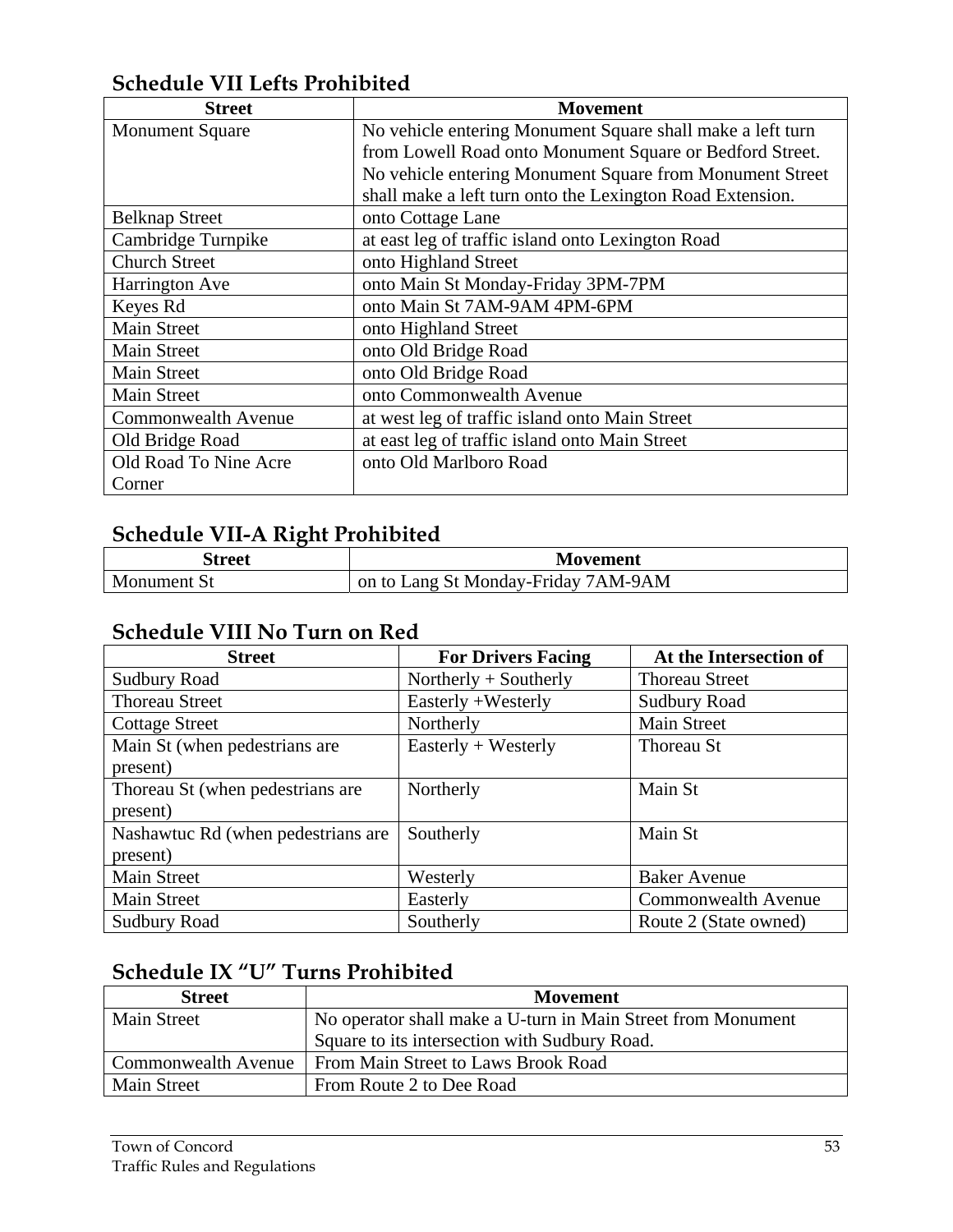| <u>UCHCUUIC A OPCIANUM UI HEAVY CUMMICICIAI VEHICIES I IUMDIICU</u> |                                |                      |           |
|---------------------------------------------------------------------|--------------------------------|----------------------|-----------|
| <b>Street</b>                                                       | From                           | Tо                   | Approved  |
| <b>Conant Street</b>                                                | <b>Main Street</b>             | <b>Conant Street</b> | 5/12/1986 |
| Elm Street                                                          | <b>Main Street</b>             | Route 2              | 9/28/1999 |
| Lexington Road                                                      | Old Bedford Road               | Monument Sq          | 9/28/1999 |
| Main Street (Route 62)                                              | Westerly side of Walden Street | Elm Street           | 9/28/1999 |

**Schedule X Operation of Heavy Commercial Vehicles Prohibited**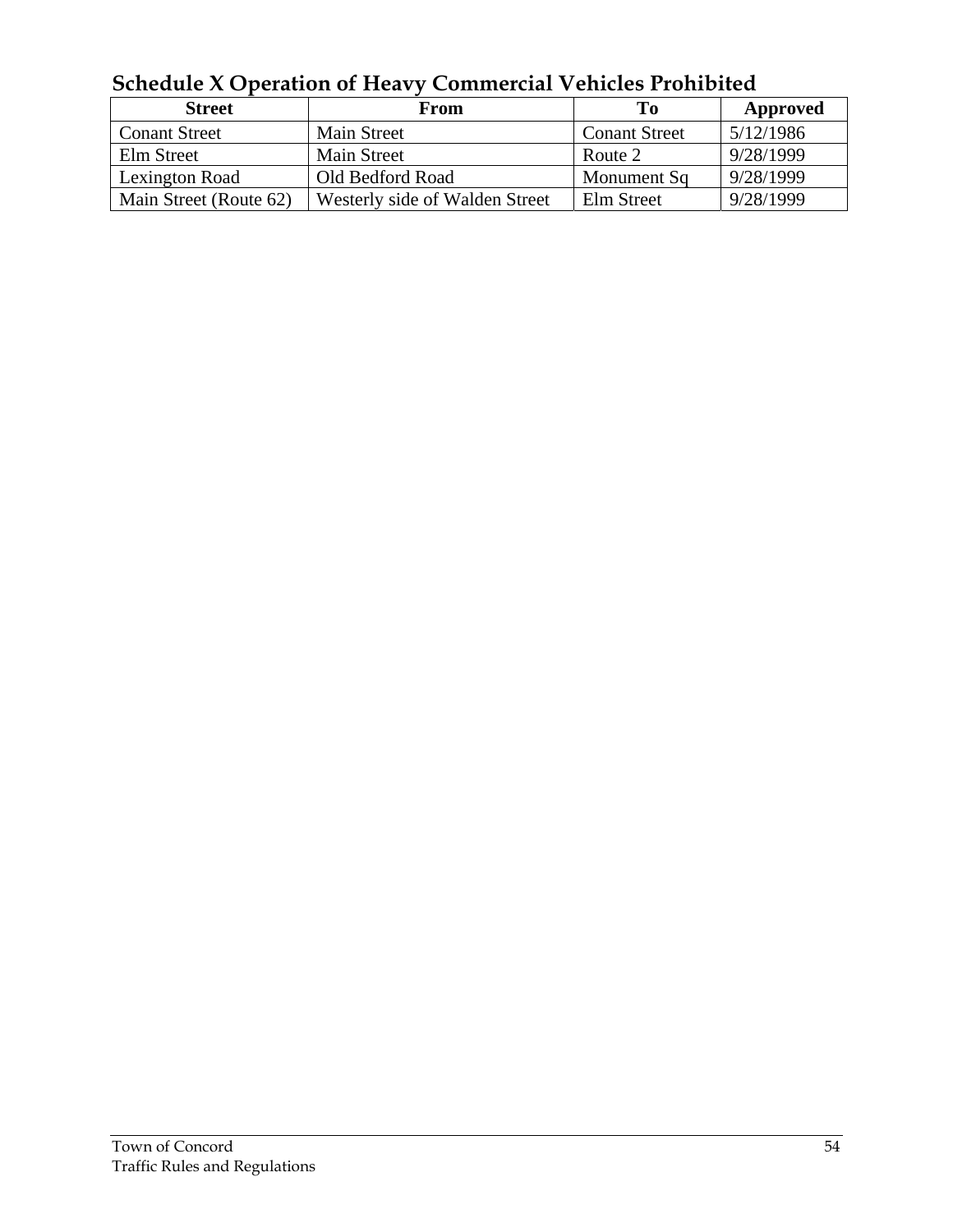#### **Schedule XI Speed Zones**

**Speed Zones are shown for informational purposes only, official records kept at MassDOT.** 

| Barrett's Mill Road Reg. No. 177A (9/6/1985)       |                                 |  |
|----------------------------------------------------|---------------------------------|--|
| <b>Barrett's Mill Road -Northeastbound Traffic</b> |                                 |  |
| Beginning at the Traffic Circle on Route 2         |                                 |  |
| thence northeasterly                               | 0.06 miles at 25 miles per hour |  |
|                                                    | 0.30 miles at 30 miles per hour |  |
|                                                    | 0.34 miles at 20 miles per hour |  |
|                                                    | 1.15 miles at 30 miles per hour |  |
| Ending at Lowell Road                              |                                 |  |
| Total distance being 1.85 miles                    |                                 |  |
| <b>Barrett's Mill Road -Southwestbound Traffic</b> |                                 |  |
| Beginning at Lowell Road                           |                                 |  |
| thence southwesterly                               | 1.15 miles at 30 miles per hour |  |
|                                                    | 0.34 miles at 20 miles per hour |  |
|                                                    | 0.30 miles at 30 miles per hour |  |
|                                                    | 0.06 miles at 25 miles per hour |  |
| Ending at the Traffic Circle on Route 2            |                                 |  |
| Total distance being 1.85 miles                    |                                 |  |

| Cambridge Turnpike Reg. No. 9 (10/4/1949)     |                                 |  |
|-----------------------------------------------|---------------------------------|--|
| <b>Cambridge Turnpike - Eastbound Traffic</b> |                                 |  |
| Beginning 250 feet easterly of Lexington Road |                                 |  |
| thence easterly                               | 1.19 miles at 35 miles per hour |  |
| Ending 350 feet westerly of Route 2           |                                 |  |
| <b>Cambridge Turnpike - Westbound Traffic</b> |                                 |  |
| Beginning 300 feet westerly of Route 2        |                                 |  |
| thence westerly                               | 1.24 miles at 35 miles per hour |  |
| Ending 25 feet easterly of Lexington Road     |                                 |  |

| <b>Church Street Reg. No. 9 (10/4/1949)</b> |  |
|---------------------------------------------|--|
|---------------------------------------------|--|

#### **Church Street -Northbound Traffic** Beginning at a point 60 feet north of Main

| 0.13 miles at 20 miles per hour |
|---------------------------------|
|                                 |
|                                 |
|                                 |
| 0.14 miles at 20 miles per hour |
|                                 |
|                                 |

| College Road Reg. No.7216(12/5/1983)    |                                 |  |
|-----------------------------------------|---------------------------------|--|
| <b>College Road -Northbound Traffic</b> |                                 |  |
| Beginning at Barrett's Mill Road        |                                 |  |
| thence Northerly                        | 0.91 miles at 20 miles per hour |  |
| Ending at Strawberry Hill Road          |                                 |  |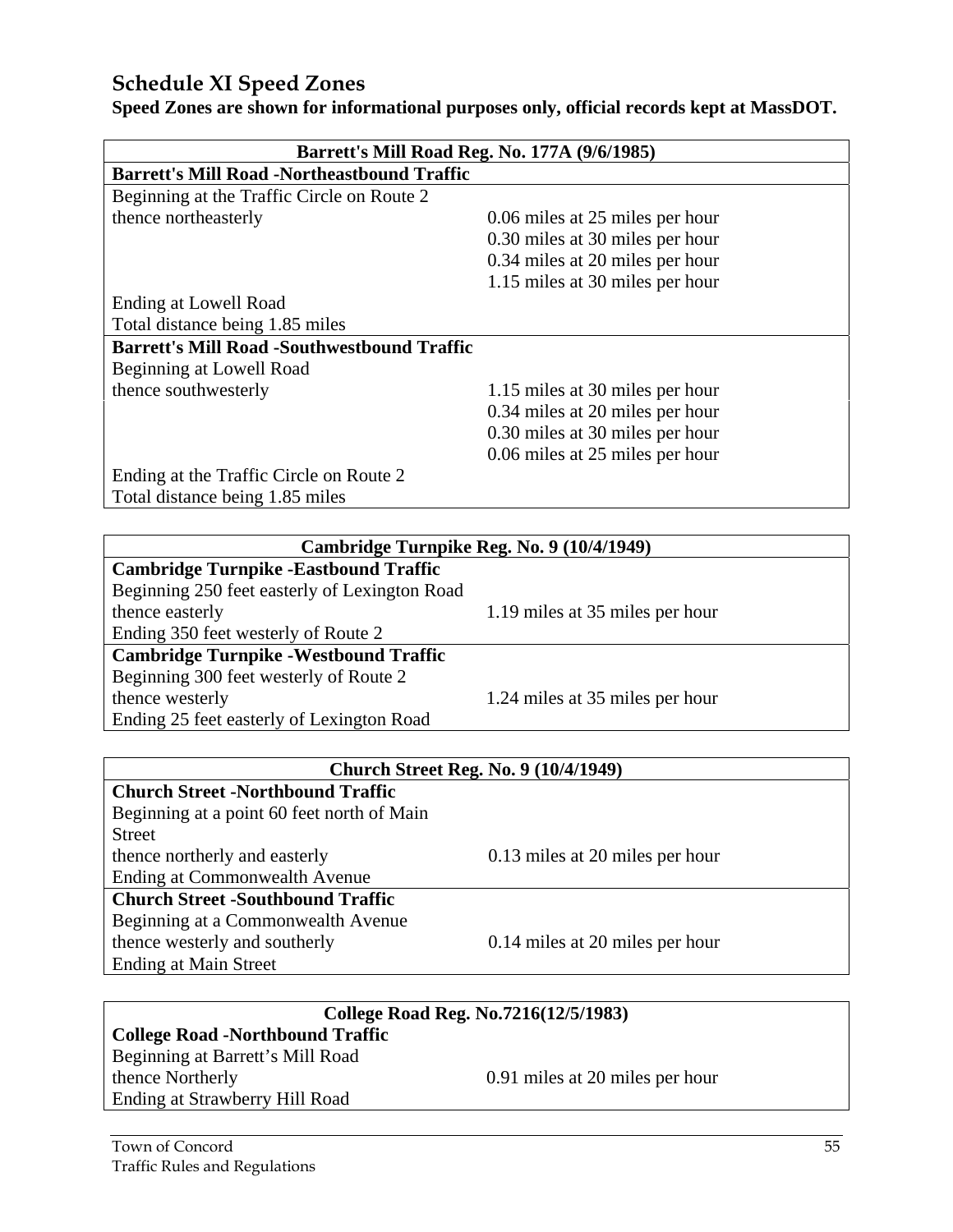**College Road -Southbound Traffic**  Beginning at Strawberry Hill Road Ending at Barrett's Mill Road

0.91 miles at 20 miles per hour

| Commonwealth Avenue Reg. No. 9 (10/4/1949)     |                                 |
|------------------------------------------------|---------------------------------|
| <b>Commonwealth Avenue -Southbound Traffic</b> |                                 |
| Beginning 200 feet southerly of Route 2        |                                 |
| thence Southerly                               | 0.51 miles at 30 miles per hour |
| thence                                         | 0.32 miles at 20 miles per hour |
| Ending at the junction with Main Street        |                                 |
| Total distance being 0.83 miles                |                                 |
| <b>Commonwealth Avenue -Northbound Traffic</b> |                                 |
| Beginning at a point 115 feet west of NY, NH   |                                 |
| & HRR tracks                                   |                                 |
| thence Northerly                               | 0.29 miles at 20 miles per hour |
| thence                                         | 0.53 miles at 30 miles per hour |
| Ending at a point 100 feet of Route 2          |                                 |
| Total distance being 0.82 miles                |                                 |
|                                                |                                 |
| <b>Conant Street No. 7387 (11/10/1986)</b>     |                                 |
| <b>Conant Street -Northbound Traffic</b>       |                                 |
| Beginning at Route 62                          |                                 |
| thence Northerly                               | 0.28 miles at 20 miles per hour |
|                                                | 0.10 miles at 30 miles per hour |
| Ending at Laws Brook Road                      |                                 |
| Total distance being 0.38 miles                |                                 |
| <b>Conant Street -Southbound Traffic</b>       |                                 |

**Conant Street -Southbound Traffic**  Beginning at Laws Brook Road

0.10 miles at 30 miles per hour 0.28 miles at 20 miles per hour

Ending at Route 62 Total distance being 0.38 miles

| <b>Crest Street No. 7036 (3/9/1981)</b> |                                 |
|-----------------------------------------|---------------------------------|
| <b>Crest Street -Northbound Traffic</b> |                                 |
|                                         |                                 |
| Beginning at Cottage Street             |                                 |
| thence Southerly                        | 0.16 miles at 25 miles per hour |
| Ending at Old Bridge Road               |                                 |
| <b>Crest Street -Southbound Traffic</b> |                                 |
| Beginning at Old Bridge Road            |                                 |
| thence Southerly                        | 0.16 miles at 25 miles per hour |
| <b>Ending at Cottage Street</b>         |                                 |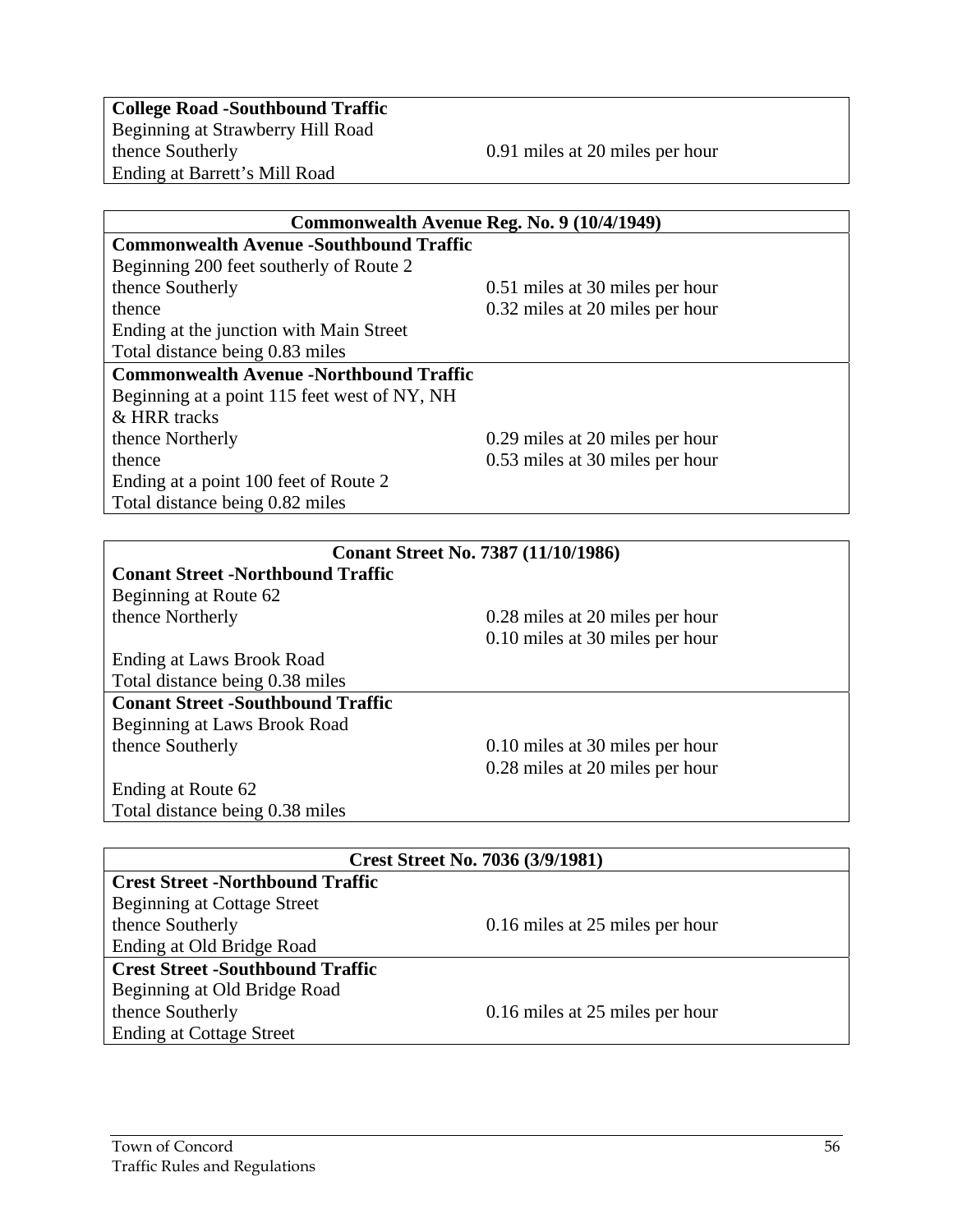| Ending at the northly sideline of Thoreau Street |                                 |
|--------------------------------------------------|---------------------------------|
| <b>Everett Street - Northbound Traffic</b>       |                                 |
| Beginning 51 feet southerly of Thoreau Street    |                                 |
| thence Northerly                                 | 0.33 miles at 30 miles per hour |
| Ending at the southly sideline of Walden Street  |                                 |
|                                                  |                                 |
| $\sim$ $\sim$                                    |                                 |

thence Southerly 0.33 miles at 30 miles per hour

**Everett Street Reg. No. 9 (10/4/1949)**

Beginning at Walden Street

# thence Westerly 0.51 miles at 45 miles per hour **Elm Street Reg.No. 177 (12/16/1958)**

**Elm Street -Eastbound Traffic** Beginning end of State Highway near Wood Street thence Easterly 0.28 miles at 35 miles per hour

Beginning at a point 285' west of the Concord

0.10 miles at 30 miles per hour

Ending at Main Street Total distance being 0.38 miles

#### **Elm Street -Westbound Traffic**

**Everett Street - Southbound Traffic**

Total distance being 0.57 miles

Rotary at Station 28+00

Ending at Acton Town Line

Beginning at junction with Main Street thence Westerly 0.38 miles at 35 miles per hour Ending at the beginning of State Highway near Simon Willard Road

# **Elm Street (Rt. 2A) Reg.No.103B (9/23/1969)**

Ending at Shore Drive **Elm Street (Route 2A) -Eastbound Traffic (STATE OWNED ROADWAY)**  Beginning at Acton Town Line thence Easterly 0.48 miles at 45 miles per hour thence 0.09 miles at 25 miles per hour Ending at the Concord Rotary at Station 30+85

**Elm Street (Route 2A) -Westbound Traffic (STATEOWNED ROADWAY)** 

#### **Dover Street No.2005 (3/10/1976)**

**Dover Street -Eastbound Traffic**  Beginning at Shore Drive thence Easterly 0.22 miles at 20 miles per hour Ending at Plainfield Road **Dover Street -Westbound Traffic**  Beginning at Plainfield Road thence Westerly 0.22 miles at 20 miles per hour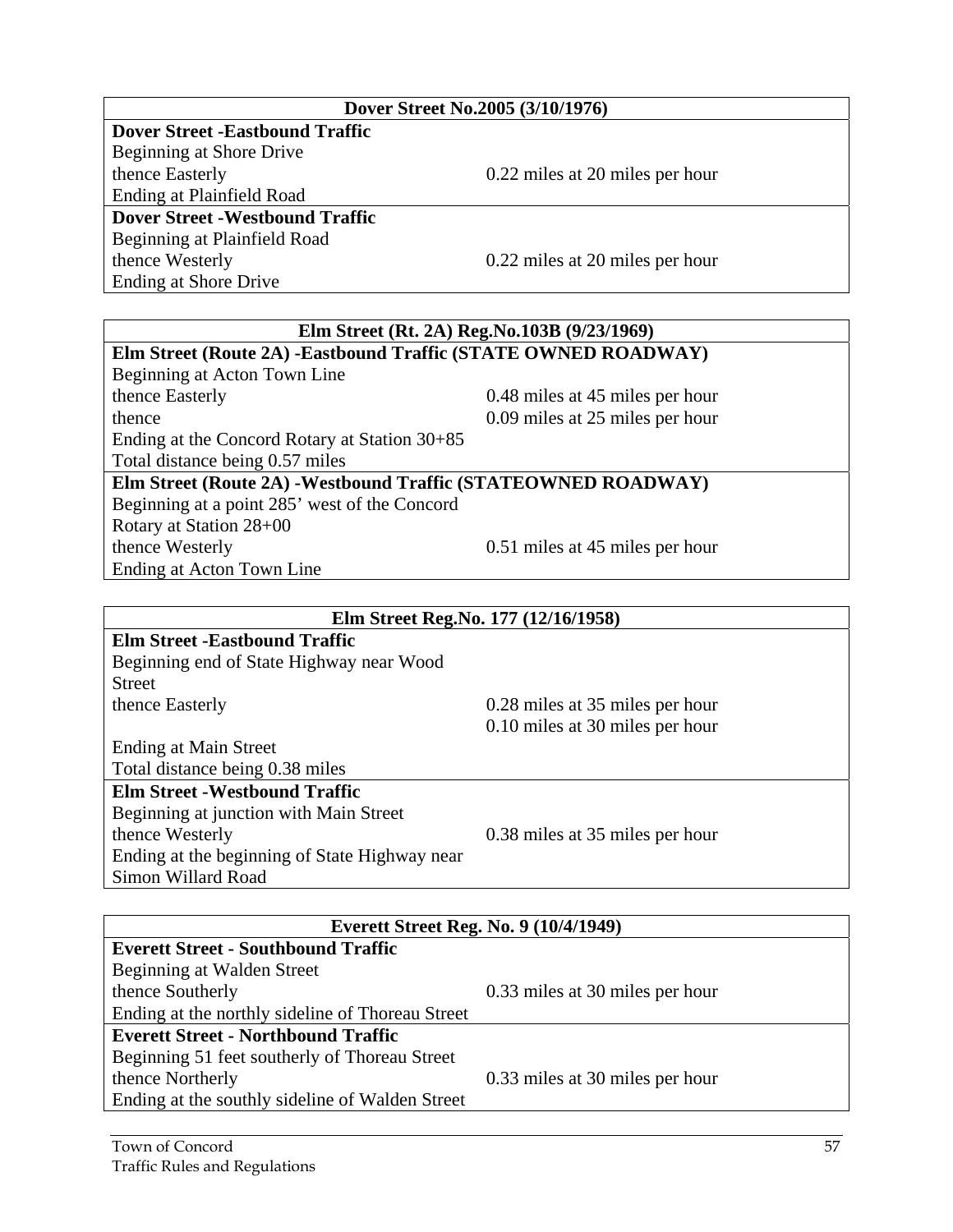| <b>Fairhaven Road Reg. No. 9 (10/4/1949)</b>   |                                 |
|------------------------------------------------|---------------------------------|
| <b>Fairhaven Road - Southeastbound Traffic</b> |                                 |
| Beginning at Sudbury Road                      |                                 |
| thence Southeasterly                           | 0.20 miles at 30 miles per hour |
| Ending at the northly sideline of Route 2      |                                 |
| <b>Fairhaven Road - Northwestbound Traffic</b> |                                 |
| Beginning 250 feet northwesterly of Route 2    |                                 |
| thence Northwesterly                           | 0.19 miles at 30 miles per hour |
| Ending at Sudbury Road                         |                                 |

| <b>Fitchburg Turnpike Reg. No. 108</b>        |                                 |
|-----------------------------------------------|---------------------------------|
| <b>Fitchburg Turnpike - Westbound Traffic</b> |                                 |
| Beginning at Lincoln Town Line, on Lee's      |                                 |
| <b>Bridge</b>                                 |                                 |
| thence Westerly                               | 0.10 miles at 30 miles per hour |
| thence                                        | 0.30 miles at 35 miles per hour |
| thence                                        | 0.56 miles at 40 miles per hour |
| Ending at Sudbury Town Line                   |                                 |
| Total distance being 0.96 miles               |                                 |
| <b>Fitchburg Turnpike - Eastbound Traffic</b> |                                 |
| Beginning at Sudbury Town Line                |                                 |
| thence easterly                               | 0.56 miles at 40 miles per hour |
| thence                                        | 0.30 miles at 35 miles per hour |
| thence                                        | 0.10 miles at 30 miles per hour |
| Ending at Lincoln Town Line                   |                                 |
| Total distance being 0.96 miles               |                                 |

| Hugh Cargill Road Reg. No.788(4/10/1973)      |                                 |
|-----------------------------------------------|---------------------------------|
| <b>Hugh Cargill Road - Northbound Traffic</b> |                                 |
| Beginning at a point 100 feet north of Lowell |                                 |
| Road                                          |                                 |
| thence northerly                              | 1.04 miles at 15 miles per hour |
| Ending at the end of Hugh Cargill Road        |                                 |
| <b>Hugh Cargill Road - Southbound Traffic</b> |                                 |
| Beginning of Hugh Cargill Road                |                                 |
| thence southerly                              | 1.06 miles at 15 miles per hour |
| Ending at Lowell Road                         |                                 |

| Laws Brook Road Reg. No.177(12/16/1958)    |                                 |  |
|--------------------------------------------|---------------------------------|--|
| <b>Laws Brook Road - Westbound Traffic</b> |                                 |  |
| Beginning at Commonwealth Avenue           |                                 |  |
| thence Westerly                            | 0.05 miles at 20 miles per hour |  |
|                                            | 0.25 miles at 25 miles per hour |  |
|                                            | 0.60 miles at 30 miles per hour |  |
| Ending at Acton Town Line                  |                                 |  |
| Total distance being 0.90 miles            |                                 |  |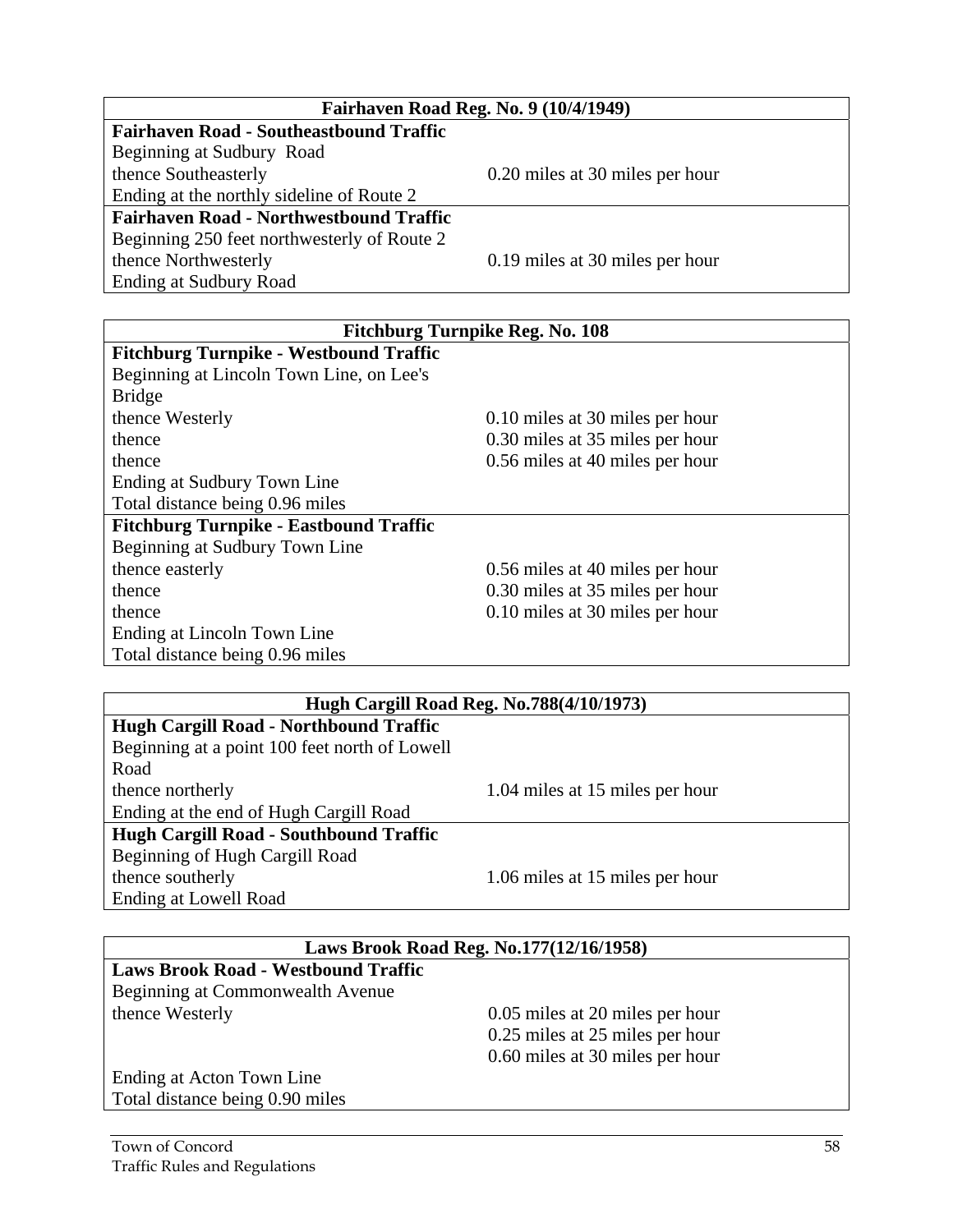| <b>Laws Brook Road - Eastbound Traffic</b> |                                   |
|--------------------------------------------|-----------------------------------|
| Beginning at Acton Town Line               |                                   |
| thence Easterly                            | 0.60 miles at 30 miles per hour   |
|                                            | $0.25$ miles at 25 miles ner hour |

 0.25 miles at 25 miles per hour 0.05 miles at 20 miles per hour

Ending at Commonwealth Avenue Total distance being 0.90 miles

| <b>Lexington Road No. 7140(12/16/1982)</b>        |                                 |  |
|---------------------------------------------------|---------------------------------|--|
| <b>Lexington Road - Eastbound Traffic</b>         |                                 |  |
| Beginning at a point 100 feet from Heywood Street |                                 |  |
| thence Easterly                                   | 0.65 miles at 35 miles per hour |  |
|                                                   | 0.34 miles at 40 miles per hour |  |
|                                                   | 0.16 miles at 35 miles per hour |  |
|                                                   | 0.62 miles at 40 miles per hour |  |
| Ending at Lincoln Town Line                       |                                 |  |
| Total distance being 1.77 miles                   |                                 |  |
| <b>Lexington Road -Westbound Traffic</b>          |                                 |  |
| Beginning at Lincoln Town Line                    |                                 |  |
| thence Westerly                                   | 0.62 miles at 40 miles per hour |  |
|                                                   | 0.16 miles at 35 miles per hour |  |
|                                                   | 0.34 miles at 40 miles per hour |  |
|                                                   | 0.67 miles at 35 miles per hour |  |
| Ending at Heywood Street                          |                                 |  |
| Total distance being 1.79 miles                   |                                 |  |

| Lowell Road Reg. No.341(6/20/1966)      |                                 |
|-----------------------------------------|---------------------------------|
| <b>Lowell Road - Northbound Traffic</b> |                                 |
| <b>Beginning at Monument Street</b>     |                                 |
| thence Northerly                        | 0.11 miles at 25 miles per hour |
|                                         | 1.12 miles at 35 miles per hour |
|                                         | 1.41 miles at 40 miles per hour |
|                                         | 0.22 miles at 35 miles per hour |
|                                         | 0.53 miles at 40 miles per hour |
| Ending at Carlisle Town Line            |                                 |
| Total distance being 3.39 miles         |                                 |
| <b>Lowell Road - Southbound Traffic</b> |                                 |
| Beginning at Carlisle Town Line         |                                 |
| thence Southerly                        | 0.53 miles at 40 miles per hour |
|                                         | 0.22 miles at 35 miles per hour |
|                                         | 1.41 miles at 40 miles per hour |
|                                         | 1.12 miles at 35 miles per hour |
|                                         | 0.11 miles at 25 miles per hour |
| <b>Ending at Monument Street</b>        |                                 |
| Total distance being 3.39 miles         |                                 |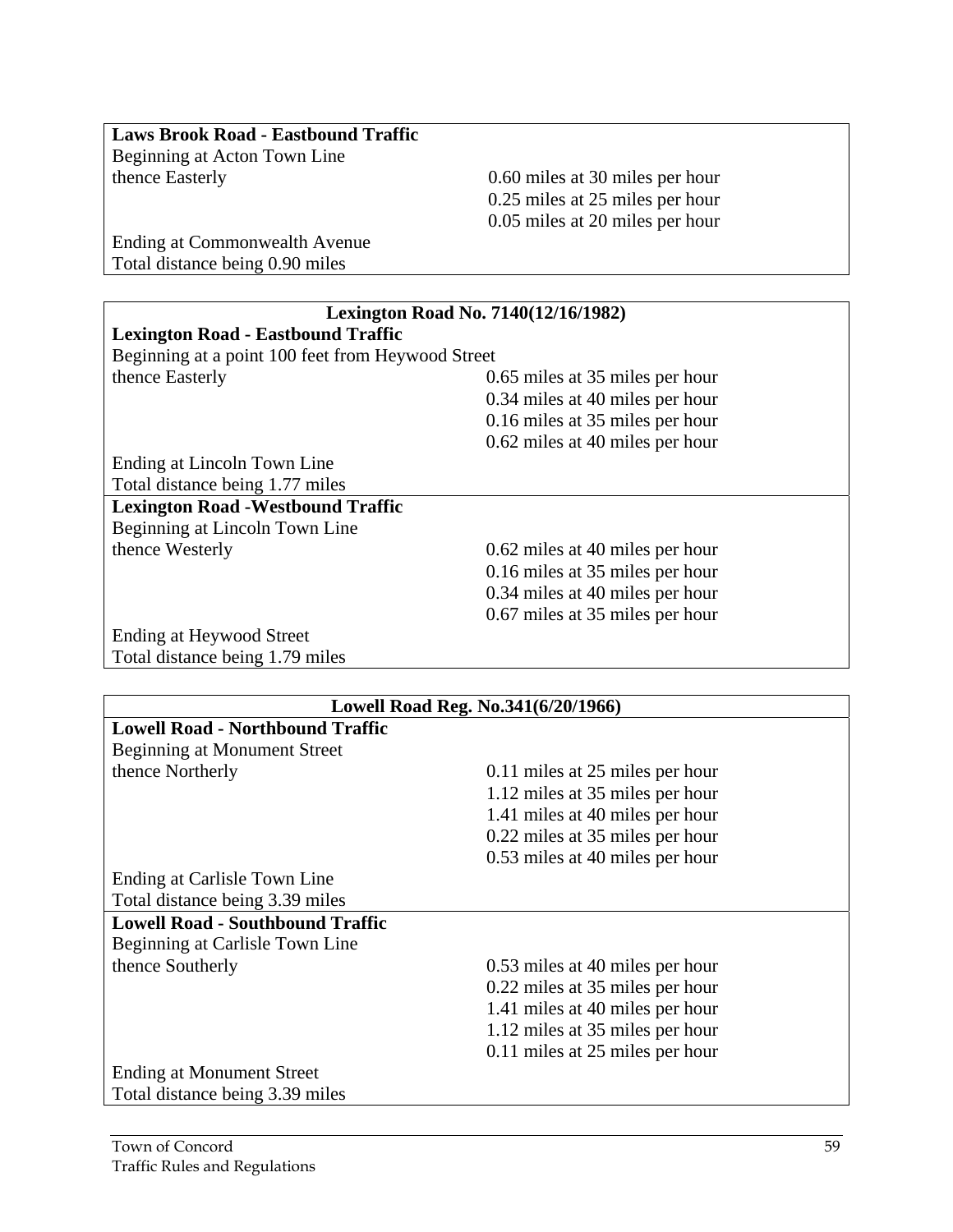| <b>Monument Street Reg. No. 57 (12/2/1952)</b> |                                 |
|------------------------------------------------|---------------------------------|
| <b>Monument Street - Northbound Traffic</b>    |                                 |
| Beginning at Monument Square                   |                                 |
| thence Northerly                               | 0.10 miles at 20 miles per hour |
| thence                                         | 1.40 miles at 30 miles per hour |
| thence                                         | 1.84 miles at 35 miles per hour |
| Ending at Carlisle Town Line                   |                                 |
| Total distance being 3.34 miles                |                                 |
| <b>Monument Street - Southbound Traffic</b>    |                                 |
| Beginning at Carlisle Town Line                |                                 |
| thence Southerly                               | 1.84 miles at 35 miles per hour |
| thence                                         | 1.40 miles at 30 miles per hour |
| thence                                         | 0.10 miles at 20 miles per hour |
| Ending at Lowell Road                          |                                 |
| Total distance being 3.34 miles                |                                 |

| Old Bedford Road Reg. No. 163(6/3/1958)      |                                 |
|----------------------------------------------|---------------------------------|
| <b>Old Bedford Road - Northbound Traffic</b> |                                 |
| Beginning at Lexington Road                  |                                 |
| thence Northerly                             | 0.75 miles at 30 miles per hour |
| <b>Ending at Bedford Street</b>              |                                 |
| <b>Old Bedford Road - Southbound Traffic</b> |                                 |
| Beginning at Bedford Street                  |                                 |
| thence Southerly                             | 0.75 miles at 30 miles per hour |
| Ending at Lexington Road                     |                                 |

| Old Marlboro Road Reg. No. 163A (6/3/1977)    |                                 |
|-----------------------------------------------|---------------------------------|
| <b>Old Marlboro Road - Northbound Traffic</b> |                                 |
| Beginning at Sudbury Town Line                |                                 |
| thence Northerly                              | 0.18 miles at 25 miles per hour |
|                                               | 0.45 miles at 30 miles per hour |
|                                               | 0.19 miles at 25 miles per hour |
|                                               | 0.35 miles at 35 miles per hour |
|                                               | 0.32 miles at 30 miles per hour |
|                                               | 0.09 miles at 25 miles per hour |
|                                               | 0.28 miles at 35 miles per hour |
|                                               | 0.40 miles at 30 miles per hour |
|                                               | 0.10 miles at 25 miles per hour |
|                                               | 0.42 miles at 30 miles per hour |
| Ending at Old Road To Nine Acre Corner        |                                 |
| Total distance being 2.78 miles               |                                 |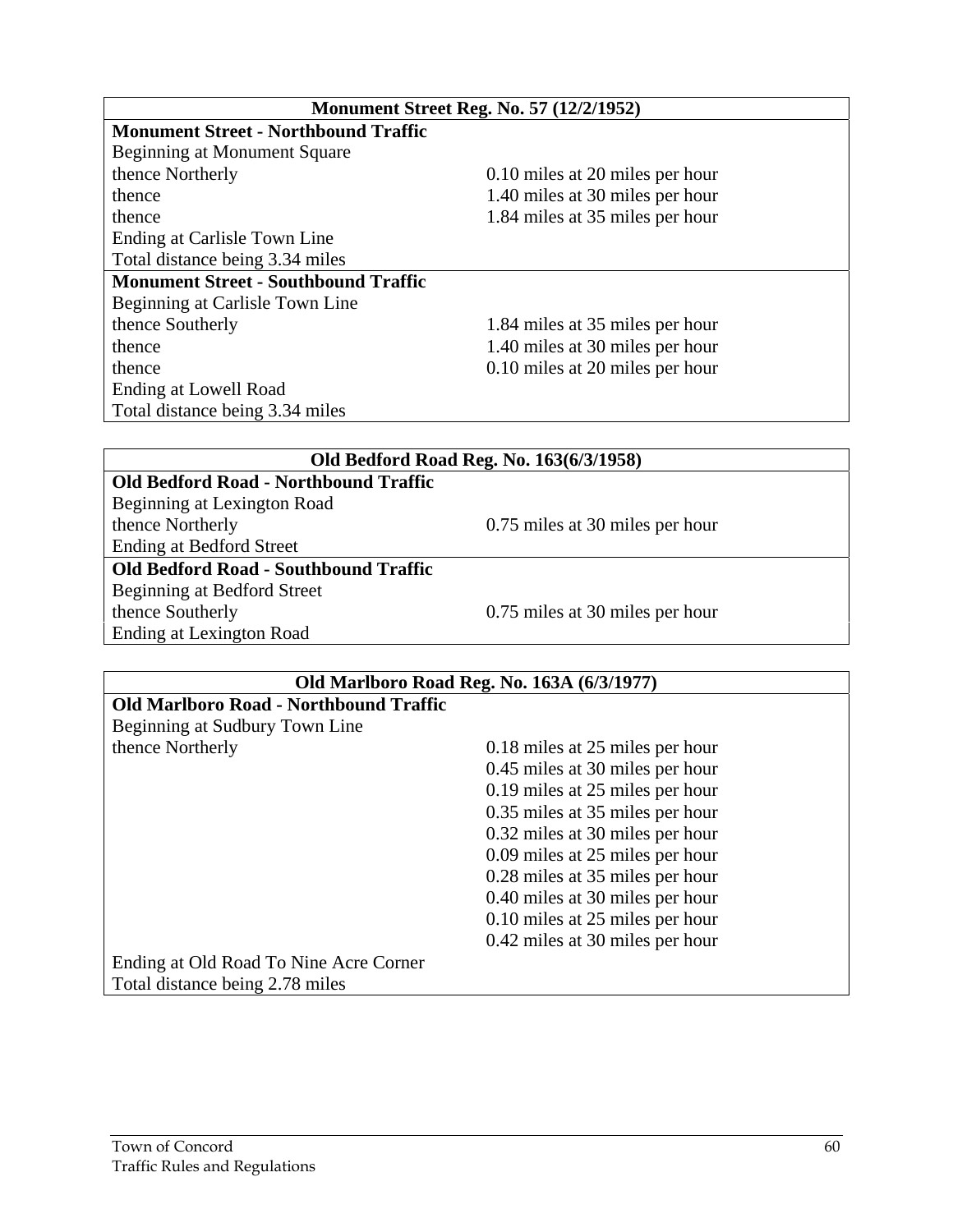| <b>Old Marlboro Road - Southbound Traffic</b>            |                                 |
|----------------------------------------------------------|---------------------------------|
| Beginning 100 feet south of Old Road To Nine Acre Corner |                                 |
| thence Southerly                                         | 0.40 miles at 30 miles per hour |
|                                                          | 0.10 miles at 25 miles per hour |
|                                                          | 0.40 miles at 30 miles per hour |
|                                                          | 0.28 miles at 35 miles per hour |
|                                                          | 0.09 miles at 25 miles per hour |
|                                                          | 0.32 miles at 30 miles per hour |
|                                                          | 0.35 miles at 35 miles per hour |
|                                                          | 0.19 miles at 25 miles per hour |
|                                                          | 0.45 miles at 30 miles per hour |
|                                                          | 0.18 miles at 25 miles per hour |
| Ending at Sudbury Town Line                              |                                 |
| Total distance being 2.76 miles                          |                                 |

| Old Pickard Rd Reg. No. 3045(6/3/1977)       |                                 |
|----------------------------------------------|---------------------------------|
| <b>Old Pickard Road - Northbound Traffic</b> |                                 |
| Beginning at Sudbury Town Line               |                                 |
| thence Northerly                             | 0.11 miles at 30 miles per hour |
|                                              | 0.32 miles at 35 miles per hour |
|                                              | 0.15 miles at 25 miles per hour |
| Ending at Old Marlboro Road                  |                                 |
| Total distance being 0.58 miles              |                                 |
| <b>Old Pickard Road - Southbound Traffic</b> |                                 |
| Beginning at Old Marlboro Road               |                                 |
| thence Southerly                             | 0.15 miles at 25 miles per hour |
|                                              | 0.32 miles at 35 miles per hour |
|                                              | 0.11 miles at 30 miles per hour |
| Ending at Sudbury Town Line                  |                                 |
| Total distance being 0.58 miles              |                                 |

| Old Road to Nine Acre Corner Reg. No. 163(6/3/1958)      |                                 |  |
|----------------------------------------------------------|---------------------------------|--|
| <b>Old Road To Nine Acre Corner - Southbound Traffic</b> |                                 |  |
| <b>Beginning at Main Street</b>                          |                                 |  |
| thence Southerly                                         | 0.10 miles at 25 miles per hour |  |
| thence                                                   | 0.35 miles at 30 miles per hour |  |
| thence                                                   | 0.30 miles at 35 miles per hour |  |
| thence                                                   | 0.40 miles at 30 miles per hour |  |
| thence                                                   | 0.70 miles at 35 miles per hour |  |
| Ending at Sudbury Road                                   |                                 |  |
| Total distance being 1.85 miles                          |                                 |  |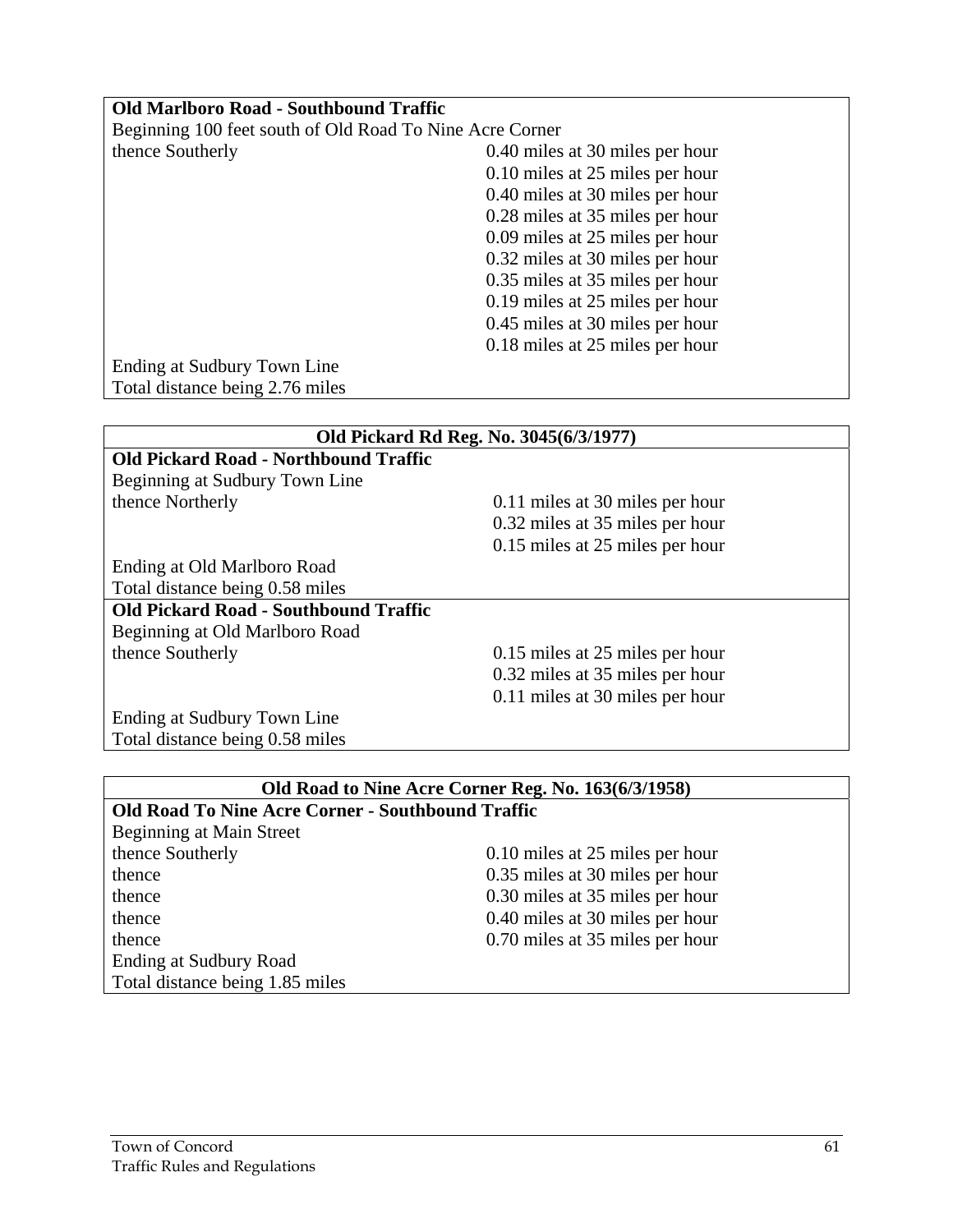| <b>Old Road To Nine Acre Corner - Northbound Traffic</b> |                                 |
|----------------------------------------------------------|---------------------------------|
| Beginning at Sudbury Road                                |                                 |
| thence Southerly                                         | 0.70 miles at 35 miles per hour |
| thence                                                   | 0.40 miles at 30 miles per hour |
| thence                                                   | 0.30 miles at 35 miles per hour |
| thence                                                   | 0.35 miles at 30 miles per hour |
| thence                                                   | 0.10 miles at 25 miles per hour |
| <b>Ending at Main Street</b>                             |                                 |
| Total distance being 1.85 miles                          |                                 |

| Powder Mill Road No. 7458 (6/23/1989)               |                                 |
|-----------------------------------------------------|---------------------------------|
| <b>Powder Mill Road - Eastbound Traffic</b>         |                                 |
| Beginning at a point 140 feet from Old Pickard Road |                                 |
| thence Easterly                                     | 0.44 miles at 30 miles per hour |
|                                                     | 0.31 miles at 20 miles per hour |
|                                                     | 0.64 miles at 30 miles per hour |
| Ending at Sudbury Road Street                       |                                 |
| Total distance being 1.39 miles                     |                                 |
| <b>Powder Mill Road - Westbound Traffic</b>         |                                 |
| Beginning at Sudbury Road Street                    |                                 |
| thence Westerly                                     | 0.64 miles at 30 miles per hour |
|                                                     | 0.31 miles at 20 miles per hour |
|                                                     | 0.47 miles at 30 miles per hour |
| Ending at Old Pickard Road                          |                                 |
| Total distance being 1.42 miles                     |                                 |

| State Route 2 No. 7484 (7/25/1990) Portions of Regulation not in Concord Omitted |                                               |
|----------------------------------------------------------------------------------|-----------------------------------------------|
| <b>Route 2 - Westbound Traffic (STATE OWNED ROADWAY)</b>                         |                                               |
| thence Westerly in Concord                                                       | 0.23 miles at 35 miles per hour               |
|                                                                                  | 3.75 miles at 45 miles per hour               |
|                                                                                  | 0.50 miles at 40 miles per hour               |
|                                                                                  | 0.28 miles at 25 miles per hour               |
|                                                                                  | 0.40 miles at 45 miles per hour to Acton Town |
|                                                                                  | Line                                          |
| <b>Route 2 - Eastbound Traffic (STATE OWNED ROADWAY)</b>                         |                                               |
| thence Easterly in Concord                                                       | 0.48 miles at 45 miles per hour               |
|                                                                                  | 0.20 miles at 25 miles per hour               |
|                                                                                  | 0.54 miles at 40 miles per hour               |
|                                                                                  | 3.75 miles at 45 miles per hour               |
|                                                                                  | 0.19 miles at 35 miles per hour to Lincoln    |
|                                                                                  | <b>Town Line</b>                              |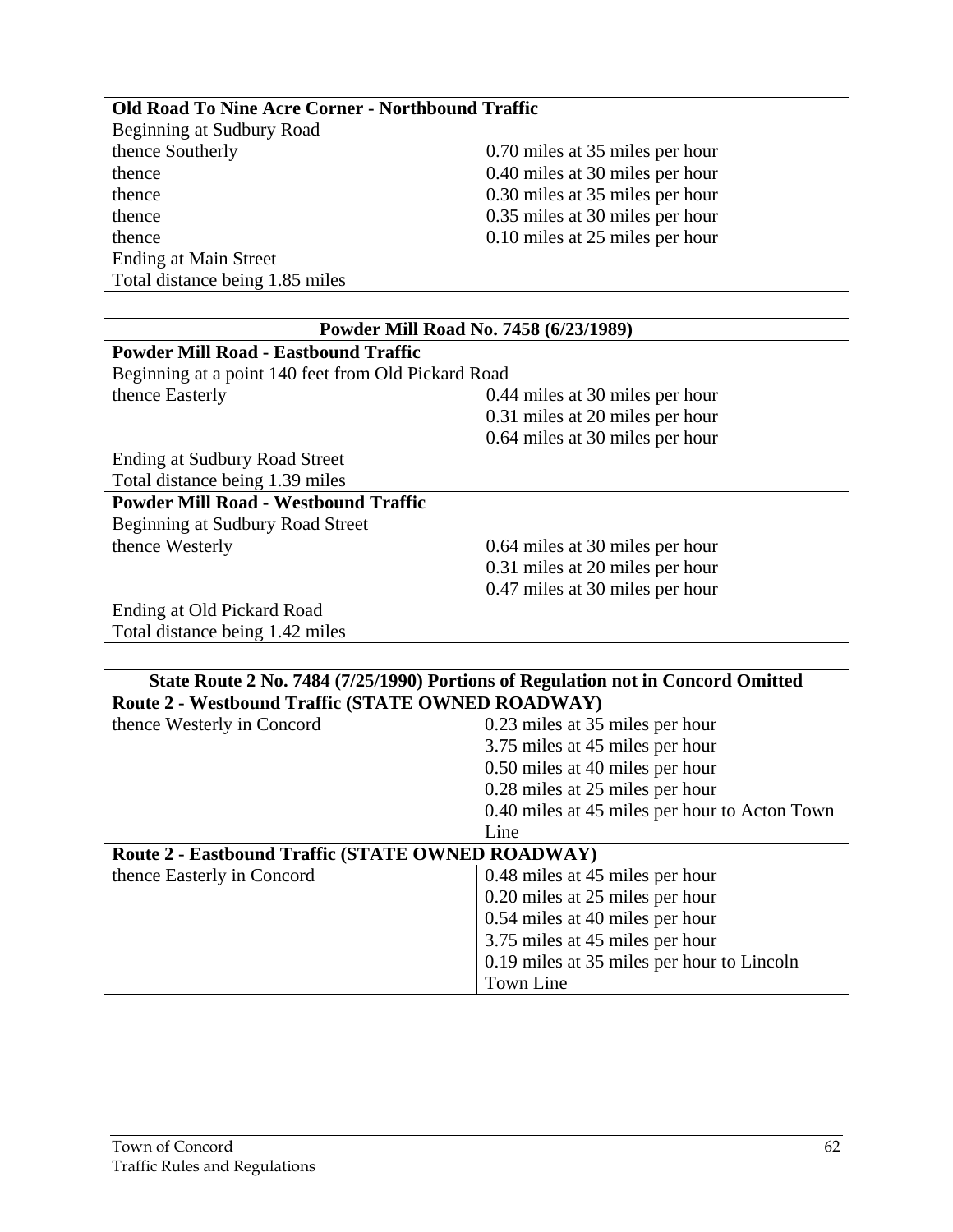| Route 62 (Main St/Bedford St/Old Bedford Rd) Reg. No. 9 (10/4/1949)    |                                              |
|------------------------------------------------------------------------|----------------------------------------------|
|                                                                        | and amended by Reg. No. 9A (3/26/1957)       |
| <b>Route 62 - Northeastbound Traffic</b>                               |                                              |
| Beginning on Main Street 300 feet from Acton Line                      |                                              |
| thence Northeasterly                                                   | 0.99 miles at 35 miles per hour              |
| thence                                                                 | 0.89 miles at 30 miles per hour              |
| thence                                                                 | 0.25 miles at 25 miles per hour              |
| thence                                                                 | 0.19 miles at 30 miles per hour              |
| thence                                                                 | 0.68 miles at 35 miles per hour              |
| thence                                                                 | 0.30 miles at 30 miles per hour              |
| thence                                                                 | 0.25 miles at 25 miles per hour              |
| thence                                                                 | 0.56 miles at 30 miles per hour              |
| thence                                                                 | 0.43 miles at 20 miles per hour via Main     |
|                                                                        | <b>Street and Bedford Streets</b>            |
| thence                                                                 | 0.26 miles at 25 miles per hour on Bedford   |
|                                                                        | <b>Street</b>                                |
| thence                                                                 | 1.64 miles at 35 miles per hour              |
| Ending on Old Bedford Street 5 feet southwest of the Bedford Town Line |                                              |
| Total distance being 6.44 miles                                        |                                              |
| <b>Route 62 - Southwestbound Traffic</b>                               |                                              |
| Beginning on Old Bedford Road 306 feet southwest of the Bedford Line   |                                              |
| thence southwesterly via Old Bedford Road and Bedford Street           |                                              |
| thence                                                                 | 1.33 miles at 35 miles per hour              |
| thence                                                                 | 0.32 miles at 30 miles per hour              |
| thence                                                                 | 0.22 miles at 25 miles per hour via Main and |
|                                                                        | <b>Bedford Streets</b>                       |
| thence                                                                 | 0.32 miles at 20 miles per hour              |
| thence                                                                 | 0.66 miles at 30 miles per hour              |
| thence                                                                 | 0.23 miles at 25 miles per hour              |
| thence                                                                 | 0.32 miles at 30 miles per hour              |
| thence                                                                 | 0.66 miles at 35 miles per hour              |
| thence                                                                 | 0.13 miles at 30 miles per hour              |
| thence                                                                 | 0.29 miles at 25 miles per hour              |
| thence                                                                 | 0.88 miles at 30 miles per hour              |
| thence                                                                 | 1.09 miles at 35 miles per hour              |
| Ending on Main Street at Acton Town Line                               |                                              |
| Total distance being 6.45 miles                                        |                                              |

| Sandy Pond Road Reg. No. 163(6/3/1958)          |                                 |  |
|-------------------------------------------------|---------------------------------|--|
| <b>Sandy Pond Road - Southeastbound Traffic</b> |                                 |  |
| Beginning at Cambridge Turnpike                 |                                 |  |
| thence southeasterly                            | 0.48 miles at 25 miles per hour |  |
| Ending at Lincoln Town Line                     |                                 |  |
| <b>Sandy Pond Road - Southeastbound Traffic</b> |                                 |  |
| Beginning at Lincoln Town Line                  |                                 |  |
| thence northwesterly                            | 0.48 miles at 25 miles per hour |  |
| Ending at Cambridge Turnpike                    |                                 |  |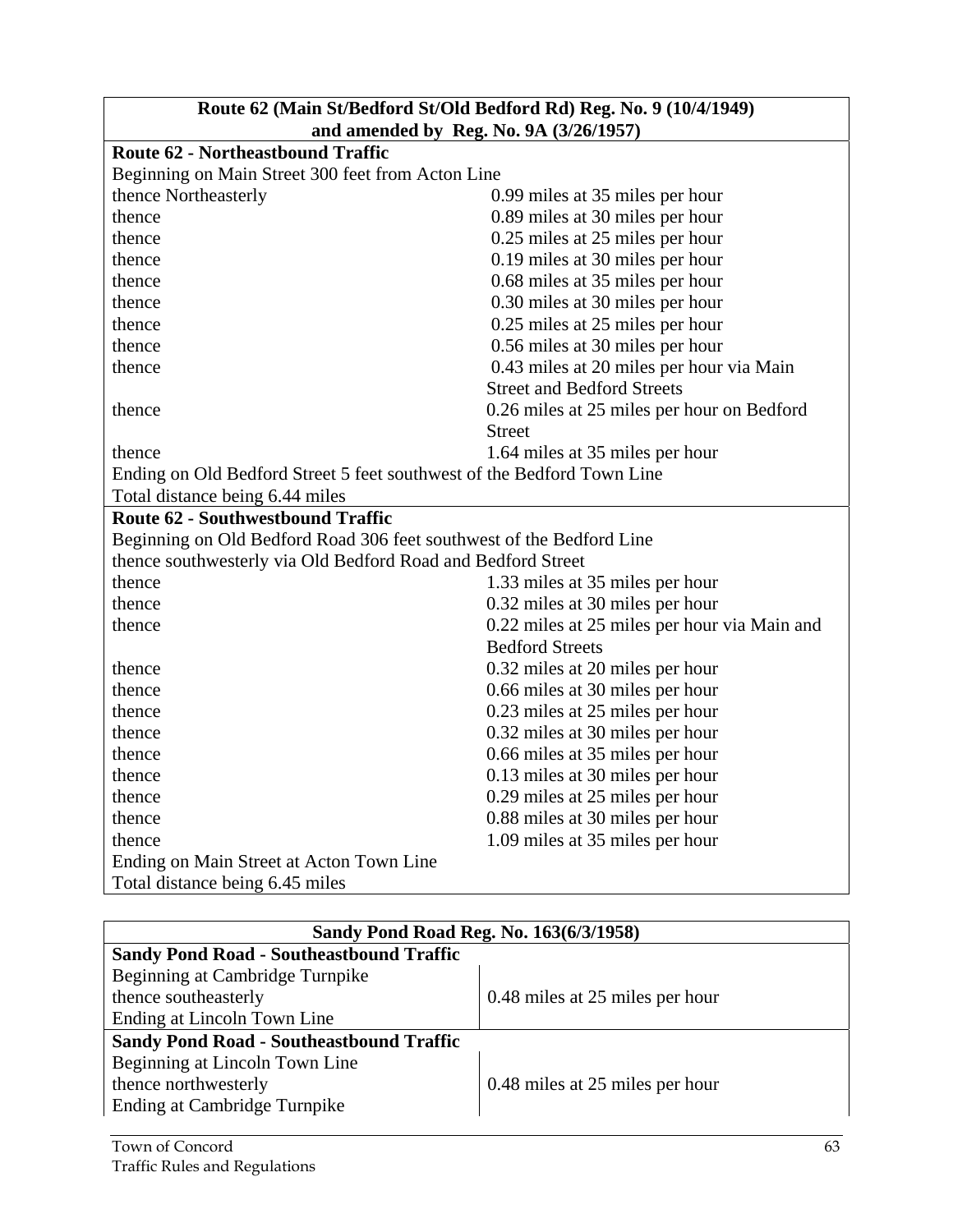| <b>Strawberry Hill Road No. 7458 (6/23/1989)</b> |                                 |  |  |
|--------------------------------------------------|---------------------------------|--|--|
| <b>Strawberry Hill Road - Northbound Traffic</b> |                                 |  |  |
| Beginning at Barretts Mill Road                  |                                 |  |  |
| thence northerly                                 | 0.48 miles at 20 miles per hour |  |  |
|                                                  | 0.70 miles at 25 miles per hour |  |  |
|                                                  | 0.46 miles at 20 miles per hour |  |  |
| Ending at Acton Town Line                        |                                 |  |  |
| Total distance being 1.64 miles                  |                                 |  |  |
| <b>Strawberry Hill Road - Southbound Traffic</b> |                                 |  |  |
| Beginning at Acton Town Line                     |                                 |  |  |
| thence southerly                                 | 0.46 miles at 20 miles per hour |  |  |
|                                                  | 0.70 miles at 25 miles per hour |  |  |
|                                                  | 0.48 miles at 20 miles per hour |  |  |
| <b>Ending at Barretts Mill Road</b>              |                                 |  |  |
| Total distance being 1.64 miles                  |                                 |  |  |
|                                                  |                                 |  |  |

| <b>Sudbury Road Reg. No. 9 (10/4/1949)</b>       |                                 |  |  |
|--------------------------------------------------|---------------------------------|--|--|
| <b>Sudbury Road - Southwestbound Traffic</b>     |                                 |  |  |
| Beginning 90 feet southwesterly of Main Street   |                                 |  |  |
| thence southwesterly                             | 0.41 miles at 25 miles per hour |  |  |
| thence                                           | 0.26 miles at 30 miles per hour |  |  |
| thence                                           | 0.28 miles at 25 miles per hour |  |  |
| Ending at Route 2                                |                                 |  |  |
| Total distance being 0.95 miles                  |                                 |  |  |
| <b>Sudbury Road - Northeastbound Traffic</b>     |                                 |  |  |
| Beginning 10 feet northeasterly of Potter Street |                                 |  |  |
| thence northeasterly                             | 0.24 miles at 25 miles per hour |  |  |
| thence                                           | 0.29 miles at 30 miles per hour |  |  |
| thence                                           | 0.43 miles at 25 miles per hour |  |  |
| Ending at Main Street                            |                                 |  |  |
| Total distance being 0.96 miles                  |                                 |  |  |

| <b>Sudbury Road Reg. No. 108</b>         |                                 |  |  |
|------------------------------------------|---------------------------------|--|--|
| <b>Sudbury Road - Southbound Traffic</b> |                                 |  |  |
| Beginning at Route 2                     |                                 |  |  |
| thence southerly                         | 0.50 miles at 35 miles per hour |  |  |
| thence                                   | 0.70 miles at 30 miles per hour |  |  |
| thence                                   | 0.35 miles at 35 miles per hour |  |  |
| thence                                   | 0.47 miles at 40 miles per hour |  |  |
| thence                                   | 0.50 miles at 30 miles per hour |  |  |
| Ending at Sudbury Town Line              |                                 |  |  |
| Total distance being 2.52 miles          |                                 |  |  |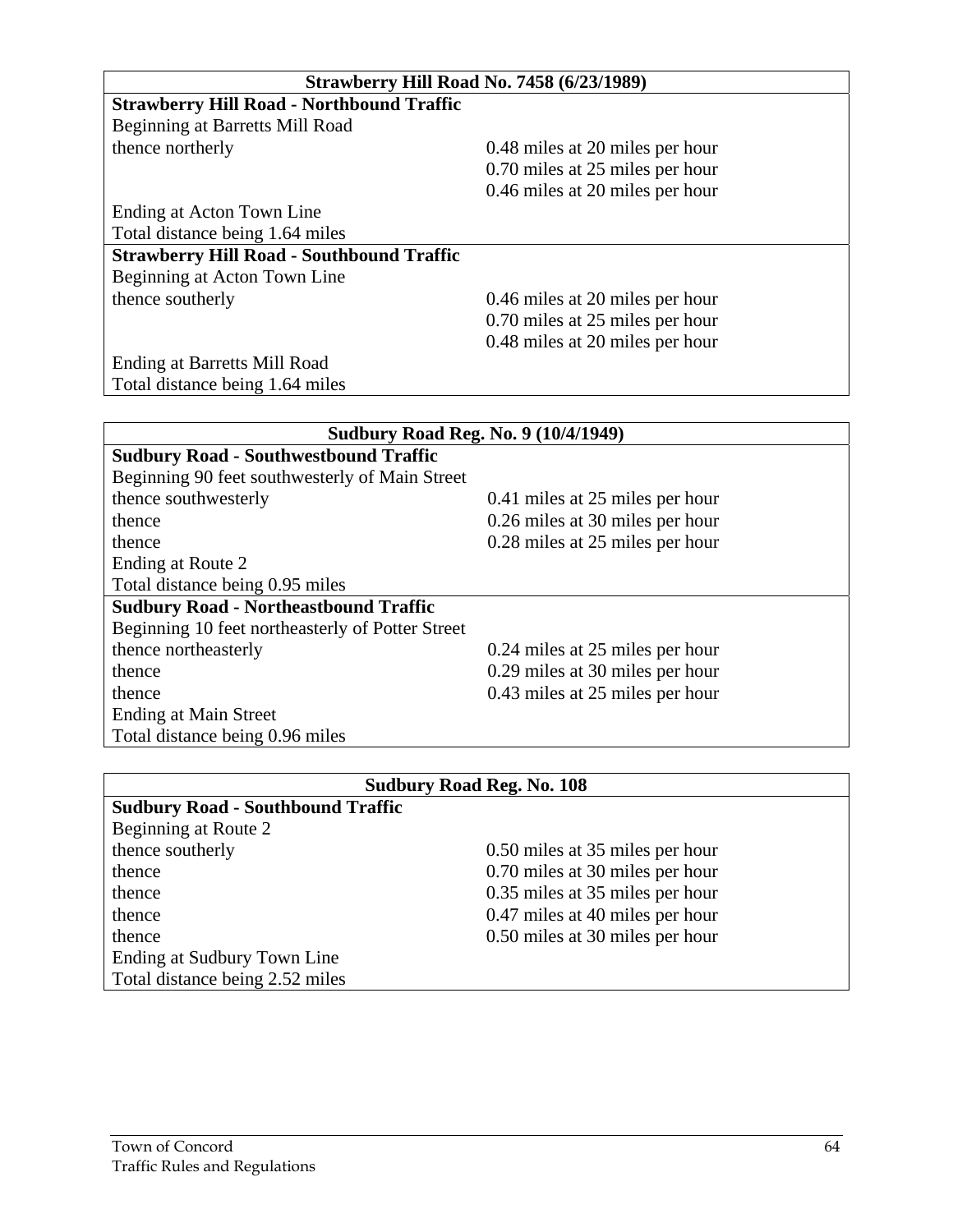#### **Sudbury Road - Southbound Traffic**

| Beginning at Sudbury Town Line  |                                 |
|---------------------------------|---------------------------------|
| thence northerly                | 0.50 miles at 30 miles per hour |
| thence                          | 0.47 miles at 40 miles per hour |
| thence                          | 0.35 miles at 35 miles per hour |
| thence                          | 0.70 miles at 30 miles per hour |
| thence                          | 0.50 miles at 35 miles per hour |
| Ending at Route 2               |                                 |
| Total distance being 2.52 miles |                                 |

| <b>Thoreau Street Reg. No. 9 (10/4/1949)</b>   |                                 |  |  |
|------------------------------------------------|---------------------------------|--|--|
| <b>Thoreau Street - Southeastbound Traffic</b> |                                 |  |  |
| Beginning 54 feet southeasterly of Main Street |                                 |  |  |
| thence southeasterly                           | 0.28 miles at 25 miles per hour |  |  |
| thence                                         | 0.28 miles at 30 miles per hour |  |  |
| thence                                         | 0.47 miles at 35 miles per hour |  |  |
| Ending at Walden Street                        |                                 |  |  |
| Total distance being 1.03 miles                |                                 |  |  |
| <b>Thoreau Street - Northeastbound Traffic</b> |                                 |  |  |
| Beginning at Walden Street                     |                                 |  |  |
| thence northwesterly                           | 0.35 miles at 35 miles per hour |  |  |
| thence                                         | 0.40 miles at 30 miles per hour |  |  |
| thence                                         | 0.28 miles at 25 miles per hour |  |  |
| Ending at Main Street                          |                                 |  |  |
| Total distance being 1.03 miles                |                                 |  |  |

| <b>Upland Road No. 7036 (3/9/1981)</b> |                                 |  |
|----------------------------------------|---------------------------------|--|
| <b>Upland Road - Eastbound Traffic</b> |                                 |  |
| Beginning at Harrington Avenue         |                                 |  |
| thence easterly                        | 0.14 miles at 25 miles per hour |  |
|                                        | 0.16 miles at 20 miles per hour |  |
| Ending at Old Marlboro Road            |                                 |  |
| Total distance being 0.30 miles        |                                 |  |
| <b>Upland Road - Westbound Traffic</b> |                                 |  |
| Beginning at Old Marlboro Road         |                                 |  |
| thence westerly                        | 0.16 miles at 20 miles per hour |  |
|                                        | 0.14 miles at 25 miles per hour |  |
| Ending at Harrington Avenue            |                                 |  |
| Total distance being 0.30 miles        |                                 |  |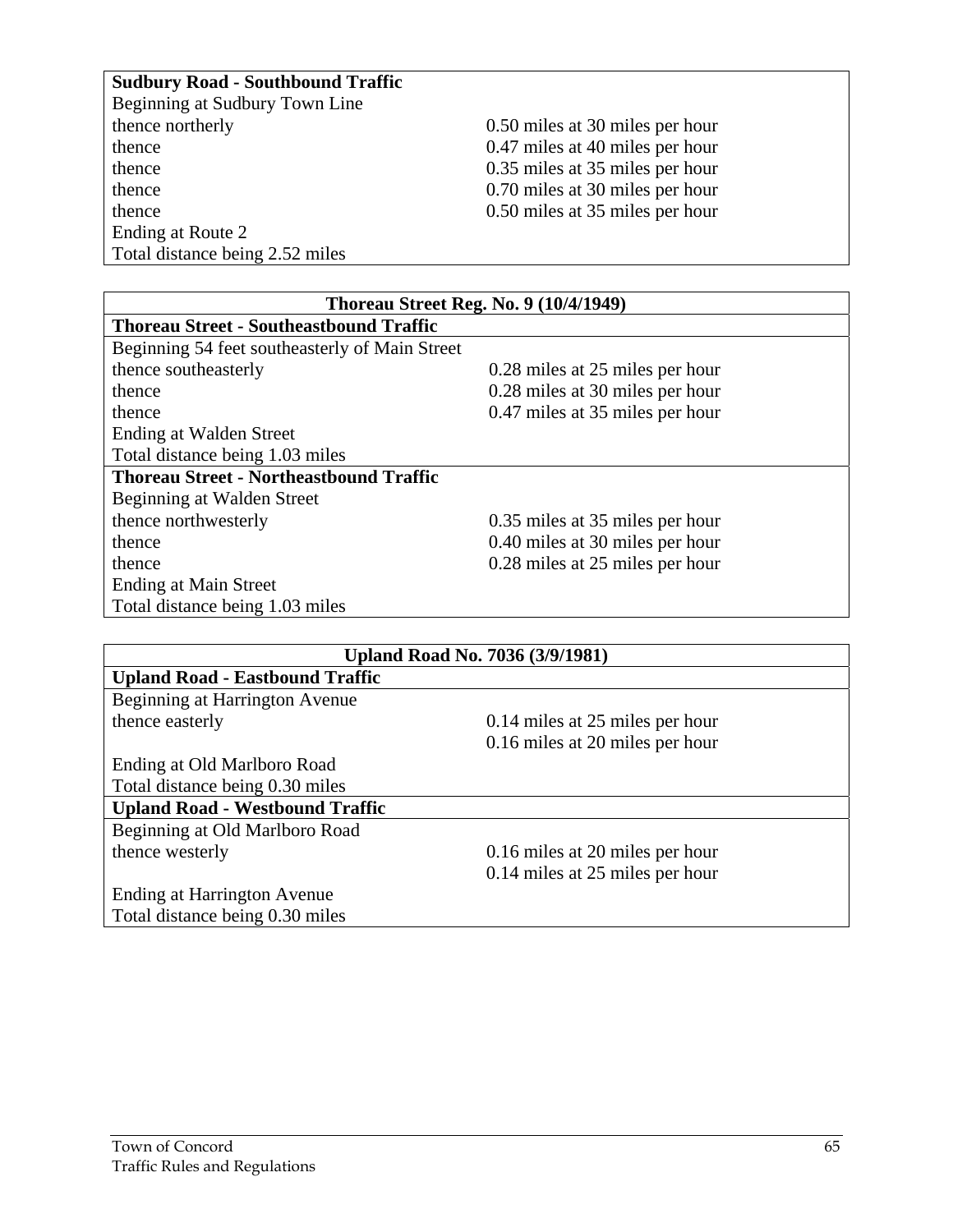| Virginia Road Reg. No. 163 (6/3/1958)  |                                 |  |  |  |
|----------------------------------------|---------------------------------|--|--|--|
| Virginia Road - Southeastbound Traffic |                                 |  |  |  |
| Beginning at Old Bedford Road          |                                 |  |  |  |
| thence southeasterly                   | 0.55 miles at 30 miles per hour |  |  |  |
| thence                                 | 0.25 miles at 35 miles per hour |  |  |  |
| thence                                 | 0.50 miles at 30 miles per hour |  |  |  |
| thence                                 | 0.10 miles at 25 miles per hour |  |  |  |
| Ending at the Lincoln Town Line        |                                 |  |  |  |
| Total distance being 1.40 miles        |                                 |  |  |  |
| Virginia Road - Southeastbound Traffic |                                 |  |  |  |
| Beginning at the Lincoln Town Line     |                                 |  |  |  |
| thence northwesterly                   | 0.10 miles at 25 miles per hour |  |  |  |
| thence                                 | 0.50 miles at 30 miles per hour |  |  |  |
| thence                                 | 0.25 miles at 35 miles per hour |  |  |  |
| thence                                 | 0.55 miles at 30 miles per hour |  |  |  |
| Ending at Old Bedford Road             |                                 |  |  |  |
| Total distance being 1.40 miles        |                                 |  |  |  |

#### **Walden Street Reg. No. 57 (12/2/1952) EFFECTIVE ANNUALLY FOR THE PERIOD SEPTEMBER 16 THROUGH JUNE 14 Walden Street - Northwestbound Traffic**

Beginning at the Lincoln Town Line thence northwesterly 0.34 miles at 35 miles per hour Ending at the Concord Turnpike **Walden Street - Southeastbound Traffic**  Beginning at the Concord Turnpike thence southeasterly 0.34 miles at 35 miles per hour Ending at the Lincoln Town Line

#### **EFFECTIVE ANNUALLY FOR THE PERIOD JUNE 15 THROUGH SEPTEMBER 15 Walden Street - Northwestbound Traffic**

Beginning at the Lincoln Town Line thence northwesterly 0.34 miles at 25 miles per hour Ending at the Concord Turnpike **Walden Street - Southeastbound Traffic**  Beginning at the Concord Turnpike thence southeasterly 0.34 miles at 35 miles per hour Ending at the Lincoln Town Line

| Walden Street Reg. No.341(4/25/1966)      |                                 |  |
|-------------------------------------------|---------------------------------|--|
| <b>Walden Street - Northbound Traffic</b> |                                 |  |
| Beginning at a point 150 feet of Route 2  |                                 |  |
| thence northerly                          | 0.77 miles at 35 miles per hour |  |
|                                           | 0.48 miles at 25 miles per hour |  |
| <b>Ending at Main Street</b>              |                                 |  |
| Total distance being 1.25 miles           |                                 |  |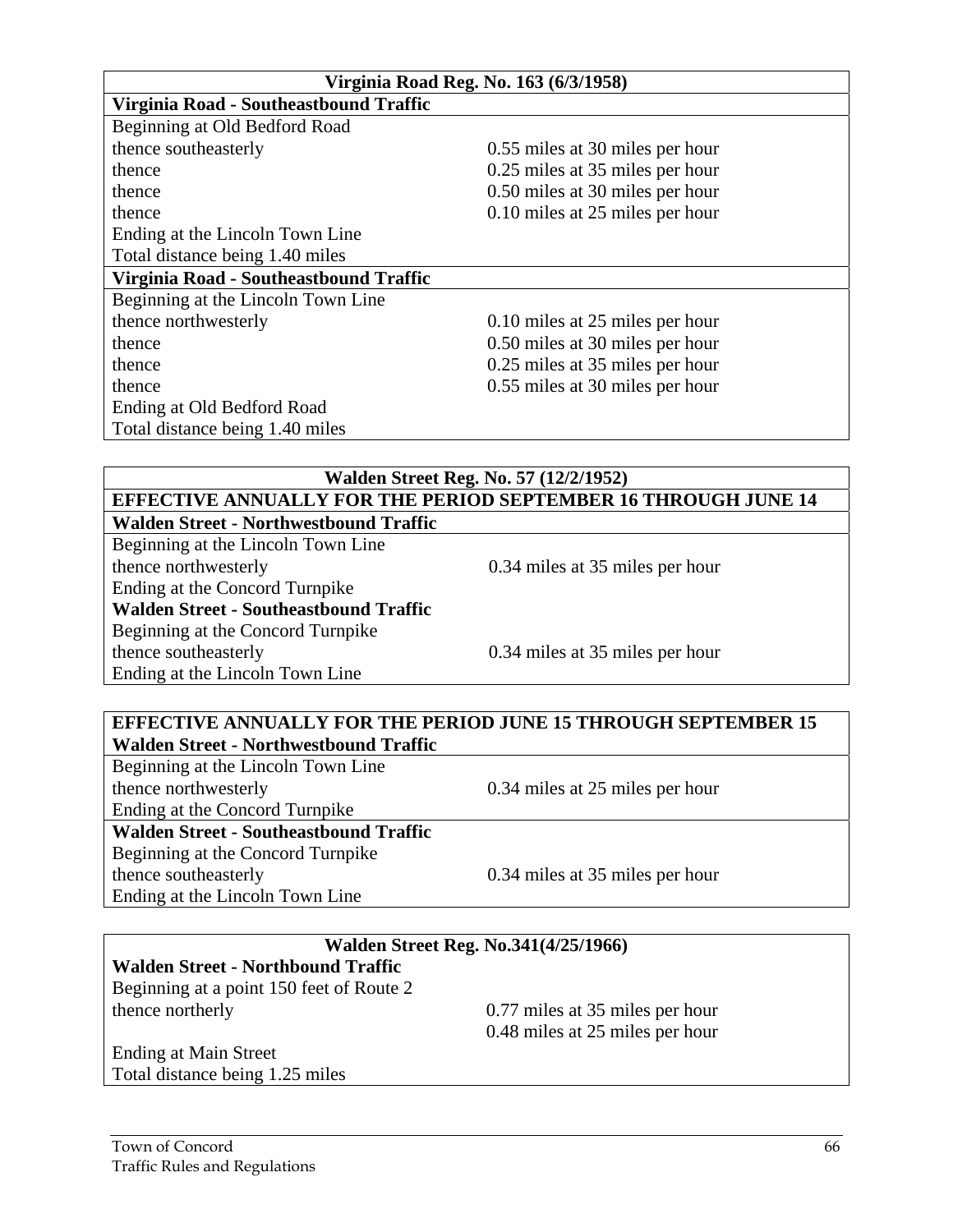#### **Walden Street - Southbound Traffic**

Beginning at Main Street

 $0.48$  miles at 25 miles per hour 0.72 miles at 35 miles per hour 0.08 miles at 25 miles per hour

Ending at Route 2 Total distance being 1.28 miles

| Williams Road No. 163 (6/3/1958)          |                                 |  |  |
|-------------------------------------------|---------------------------------|--|--|
| <b>Williams Road - Eastbound Traffic</b>  |                                 |  |  |
| Beginning at Old Marlboro Road            |                                 |  |  |
| thence Easterly                           | 0.03 miles at 20 miles per hour |  |  |
| thence                                    | 0.72 miles at 30 miles per hour |  |  |
| Ending at Old Road To Nine Acre Corner    |                                 |  |  |
| Total distance being 0.75 miles           |                                 |  |  |
| <b>Williams Road - Westbound Traffic</b>  |                                 |  |  |
| Beginning at Old Road To Nine Acre Corner |                                 |  |  |
| thence Westerly                           | 0.72 miles at 30 miles per hour |  |  |
| thence                                    | 0.03 miles at 20 miles per hour |  |  |
| Ending at Old Marlboro Road               |                                 |  |  |
| Total distance being 0.75 miles           |                                 |  |  |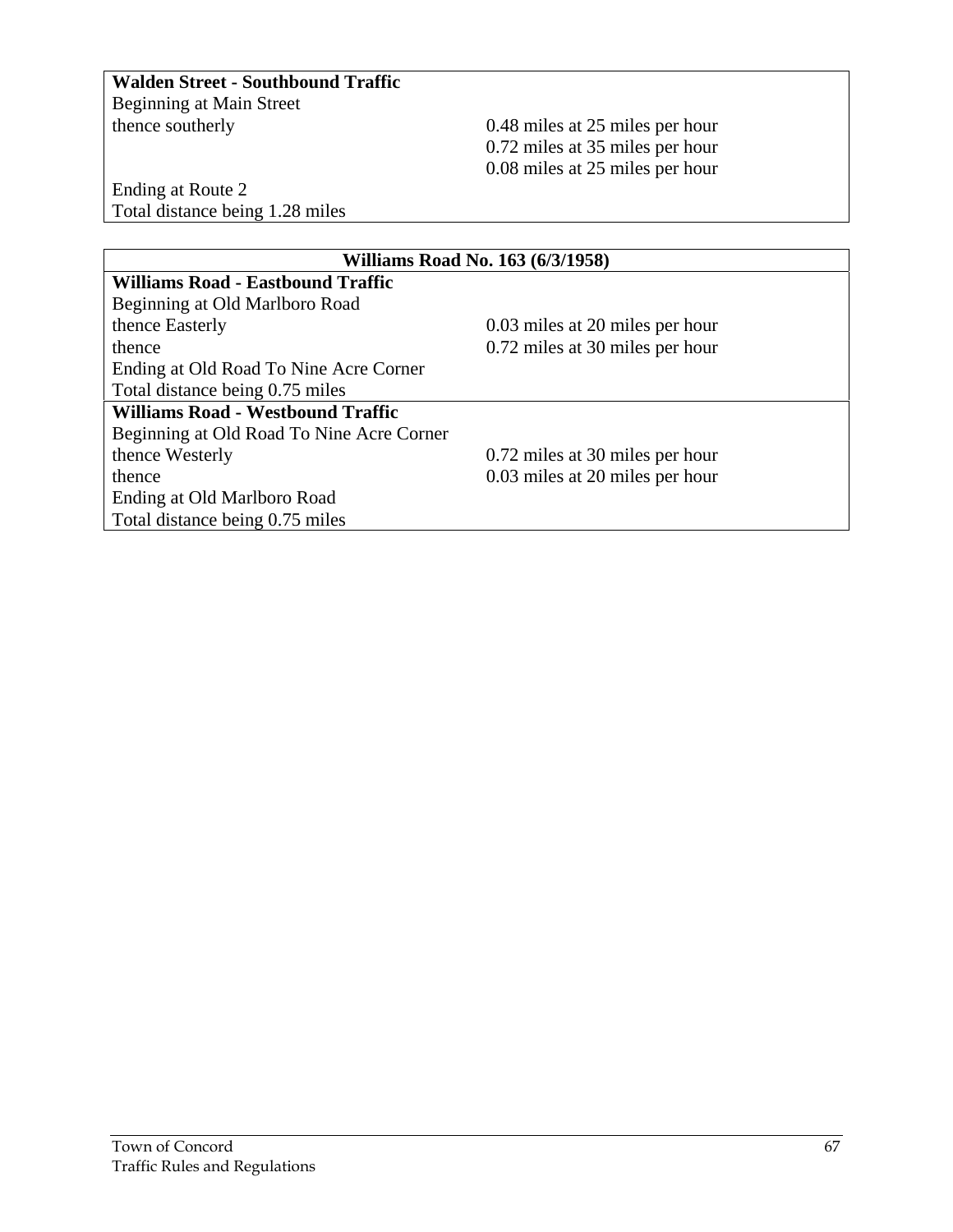#### **Schedule XII School Zones**

| Location                     | Direction           | Zone                         | Speed (Time Limit)          |
|------------------------------|---------------------|------------------------------|-----------------------------|
| <b>Laurel Street</b>         | <b>Both</b>         | From $\#35$ to $\#180$       | 20 MPH When                 |
| (Alcott School)              |                     | Laurel St                    | <b>Children</b> are Present |
| Monument St (Fenn            |                     |                              | 20 MPH When                 |
| School)                      |                     |                              | Children are Present        |
| Old Malrboro Road            | Northeast/Southwest | From approximately           | 20 MPH When                 |
| (Peabody Middle)             |                     | 200 feet southwest of        | Children are Present        |
| School)                      |                     | Drum Hill Road to            |                             |
|                              |                     | approximately 400            |                             |
|                              |                     | feet southwest of            |                             |
|                              |                     | Spring Road.                 |                             |
| Old Malrboro Road            | East/West           | From 196 feet west of        | 20 MPH When                 |
| (Sanborn Middle              |                     | the east leg on Deacon       | Children are Present        |
| School)                      |                     | Hayes Road to 1176           |                             |
|                              |                     | feet west of the east        |                             |
|                              |                     | leg of Deacon Hayes          |                             |
|                              |                     | Road.                        |                             |
| Powder Mill                  |                     |                              | 20 MPH When                 |
| Rd(Willard School)           |                     |                              | Children are Present        |
| <b>Stow Street (Alcott</b> ) | Southeast           | <b>Starting at Laurel St</b> | 20 MPH When                 |
| School)                      |                     | extending 100' NW            | Children are Present        |

## **Schedule XIII Traffic Signals**

| Location                                                                                     |  |  |  |
|----------------------------------------------------------------------------------------------|--|--|--|
| Main Street at Nashawtuc Road and Thoreau Street                                             |  |  |  |
| Sudbury Road at Thoreau St                                                                   |  |  |  |
| 1201 Main Street at West Concord Fire Station                                                |  |  |  |
| Main Street at Commonwealth Avenue                                                           |  |  |  |
| Fitchburg Turnpike at Sudbury Rd                                                             |  |  |  |
| Main Street at Church Street and Pine Street                                                 |  |  |  |
| Main Street at Baker Avenue and Cottage Street                                               |  |  |  |
| Lowell Road at Barrett's Mill Road and Barnes Hill Road (Flashing Beacon) Flashes Red on all |  |  |  |
| approaches                                                                                   |  |  |  |
| Concord Turnpike (Route 2) at Baker Avenue Extension (State Owned)                           |  |  |  |
| Concord Turnpike (Route 2) at Main Street (Route 62) (State Owned)                           |  |  |  |
| Concord Turnpike (Route 2) at Old Road To Nine Acre Corner (State Owned)                     |  |  |  |
| Concord Turnpike (Route 2) at Sudbury Road (State Owned)                                     |  |  |  |
| Concord Turnpike (Route 2) at Cambridge Turnpike and Bypass Road (State Owned)               |  |  |  |
| State awned gianals and are shown for informational nurmasses only                           |  |  |  |

**State owned signals and are shown for informational purposes only.**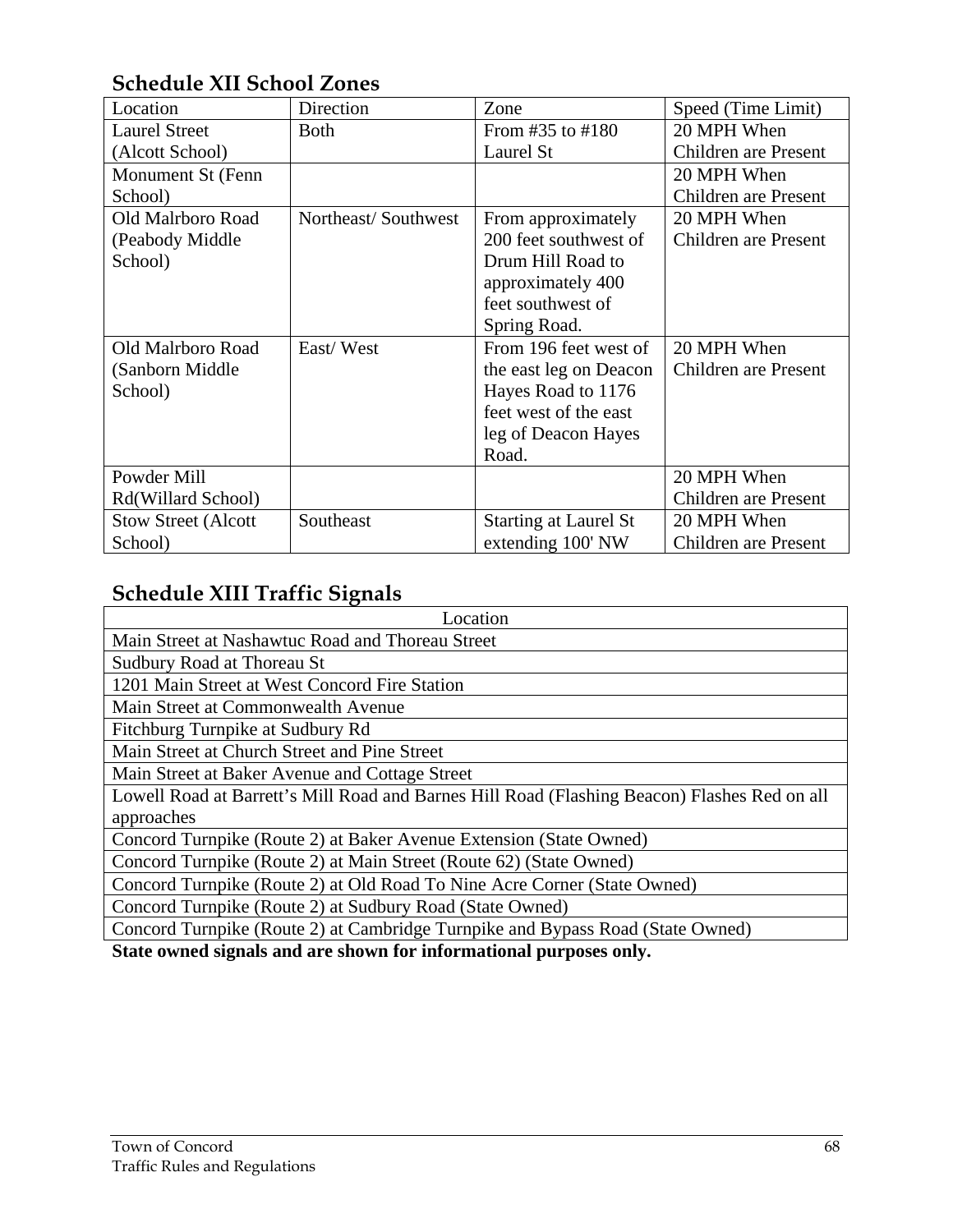## **Schedule XIV Resident Permit Parking**

|                       |              | $\epsilon$           |                     |
|-----------------------|--------------|----------------------|---------------------|
| Location              | Side         | From                 | To                  |
| <b>Bolton Street</b>  | <b>Both</b>  | Fern Street          | Dead End            |
| Darton Street         | <b>Both</b>  | <b>Shore Drive</b>   | Dead End            |
| Dover Street          | <b>Both</b>  | Plainfield Road      | <b>Shore Drive</b>  |
| <b>Eaton Street</b>   | <b>Both</b>  | <b>Shore Drive</b>   | Dead End            |
| Fern Street           | <b>Both</b>  | <b>Bolton Street</b> | Dead End            |
| Mitchell Road         | <b>Both</b>  | Powder Mill Road     | <b>White Avenue</b> |
| Raymond Road          | <b>Both</b>  | Plainfield Road      | Dead End            |
| <b>Shore Drive</b>    | <b>Both</b>  | <b>Bolton Street</b> | Dover Street        |
| White Avenue          | <b>Both</b>  | Mitchell Road        | Dead End            |
| <b>Hemlock Street</b> | <b>B</b> oth | <b>Bolton Street</b> | Dead End            |
| Brister's Hill Road   | <b>Both</b>  | <b>Walden Street</b> | Dead End            |

# **Schedule XV Weight Restrictions**

| <b>Street</b>              | Weight Limit                        | Approved |
|----------------------------|-------------------------------------|----------|
| Commonwealth Ave - Over    | Type H - (2 Axle) Loading 13 Tons   |          |
| Warner Pond                | Type 3 - (3 Axle) Loading 19 Tons   |          |
|                            | Type 352 - (5 Axle) Loading 27 Tons |          |
| Main Street - Over Sudbury | Type H - (2 Axle) Loading 7 Tons    |          |
| River                      | Type 3 - (3 Axle) Loading 11 Tons   |          |
|                            | Type 352 - (5 Axle) Loading 17 Tons |          |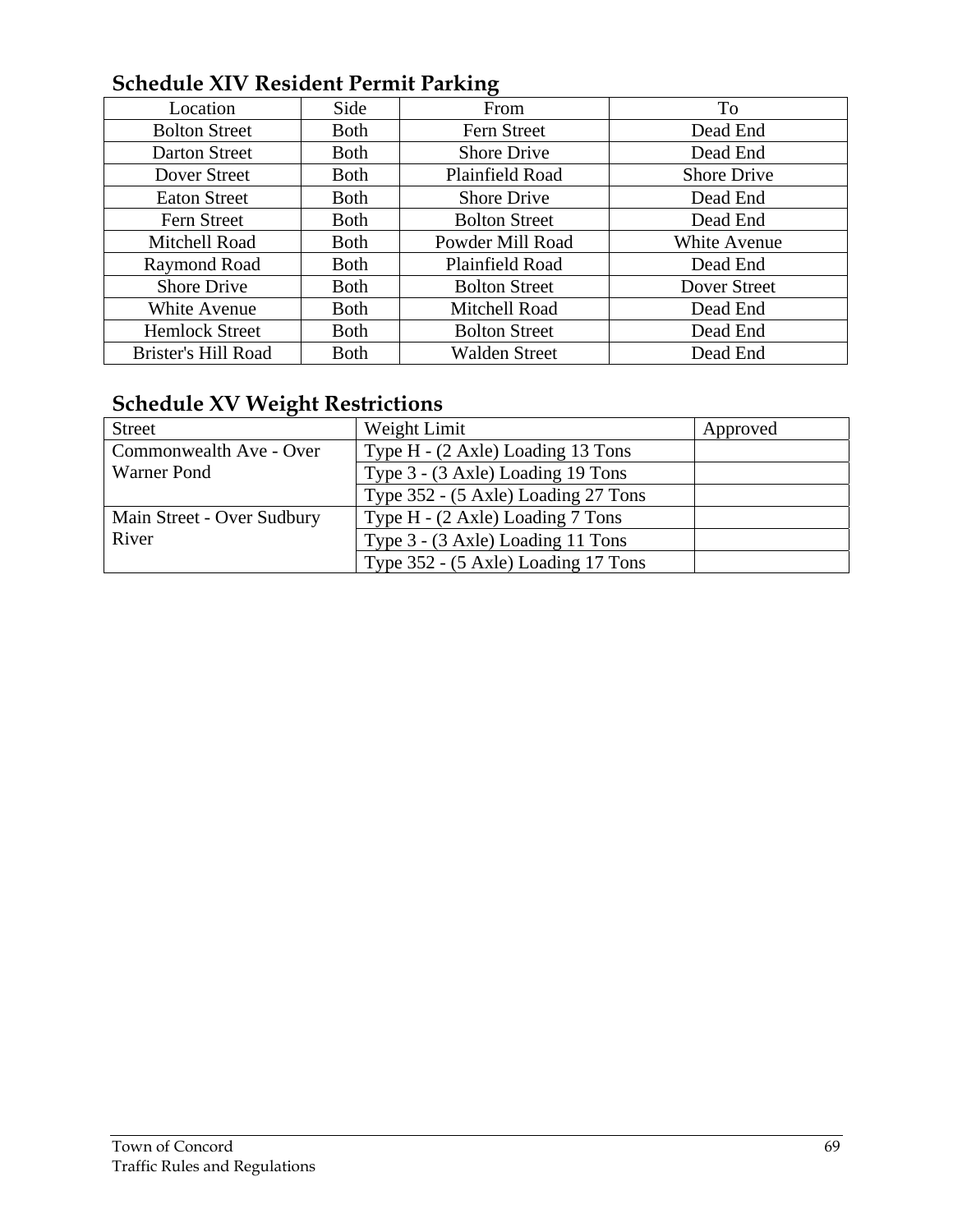| $\alpha$ and $\alpha$ is a set of $\alpha$ is a set of $\alpha$ is a set of $\alpha$<br>Location | Description                                                                                                                                                                   |  |
|--------------------------------------------------------------------------------------------------|-------------------------------------------------------------------------------------------------------------------------------------------------------------------------------|--|
| Assessors' Office (Sleepy Hollow)                                                                | 1 space left of building                                                                                                                                                      |  |
| <b>Beede Center</b>                                                                              | 6 Spaces northwest end of lot                                                                                                                                                 |  |
| Commonwealth Ave MBTA Park and<br>Ride Lot                                                       | 6 spaces along south end of parking lot adjacent to<br>train platform                                                                                                         |  |
| <b>Conant St (Rideout Park)</b>                                                                  | 1 space southeast corner of lot                                                                                                                                               |  |
| Harvey Wheeler                                                                                   | 3 spaces left of HWCC main entrance<br>2 spaces right of 55 Church st entrance<br>1 space left of southeast entrance to Church<br>1 space at northeast corner of 1300 Main St |  |
| Keyes Rd (CPW/DPLM)                                                                              | 2 spaces right of 133 Keyes Rd front door<br>1 space right of 135 Keyes Rd front door<br>2 spaces southeast corner 141 Keyes Rd                                               |  |
| Keyes Rd East Side of Road                                                                       | 2 spaces at southeast corner of lot                                                                                                                                           |  |
| Keyes Rd West Side of Road                                                                       | 2 spaces at southernpost point of parking lot                                                                                                                                 |  |
| Laws Brook Rd (Rideout Park)                                                                     | 2 spaces (1 at each gate to field from parking lot)                                                                                                                           |  |
| Lowell Road (Vandefhoof's parking lot,<br>between 18 and 42 Main Street)                         | 2 spaces                                                                                                                                                                      |  |
| Monument Square (Town House Lot)                                                                 | 2 spaces north side of lot                                                                                                                                                    |  |
| Monument St (Minute Man National<br>Historic Park)                                               | 4 spaces along west side of lot adjacent to crosswalk<br>(2 on each side)                                                                                                     |  |
| Stow St (Hunt Gym)                                                                               | 1 space southwesst corner                                                                                                                                                     |  |
| Stow St (Library / Emerson)                                                                      | 2 spaces northeast corner of lot                                                                                                                                              |  |
| Thoreau St (Emerson Field)                                                                       | 2 spaces at tennis courts adjacent to Thoreau St                                                                                                                              |  |
| Walden St (Police/Fire Station)                                                                  | 1 space south side of lot                                                                                                                                                     |  |
| Walden Street (behind 14 to 26 Walden<br>Street)                                                 | 3 spaces along east side of lot                                                                                                                                               |  |
| Walden Street (Hapgood Wright Town<br>Forest South Lot across from 618<br>Walden St)             | 1 space southwest corner of lot                                                                                                                                               |  |

**Schedule XVI Handicapped Parking**